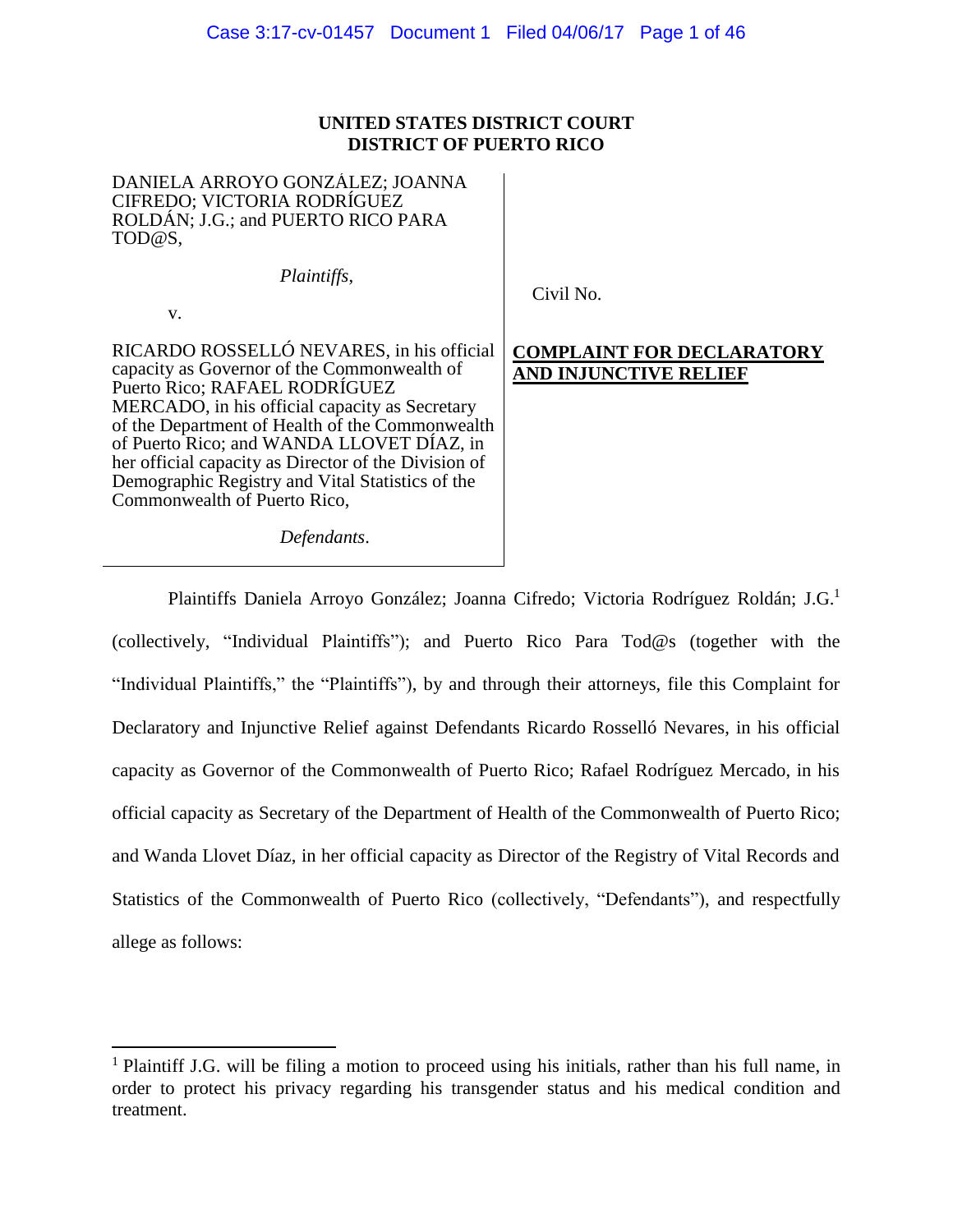#### **INTRODUCTION**

1. Plaintiffs are transgender persons born in Puerto Rico and an organization that represents lesbian, gay, bisexual, and transgender ("LGBT") people and their families in their struggle for social inclusion, equality, and fairness in Puerto Rico. Some Individual Plaintiffs reside in Puerto Rico, while others live in the continental United States, as described below.

2. Individual Plaintiffs and transgender members of Puerto Rico Para Tod@s wish to correct their respective Puerto Rico birth certificates to accurately reflect who they are, consistent with their gender identities. Plaintiffs further wish to have such corrections reflected by the issuance of new birth certificates, and specifically not by amendment with a strike-out line through the information on their original birth certificates. Plaintiffs are barred, however, from correcting the gender marker on their birth certificates, let alone in a manner that does not disclose their transgender status, under the practices and policies of the Commonwealth of Puerto Rico (hereinafter the "Birth Certificate Policy").

3. Possessing accurate identification documents, like birth certificates, that reflect a person's genuine, real-world self and that are consistent with a person's gender identity—a person's core internal sense of their own gender—is essential to basic social and economic functioning in our society. A birth certificate is a critical and ubiquitous identification document used in many settings to verify an individual's identity. Access to employment, education, housing, health care, banking, travel, and government services all hinge on having appropriate and accurate personal documentation that reflects a person's true identity. Not only are birth certificates themselves commonly used for such purposes, but they are also required for obtaining other essential identification documents.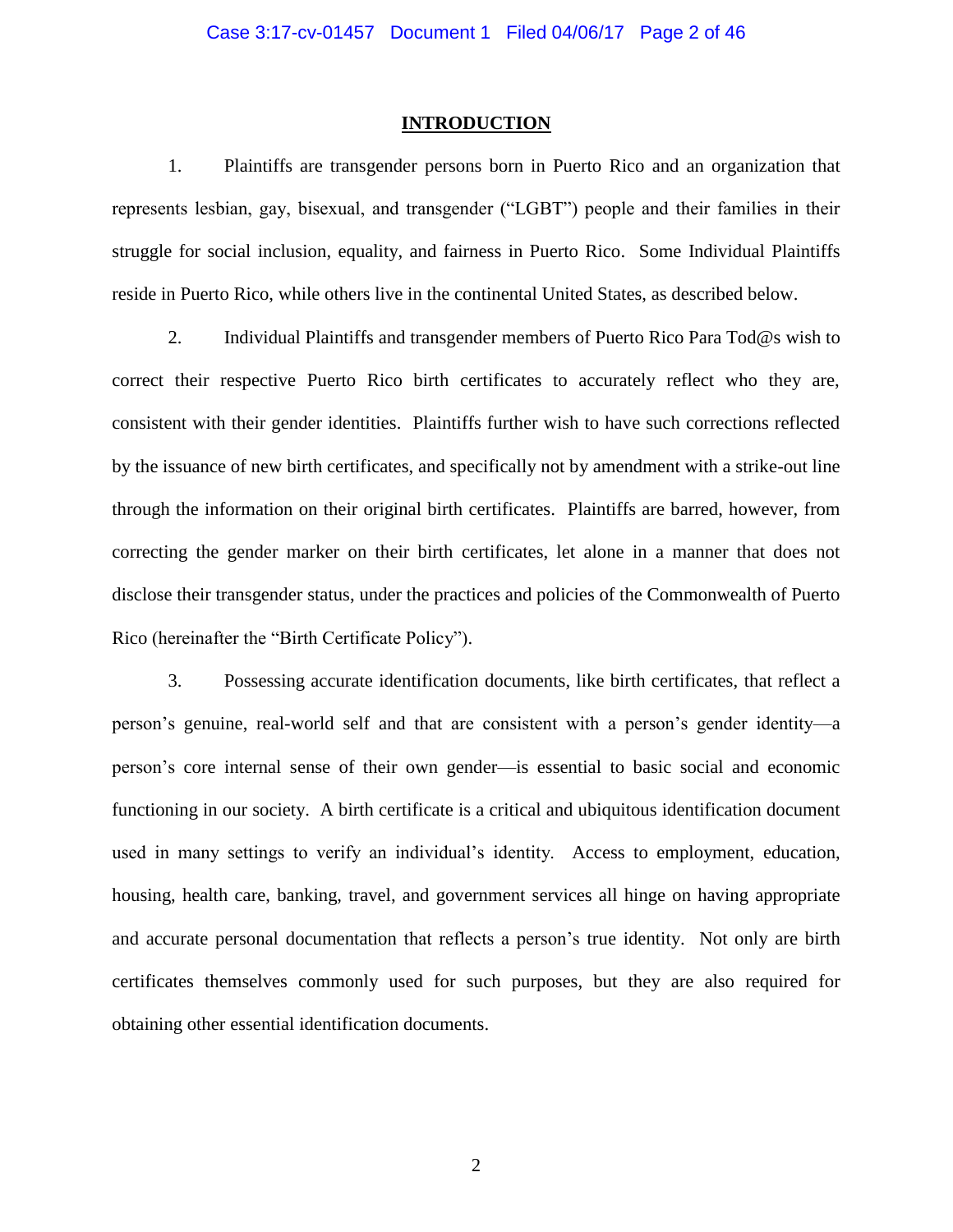#### Case 3:17-cv-01457 Document 1 Filed 04/06/17 Page 3 of 46

4. For most transgender people, the gender marker on their original birth certificate is inaccurate because they were assigned the incorrect sex at birth. Correcting the gender marker on their birth certificate is thus critically important for transgender people in order to have identification documents that accurately and correctly reflect who they are. Few things are as essential to one's personhood as being able to correctly and accurately identify one's gender to the world.

5. Individual Plaintiffs and transgender members of Puerto Rico Para Tod@s wish to correct their Puerto Rico birth certificates to accurately reflect their sex. Individual Plaintiffs and transgender members of Puerto Rico Para Tod@s were assigned at birth a particular sex on their birth certificates that is incorrect and is inconsistent with their gender identity. Non-transgender (i.e., cisgender) people born in Puerto Rico receive a birth certificate that accurately reflects their sex, while transgender people alone are barred from having an accurate birth certificate that is consistent with their gender identity.

6. The Commonwealth of Puerto Rico (sometimes referred to herein as simply the "Commonwealth") categorically refuses to correct the gender markers on transgender persons' birth certificates to accurately reflect their sex in a manner that is consistent with their gender identity, regardless of what steps such persons have taken to live in a manner consistent with their gender identity. Such an absolute bar stands in sharp contrast to the approach of the overwhelming majority of jurisdictions in the United States, nearly all of which allow transgender persons to correct the gender marker on their birth certificates to match their gender identity and accurately reflect their sex. Indeed, this categorical bar is also inconsistent with Puerto Rico's own practice of permitting transgender persons to correct the gender marker on their driver's licenses to match their gender identity.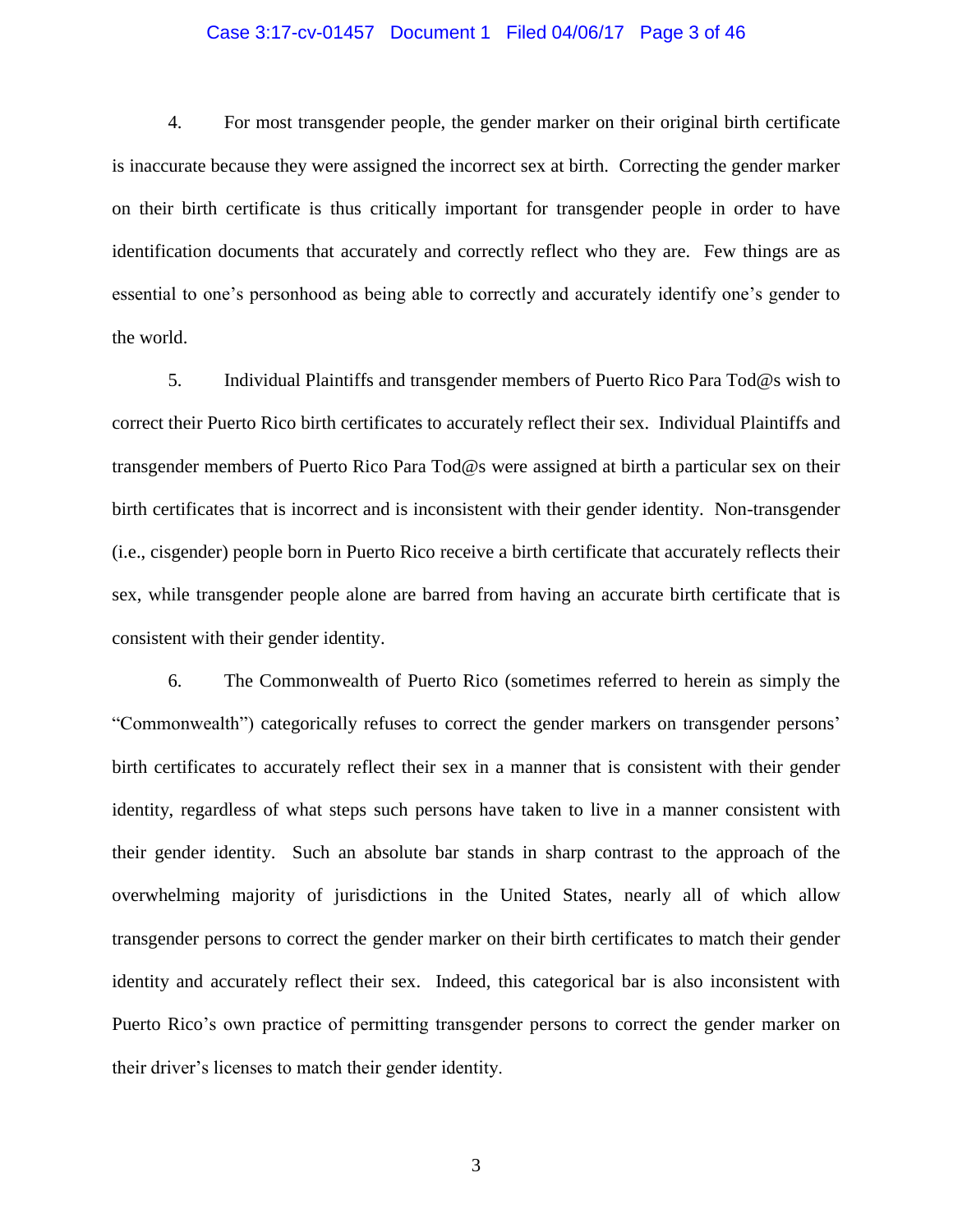### Case 3:17-cv-01457 Document 1 Filed 04/06/17 Page 4 of 46

7. Puerto Rico's policy categorically barring transgender people from correcting the gender marker on their birth certificates establishes a barrier to the full engagement in society by transgender people and subjects transgender people to invasions of privacy, prejudice, discrimination, humiliation, harassment, stigma, and even violence. For transgender people who suffer from gender dysphoria, being denied the ability to correct the gender marker on their birth certificates interferes with their medical treatment and may increase their dysphoria and distress.

8. The United States Constitution guarantees all persons equal dignity, the equal protection of the laws, fundamental rights of liberty and privacy, freedom of expression, and freedom from compelled speech. Those constitutional guarantees protect personal decisions central to individual dignity and personal autonomy, including intimate decisions that define personal identity, such as a person's gender identity. Puerto Rico's refusal to provide accurate birth certificates to transgender people that are consistent with their gender identity violates these federal constitutional guarantees.

9. There is no compelling, important, or even legitimate governmental justification to support Puerto Rico's refusal to provide transgender people with accurate birth certificates matching their gender identity.

#### **JURISDICTION AND VENUE**

10. This action arises under 42 U.S.C. §§ 1983 and 1988 to redress the deprivation under color of state or territorial law of rights secured by the United States Constitution.

11. This Court has original jurisdiction over the subject matter of this action pursuant to 28 U.S.C. §§ 1331 and 1343 because the matters in controversy arise under the laws and the Constitution of the United States.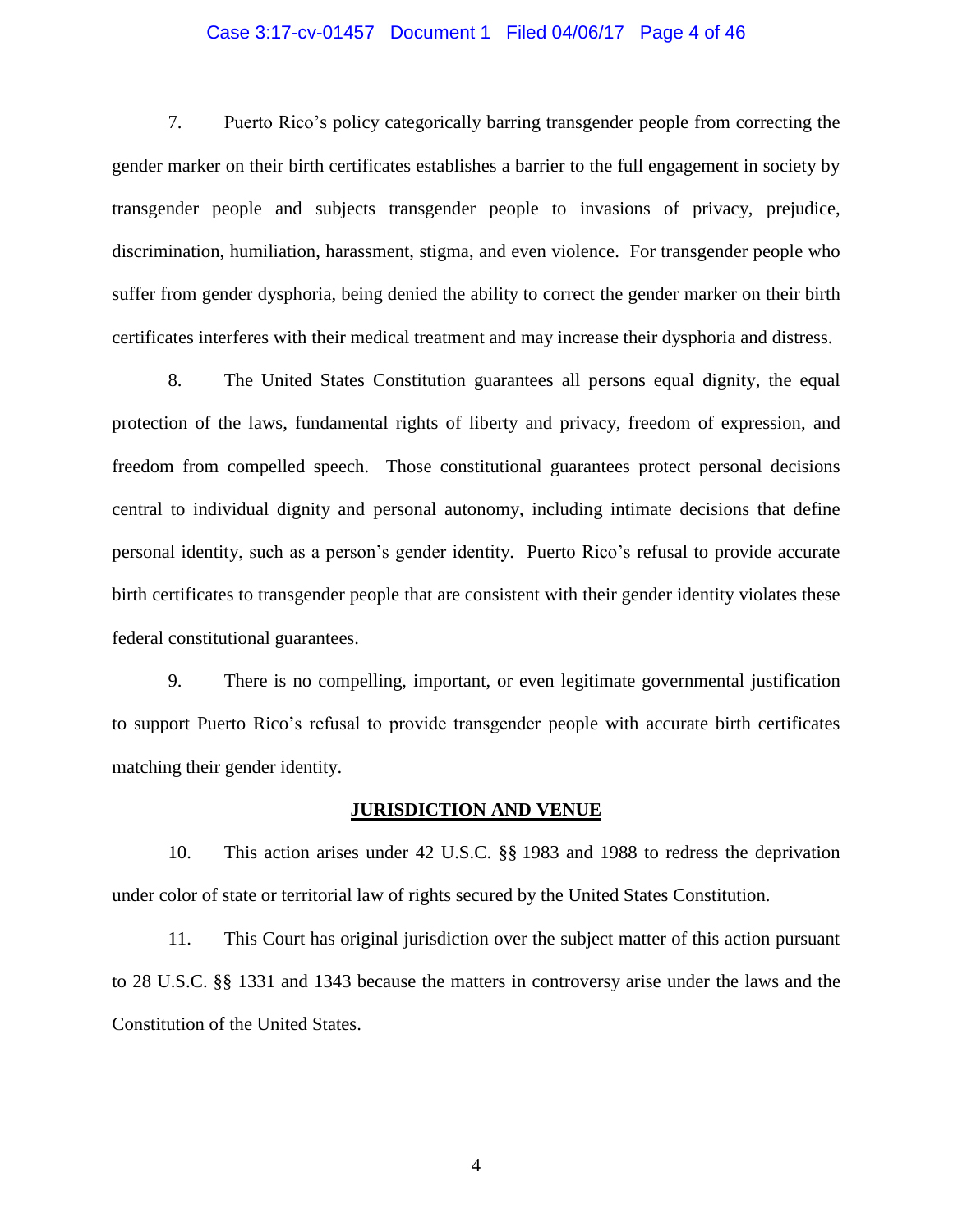#### Case 3:17-cv-01457 Document 1 Filed 04/06/17 Page 5 of 46

12. Venue is proper in this Court under 28 U.S.C. § 1391(b) because all Defendants reside within the District of Puerto Rico, Defendants reside and have offices within the District of Puerto Rico, and/or a substantial part of the events that gave rise to Plaintiffs' claims occurred, and will continue to occur, within the District of Puerto Rico.

13. This Court has the authority to enter a declaratory judgment and to provide preliminary and permanent injunctive relief pursuant to Rules 57 and 65 of the Federal Rules of Civil Procedure, and 28 U.S.C. §§ 2201 and 2202.

14. This Court has personal jurisdiction over Defendants because they are domiciled in the Commonwealth and/or have otherwise made and established contacts with the District of Puerto Rico sufficient to permit the exercise of personal jurisdiction over them.

#### **PARTIES**

#### **A. The Plaintiffs**

#### *Plaintiff Daniela Arroyo González*

15. Plaintiff Daniela Arroyo González ("Ms. Arroyo") is an 18-year-old woman who was born in Arecibo, Puerto Rico and currently resides in Moca, Puerto Rico. She is transgender. Ms. Arroyo wishes to correct her Puerto Rico birth certificate, which currently indicates her sex as male, to accurately reflect her sex as female, as determined by her gender identity.

#### *Plaintiff Joanna Cifredo*

16. Plaintiff Joanna Cifredo ("Ms. Cifredo") is a 30-year-old woman who was born in Bayamón, Puerto Rico and currently resides in the District of Columbia. She is transgender. Ms. Cifredo wishes to correct her Puerto Rico birth certificate, which currently indicates her sex as male, to accurately reflect her sex as female, as determined by her gender identity.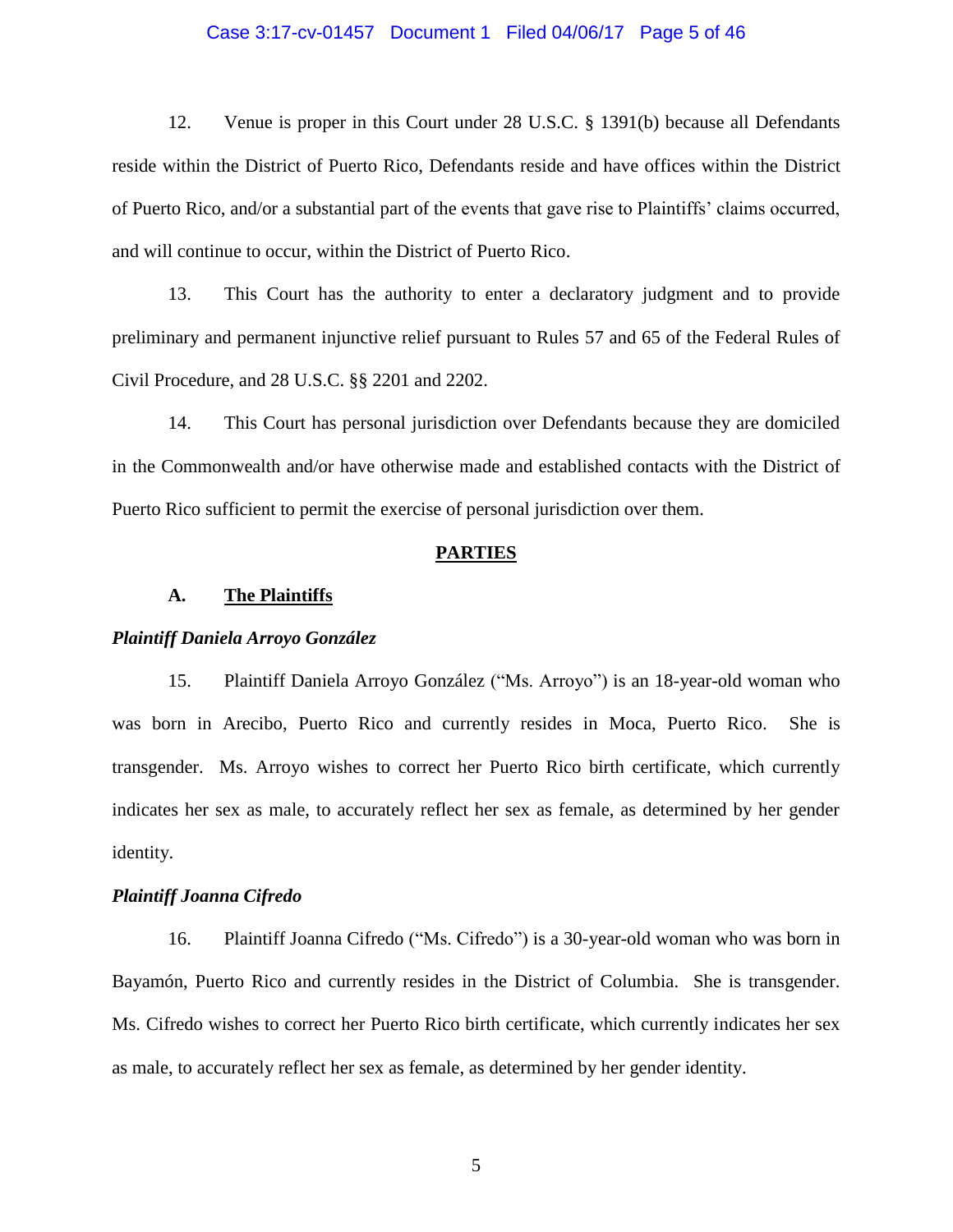### *Plaintiff Victoria Rodríguez Roldán*

17. Plaintiff Victoria Rodríguez-Roldán ("Ms. Rodríguez-Roldán") is a 28-year-old woman who was born in Río Piedras, Puerto Rico and currently resides in the District of Columbia. She is transgender. Ms. Rodríguez-Roldán wishes to correct her Puerto Rico birth certificate, which currently indicates her sex as male, to accurately reflect her sex as female, as determined by her gender identity.

## *Plaintiff J.G.*

18. Plaintiff J.G. is a 25-year-old man who was born in and currently resides in Puerto Rico. He is transgender. J.G. wishes to correct his Puerto Rico birth certificate, which currently indicates his sex as female, to accurately reflect his sex as male, as determined by his gender identity.

### *Puerto Rico Para Tod@s*

19. Plaintiff Puerto Rico Para Tod@s is a leading organization advocating for the equality and dignity of LGBT people and their families in the Commonwealth of Puerto Rico. It has members throughout the Commonwealth and works collaboratively to secure, protect, and defend the equal civil rights and welfare of LGBT people in the Commonwealth. Many transgender members of Puerto Rico Para Tod@s, including Plaintiff Daniela Arroyo González, wish to correct their Puerto Rico birth certificates to accurately reflect their gender identity.

### **B. The Defendants**

20. Defendant Ricardo Rosselló Nevares ("Gov. Rosselló Nevares") is sued in his official capacity as Governor of the Commonwealth of Puerto Rico. In his capacity as governor, Gov. Roselló Nevares executes the laws of the Commonwealth, including the Vital Statistics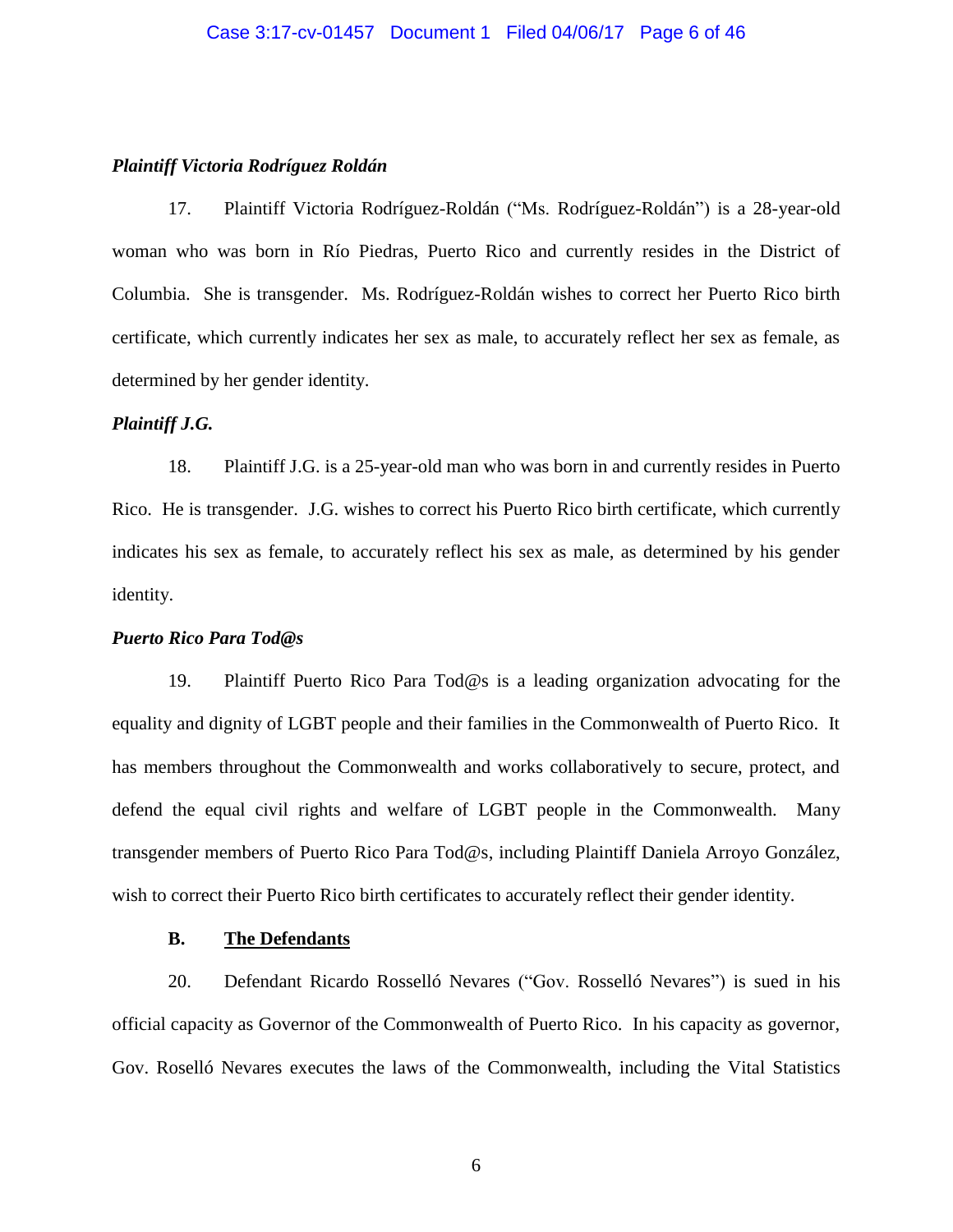#### Case 3:17-cv-01457 Document 1 Filed 04/06/17 Page 7 of 46

Registry Act of Puerto Rico (hereinafter the "Vital Statistics Registry Act"), and supervises the official conduct of all executive and ministerial officers who implement and enforce the Vital Statistics Registry Act. Gov. Roselló Nevares has knowingly encouraged, condoned, and acquiesced in the acts barring Plaintiffs from living consistently with their gender identity, including correcting the gender marker on their birth certificates. Gov. Roselló Nevares is a person within the meaning of 42 U.S.C. § 1983 and has acted under color of state or territorial law at all times relevant to this Complaint.

21. Defendant Rafael Rodríguez Mercado ("Secretary Rodríguez Mercado") is sued in his official capacity as Secretary of the Department of Health of the Commonwealth of Puerto Rico. Pursuant to 24 L.P.R.A. § 1231, Secretary Rodríguez Mercado's duties include, among others, "prepar[ing], caus[ing] to be printed, and furnish[ing] to the keepers of the Registers, all books, printed matter and forms to be used for the registration of births . . . occurring or taking place in the Commonwealth of Puerto Rico." Further, pursuant to 24 L.P.R.A. § 1231, Secretary Rodríguez Mercado "prepare[s] and distribute[s] such detailed instruction . . . as may be necessary for the uniform application [of the Vital Statistics Registry Act]." Secretary Rodríguez Mercado also supervises and manages the Commonwealth's Director of the Division of Demographic Registry and Vital Statistics, Defendant Wanda Llovet Díaz. Secretary Rodríguez Mercado ensures compliance in all of these functions with the relevant Commonwealth laws, including those that bar transgender persons born in Puerto Rico from correcting the gender markers on their birth certificates. Secretary Rodríguez Mercado is a person within the meaning of 42 U.S.C. § 1983 and has acted under color of state or territorial law at all times relevant to this Complaint.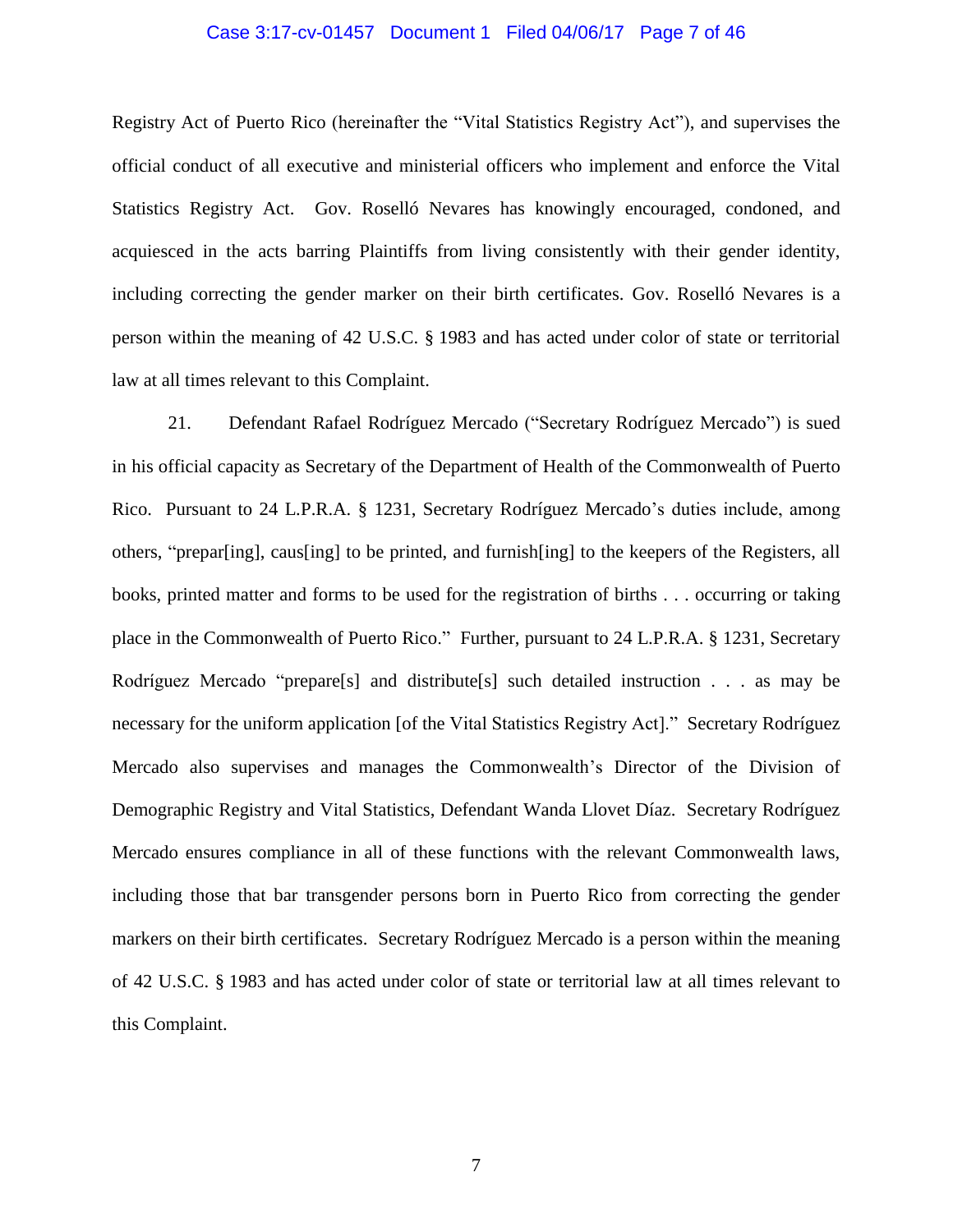#### Case 3:17-cv-01457 Document 1 Filed 04/06/17 Page 8 of 46

22. Defendant Wanda Llovet Díaz ("Ms. Llovet Díaz") is sued in her official capacity as the Director of the Division of Demographic Registry and Vital Statistics of the Commonwealth (hereinafter the "Demographic Registry"). In her official capacity, pursuant to 24 L.P.R.A. § 1071, Ms. Llovet Díaz is "in charge of all matters connected with the registration of births, marriages and deaths which may occur or take place in Puerto Rico." Ms. Llovet Díaz also ensures compliance in all of these functions with the relevant Commonwealth laws, including those that bar transgender persons born in Puerto Rico from correcting the gender markers on their birth certificates. Ms. Llovet Díaz is a person within the meaning of 42 U.S.C. § 1983 and has acted under color of state or territorial law at all times relevant to this Complaint.

### **STATEMENT OF FACTS**

# **Sex, Gender Identity, and Gender Dysphoria**

23. A person has multiple sex-related characteristics, including hormones, external and internal morphological features, external and internal reproductive organs, chromosomes, and gender identity. These characteristics may not always be in alignment.

24. The phrase "sex assigned at birth" refers to the sex recorded on a person's birth certificate at the time of birth. Typically, a person is assigned a sex on their birth certificate solely on the basis of the appearance of external reproductive organs at the time of birth. Other sex-related characteristics (such as a person's chromosomal makeup and gender identity, for example) are typically not assessed or considered at the time of birth.

25. Gender identity—a person's core internal sense of their own gender—is the primary factor in determining a person's sex. Every person has a gender identity. There is a medical consensus that gender identity is innate and that efforts to change a person's gender identity are unethical and harmful to a person's health and well-being.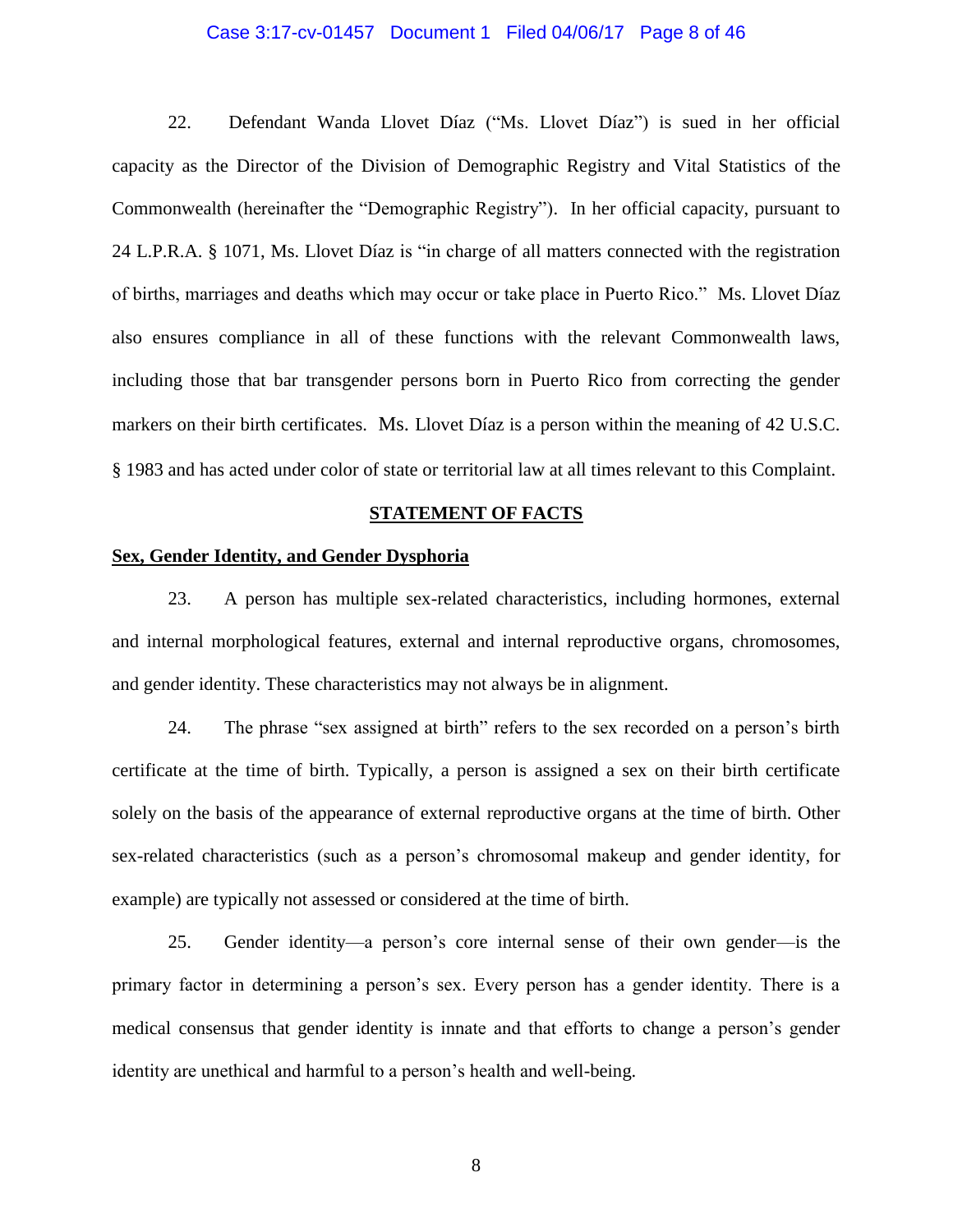#### Case 3:17-cv-01457 Document 1 Filed 04/06/17 Page 9 of 46

26. Although there is no one definitive factor that determines gender identity, biological factors, including sexual differentiation in the brain, have a role in gender identity development.

27. Gender identity is the primary factor in establishing a person's sex. While external reproductive organs are but one of a number of sex-related characteristics that can make up a person's sex, external reproductive organs are not always determinative of a person's sex.

28. Transgender persons are people whose gender identity diverges from the sex they were assigned at birth. A transgender man's sex is male (even though he was assigned the sex of female at birth) and a transgender woman's sex is female (even though she was assigned the sex of male at birth).

29. Cisgender persons are people whose gender identity aligns with the sex they were assigned at birth. A cisgender man's sex is male (and was assigned the sex of male at birth) and a cisgender woman's sex is female (and was assigned the sex of female at birth).

30. Gender identity and transgender status are inextricably linked to one's sex and are sex-related characteristics.

31. Although gender identity is often established in early childhood, a transgender person may begin to manifest a gender identity inconsistent with their sex assigned at birth at any time from early childhood through adulthood. Publicly asserting a gender identity different from one's sex assigned at birth is a deeply personal step for transgender people. Often, although not always, taking such steps is made in consultation with family, medical and health care providers, and others.

32. The incongruence between a transgender person's gender identity and sex assigned at birth can sometimes be associated with gender dysphoria. Gender dysphoria is a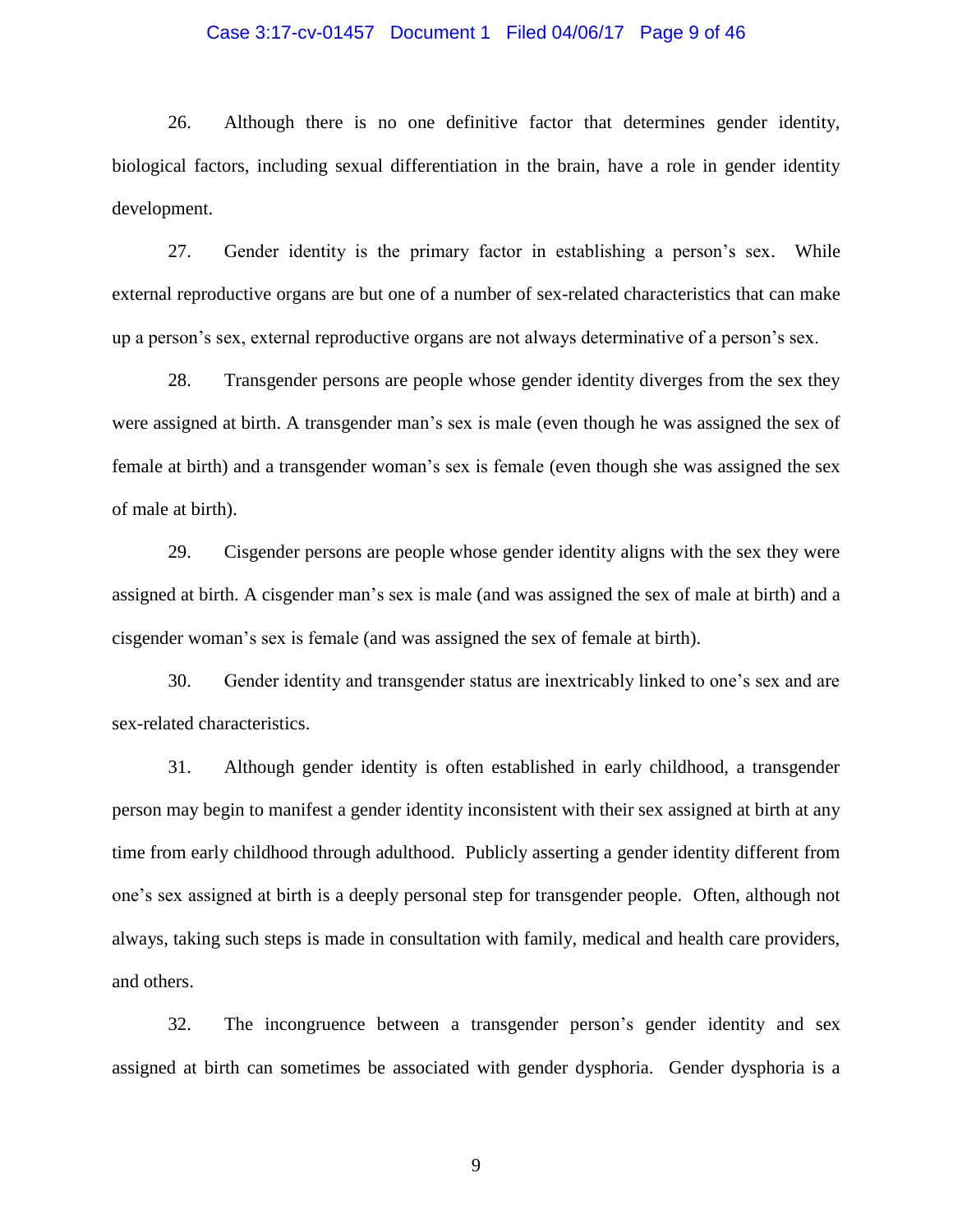#### Case 3:17-cv-01457 Document 1 Filed 04/06/17 Page 10 of 46

serious medical condition recognized in the American Psychiatric Association's Diagnostic and Statistical Manual of Mental Disorders, Fifth Ed. (2013) ("DSM-V"), and by the other leading medical and mental health professional groups, including the American Medical Association and the American Psychological Association.

33. Gender dysphoria refers to clinically significant distress that can result when a person's gender identity differs from the person's sex assigned at birth. If left untreated, gender dysphoria may result in psychological distress, anxiety, depression, and suicidal ideation or even self-harm.

34. Treatment of gender dysphoria is usually provided pursuant to the Standards of Care for the Health of Transsexual, Transgender, and Gender Nonconforming People, published by the World Professional Association of Transgender Health ("WPATH").

35. Medical treatment for gender dysphoria must be individualized and tailored to the medical needs of each patient.

36. These treatments do not change a transgender person's sex, which is already determined by their gender identity. Attempts to change a person's gender identity in order to bring it into alignment with the person's sex assigned at birth are not only unsuccessful but also dangerous, risking psychological harm and even suicide.

37. By contrast, treatments for gender dysphoria align the transgender person's body and lived experience with the person's true sex. Among the steps that transgender people take to treat their gender dysphoria are: (1) social transition; (2) hormone therapy; and/or (3) genderaffirming surgery.

38. Social transition entails a transgender person living in accordance with the person's gender identity. For example, for a transgender woman, social transition can include,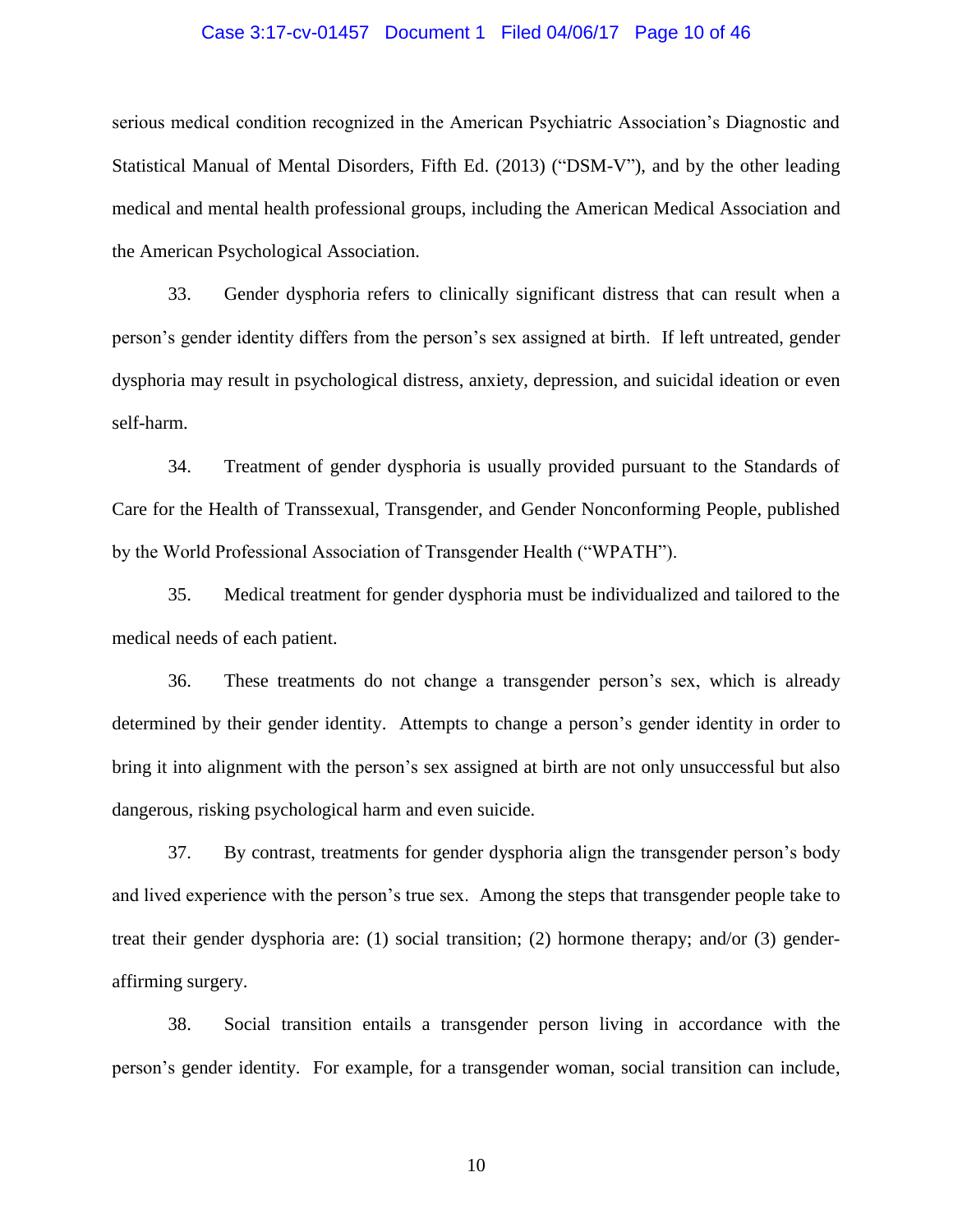#### Case 3:17-cv-01457 Document 1 Filed 04/06/17 Page 11 of 46

among others, changing her first name to a name typically associated with women, no longer using male pronouns, changing her identity documents to indicate a female gender, wearing clothing and adopting grooming habits stereotypically associated with women, and otherwise living as a woman in all aspects of life.

39. Social transition requires that a transgender woman or a transgender man be recognized, respectively, as a woman or a man, respectively, and treated the same as all other women or men, respectively, by family members, coworkers, and others in the community.

40. Social transition is an important aspect of transition for a transgender person.

41. Living in a manner consistent with one's gender identity is critical to the health and well-being of all transgender people.

42. Living in a manner consistent with one's gender identity is also a key aspect of treatment for gender dysphoria for those who suffer from it.

43. Hormone therapy involves taking hormones typically associated with one's gender identity and other hormonal medications for the purpose of synchronizing one's secondary sex characteristics with one's gender identity. Hormone therapy can have significant masculinizing or feminizing effects, and help bring the body into alignment with a person's true sex.

44. Gender-affirming surgery includes various surgical procedures that transgender persons may undertake to bring their body into alignment with their gender identity, such as genital surgery or chest reconstruction surgery. Whether surgery is medically necessary or even appropriate, however, depends on the person. Many transgender persons never undergo genderaffirming surgery. For some, surgery is not medically necessary, while for others, it may be unsafe. Unfortunately, even for some for whom the surgery is medically necessary, they may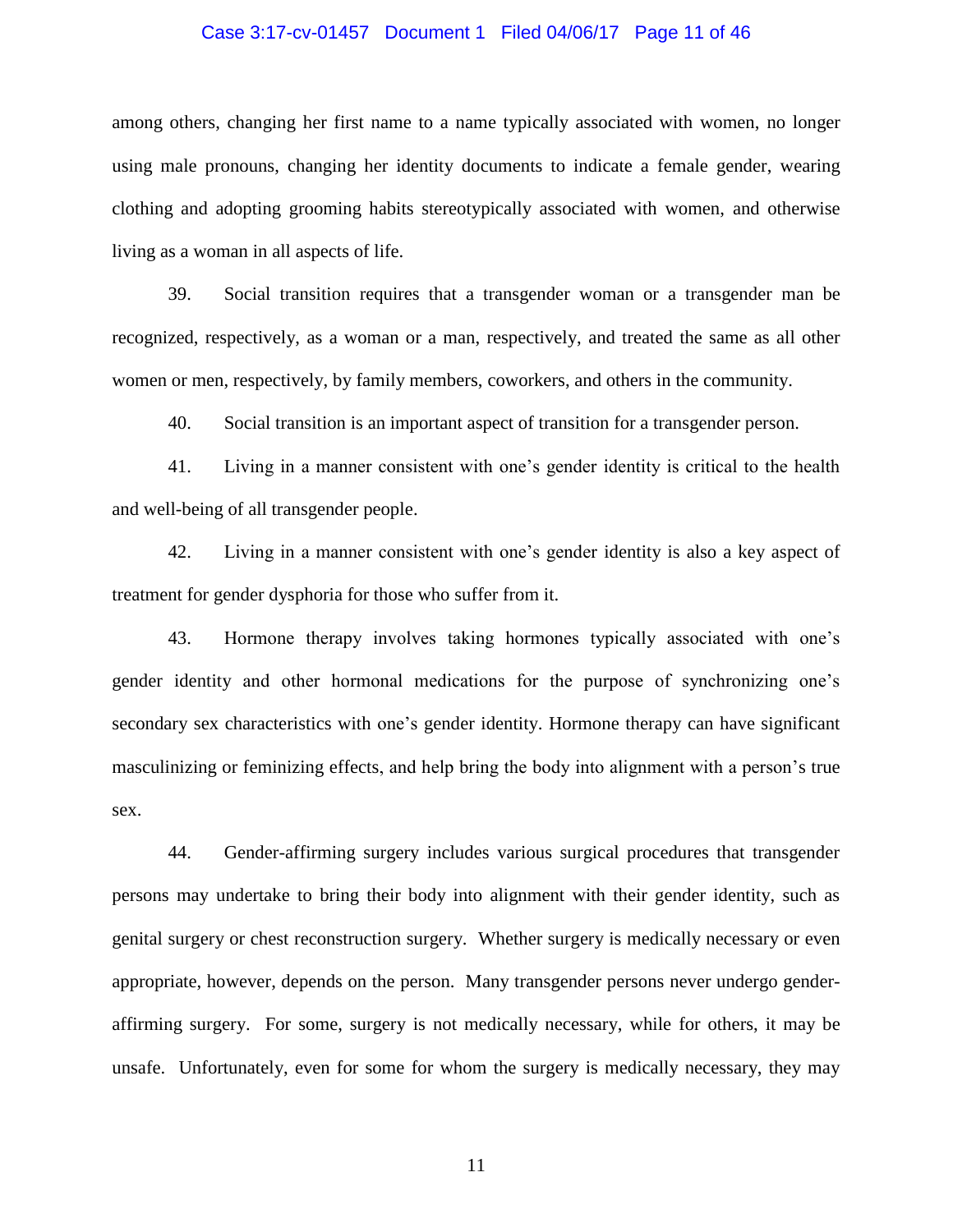#### Case 3:17-cv-01457 Document 1 Filed 04/06/17 Page 12 of 46

still not be able to attain it because they are limited by financial resources, lack of insurance coverage, provider availability, and other barriers to accessing health care.

45. Not every person suffering from gender dysphoria undergoes the same treatment. From a medical and scientific perspective, there is no basis for refusing to acknowledge a transgender person's true sex based on whether that person has undergone surgery or any other medical treatment.

### **The Need for Accurate Birth Certificates Matching One's Gender Identity**

46. A person's birth certificate is a trusted and essential government-issued document that serves as proof of a person's identity. For this reason, the government makes a copy of a birth certificate available to the person reflected on the birth certificate, rather than merely reserving it for the government's own use.

47. The use of birth certificates to demonstrate identity is ubiquitous in our society. Birth certificates are commonly used in a wide variety of contexts and are one of the primary ways of proving age and citizenship. In the ordinary course of life, a birth certificate is often either required directly by employers and educational institutions for enrollment, or at a minimum, is required as a prerequisite to securing other important identification documents (such as driver's licenses, social security cards, passports, and other government identification documents), that could be accepted as a substitute.

48. Birth certificates are also commonly used in determining eligibility for enrolling in government programs. On information and belief, in Puerto Rico, birth certificates are used to apply for nutritional, health care, and housing assistance, among other services.

49. Because of these and other instances in which a birth certificate serves as proof of identity or citizenship, every person needs a birth certificate that accurately reflects their identity.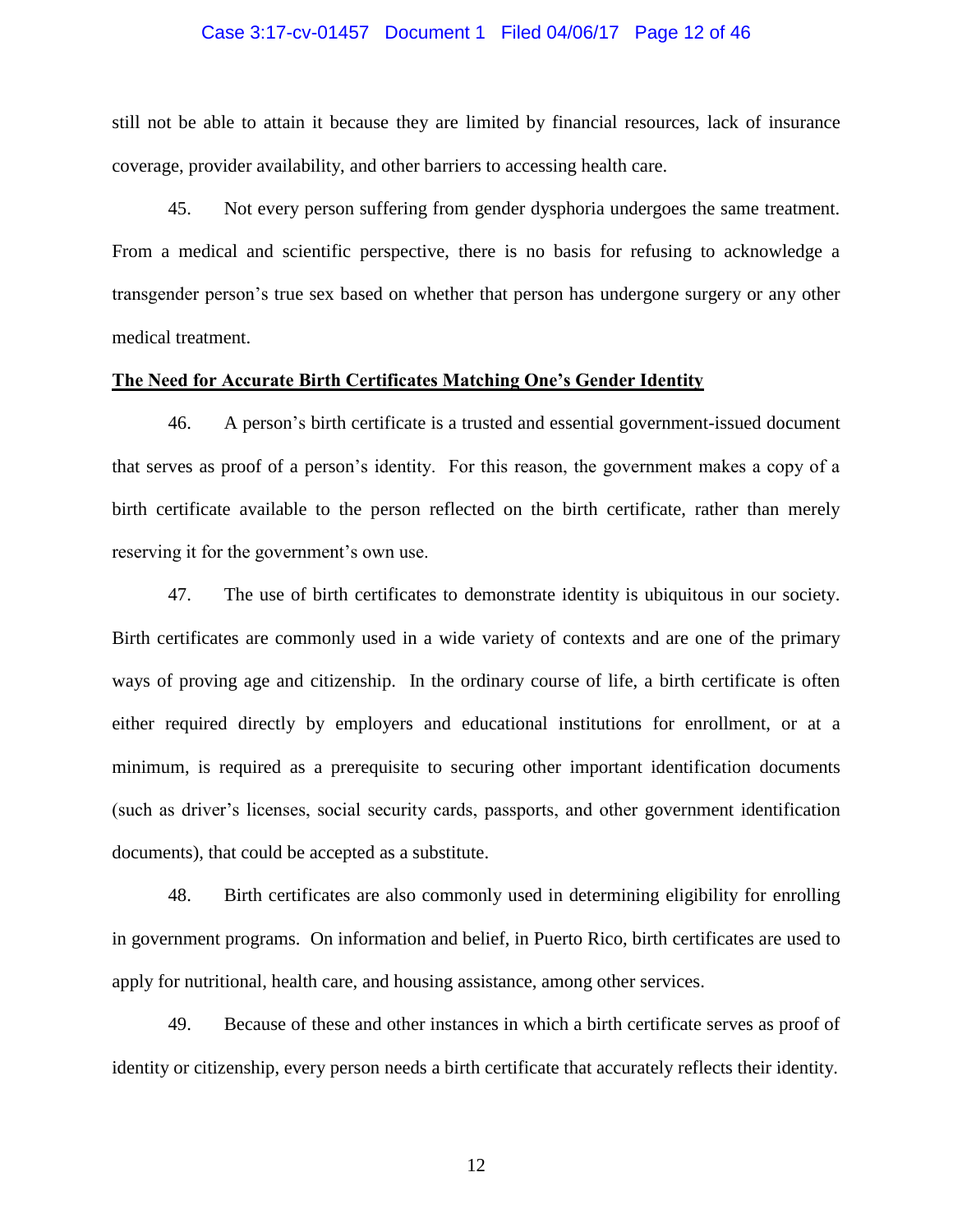### Case 3:17-cv-01457 Document 1 Filed 04/06/17 Page 13 of 46

50. For transgender people, however, the gender marker originally placed on their birth certificate is inaccurate because it is based on assumptions usually made solely upon viewing the person's external reproductive organs at the time of their birth, without taking into consideration other relevant factors that determine a person's sex, including their gender identity.

51. A person's gender identity is the most important determinant of a person's sex.

52. In order to have an accurate birth certificate, a transgender person must be able to correct their birth certificate to list their true sex according to their gender identity.

53. For transgender people, being forced to use an inaccurate birth certificate that does not accurately reflect their sex and is inconsistent with their gender identity subjects them to harm, including invasions of privacy, prejudice, discrimination, humiliation, harassment, stigma, and even violence.

54. Being forced to use a birth certificate that inaccurately reflects a person's sex and is inconsistent with a person's gender identity repeatedly risks disclosure of that person's transgender status, gender identity, and even medical treatment, which constitute deeply personal and sensitive information over which a transgender person has a reasonable expectation of privacy, and disclosure of which can jeopardize a person's safety and risk bodily harm.

55. Being forced to use a birth certificate that inaccurately reflects a person's sex and is inconsistent with a person's gender identity repeatedly risks disclosure of that person's transgender status and gender identity, which can jeopardize an individual's safety and risk bodily harm upon disclosure.

56. Denying transgender persons the means to correct a birth certificate to accurately reflect their sex can force these persons to disclose private information in contexts where it would otherwise remain undisclosed (such as when seeking employment or voting), regardless of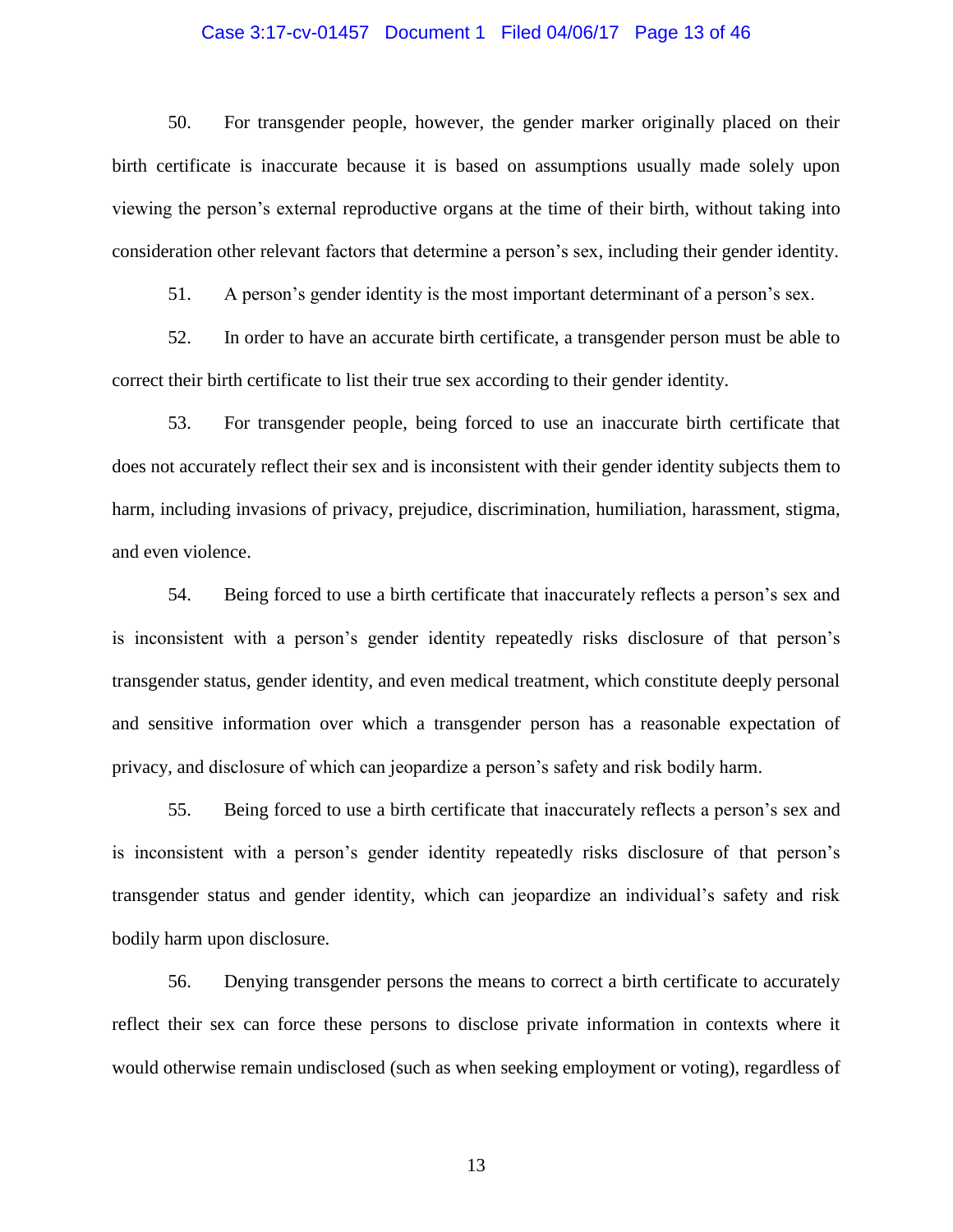#### Case 3:17-cv-01457 Document 1 Filed 04/06/17 Page 14 of 46

whether a person's transgender status may otherwise be known by others (for example, by friends or family).

57. Transgender persons denied an accurate birth certificate are deprived of significant control over the circumstances surrounding disclosure of their transgender status, including when, where, how, and to whom their transgender status is disclosed.

58. As a result of being forced to use identification documents that are inconsistent with who they are, transgender persons face high levels of discrimination (including being denied service or asked to leave public accommodations, workplaces, or housing), harassment, and violence.

59. More generally, not having accurate identity documents can be a barrier to full engagement in society for transgender people. Transgender people experience substantial discrimination and harassment in a wide variety of settings, including in employment, education, public accommodations, health care, housing, and interactions with the government, including with law enforcement. Transgender persons are also disproportionately targeted for hate crimes in the United States and abroad, and particularly in Puerto Rico. These realities make the involuntary disclosure of a person's transgender status particularly harmful and dangerous.

60. The Commonwealth's Department of Transportation and Public Works permits transgender people to correct the gender marker on their driver's licenses so that the licenses accurately reflect their sex, as determined by their gender identity, even absent a changed birth certificate.

61. In many U.S. states, however, birth certificates are among the few documents accepted to correct the gender marker on a person's driver's license. In several states, a corrected birth certificate is necessary for correcting the gender marker on a driver's license.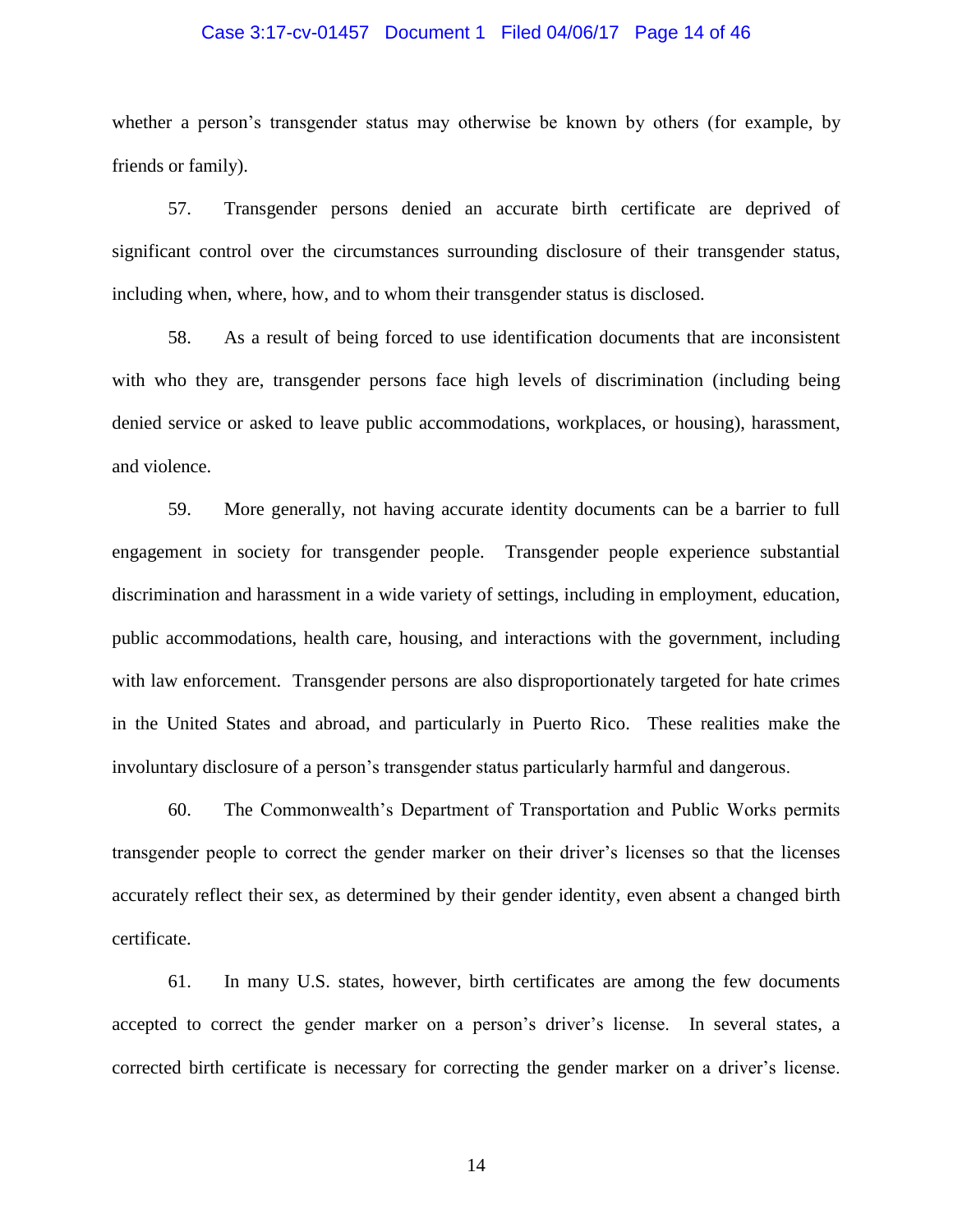#### Case 3:17-cv-01457 Document 1 Filed 04/06/17 Page 15 of 46

Thus, Puerto Rico's Birth Certificate Policy prevents people who were born in Puerto Rico and are now living in these jurisdictions from correcting the gender marker on their licenses.

62. Furthermore, denying transgender persons accurate birth certificates undermines rather than serves the purpose of verifying that a transgender person is, in fact, the same person reflected on that person's birth certificate. For example, a transgender man who has taken steps to bring his body and lived experience into alignment with his true sex and gender identity will correctly be perceived as male by others. Forcing that man to use a birth certificate that inaccurately states that he is female will cause others to question whether he is the same person reflected on the birth certificate, exposing him to invasions of privacy, prejudice, discrimination, humiliation, harassment, stigma, and even violence.

63. Correcting one's birth certificate to match one's true sex, as determined by one's gender identity, is also an important aspect of the social transition process.

64. The government's refusal to provide transgender persons with a birth certificate that matches their gender identity constitutes a stigmatizing refusal to acknowledge their gender, which is particularly harmful given that a birth certificate is the quintessential identity document. This refusal deprives Plaintiffs of their equal dignity.

#### **Puerto Rico's Birth Certificate Policy**

65. Under the Vital Statistics Registry Act, the Commonwealth's Division of Demographic Registry and Vital Statistics is in charge of all matters connected with the registration of the births that take place in Puerto Rico. The Division of Demographic Registry and Vital Statistics exercises responsibility for registration, issuance, correction, and changes to Puerto Rico birth certificates.

66. Under the Vital Statistics Registry Act, all birth certificates must include, *inter*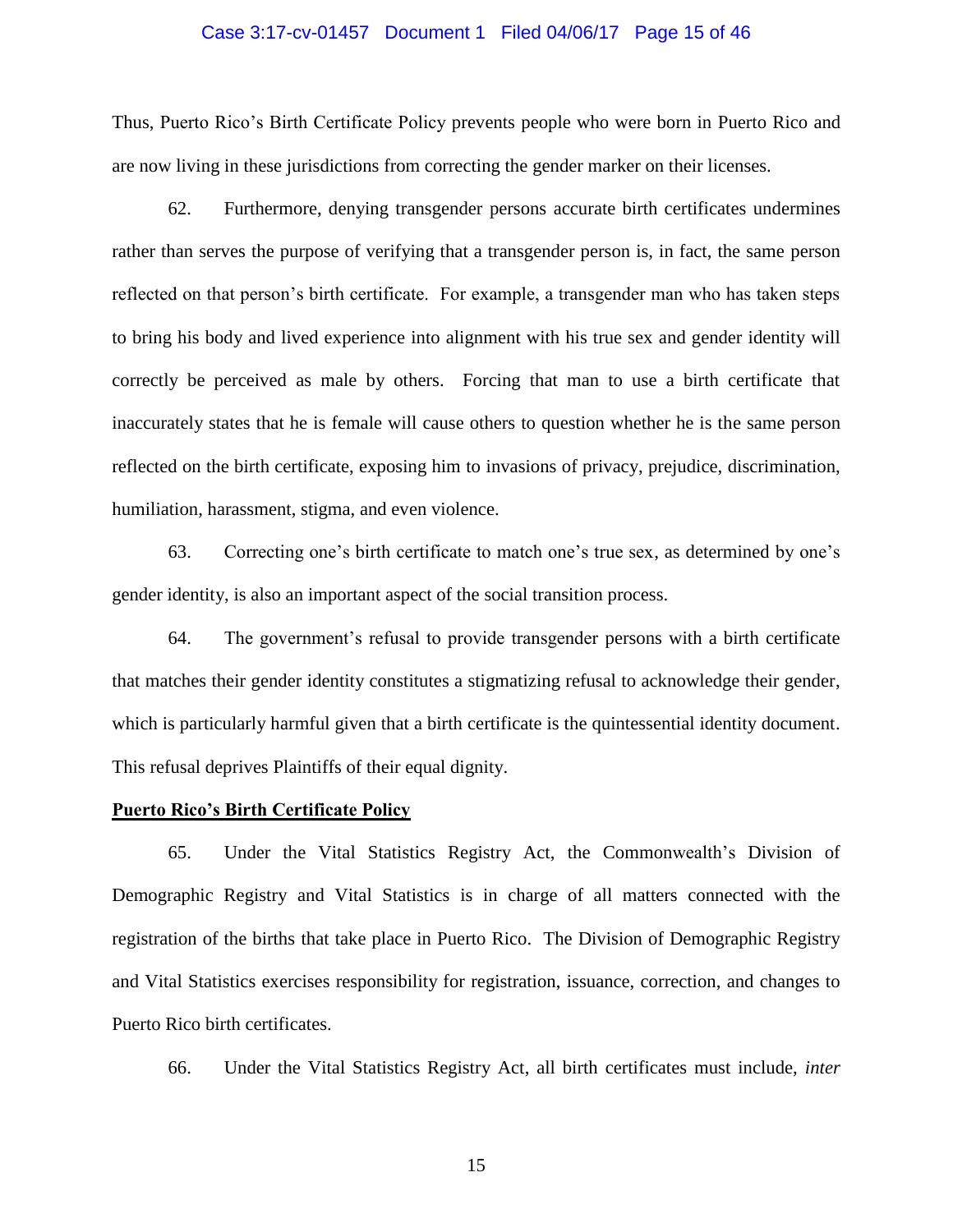#### Case 3:17-cv-01457 Document 1 Filed 04/06/17 Page 16 of 46

*alia*, the place of birth of a newborn, the place of residence of the newborn, the given name and surnames of the child, the date of birth, the names of the child's parents, and the sex of the newborn. It is the practice and policy of the Commonwealth to determine the sex of newborns, for purposes of their birth certificates, based solely on external reproductive organs.

67. Recognizing that the information in a birth certificate may sometimes be inaccurate or need updating, the Vital Statistics Registry Act and the regulations promulgated and enforced by Defendants permit the correction of errors and updating of birth certificate records.

68. For example, pursuant to 24 L.P.R.A. § 1231, any omissions or defects appearing on any birth certificate before being registered and filed may be corrected by Defendants, and any corrections, additions, or amendments after a birth certificate has been registered and filed may be made pursuant to a court order. Changes, additions, or modifications of a name or surname can also be made pursuant to court order.

69. In addition, under 24 L.P.R.A. § 1136, following the adoption of a child, a birth certificate reflecting only the names of the adoptive parents must be substituted for the original registered birth certificate. The original registration certificate of the birth of the adoptee, the decision of the court, and other documents are kept in a sealed envelope and are considered highly confidential documents.

70. No specific statute or regulation prohibits the correction of the gender marker on a birth certificate in order to accurately reflect the sex of a transgender person. Nonetheless, the Supreme Court of Puerto Rico held in *Ex parte Delgado*, 165 D.P.R. 170 (2005), that the Vital Statistics Registry Act enforced by Defendants did not permit transgender people to correct the gender markers on their birth certificates.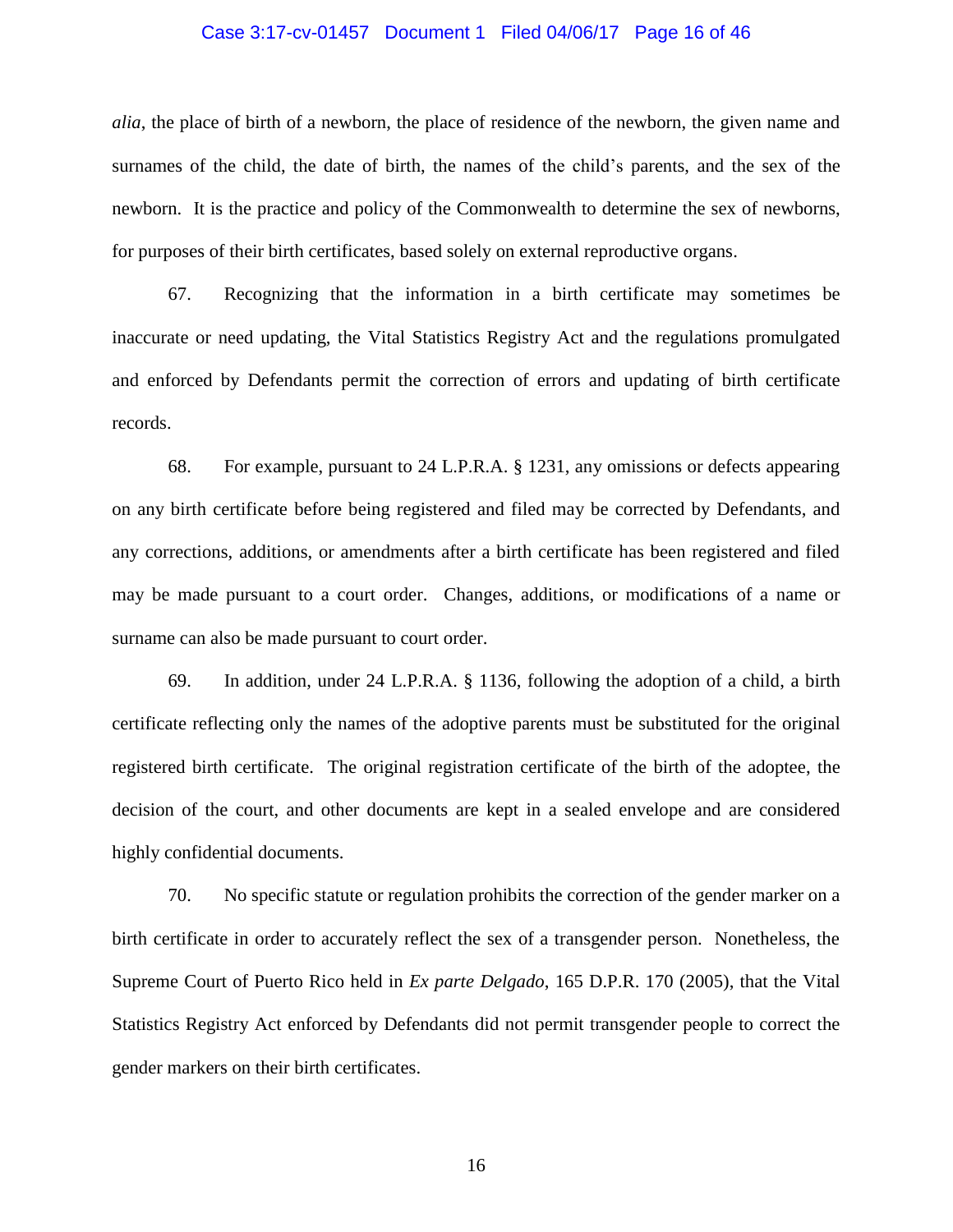### Case 3:17-cv-01457 Document 1 Filed 04/06/17 Page 17 of 46

71. As such, Defendants enforce a policy and practice that categorically prohibits transgender persons born in Puerto Rico from correcting the gender marker on their birth certificates to accurately reflect their sex, consistent with their gender identity, specifically without the inclusion of revision history that reasonably discloses one's transgender status.

72. Puerto Rico's Birth Certificate Policy stands in sharp contrast to the approach taken in nearly every U.S. state, which permit transgender persons to correct the gender markers on their birth certificates to accurately reflect their sex and match their gender identity. These states typically do not require that transgender persons undergo particular medical procedures, such as surgery, in order to correct the gender marker on their birth certificates.

73. Puerto Rico's Birth Certificate Policy also stands in stark contrast with the Commonwealth's own policy permitting transgender people to correct the gender marker on their driver's licenses to accurately reflect their sex, as determined by their gender identity. Pursuant to Executive Order No. 2015-29, the Commonwealth's Department of Transportation and Public Works permits transgender people to correct the gender marker on their driver's licenses so that the licenses accurately reflect their sex, as determined by their gender identity. The Commonwealth's Department of Transportation and Public Works also does not require that transgender persons have any particular form of medical procedure, such as surgery, in order to correct the gender marker on their driver's licenses. Such practice is consistent with mainstream medical organizations, which oppose requiring surgery in order for transgender persons to correct their identity documents.

74. Puerto Rico's Birth Certificate Policy is not supported by any compelling, important, or even legitimate government interest.

75. The Birth Certificate Policy lacks any necessary, narrowly-tailored, substantial or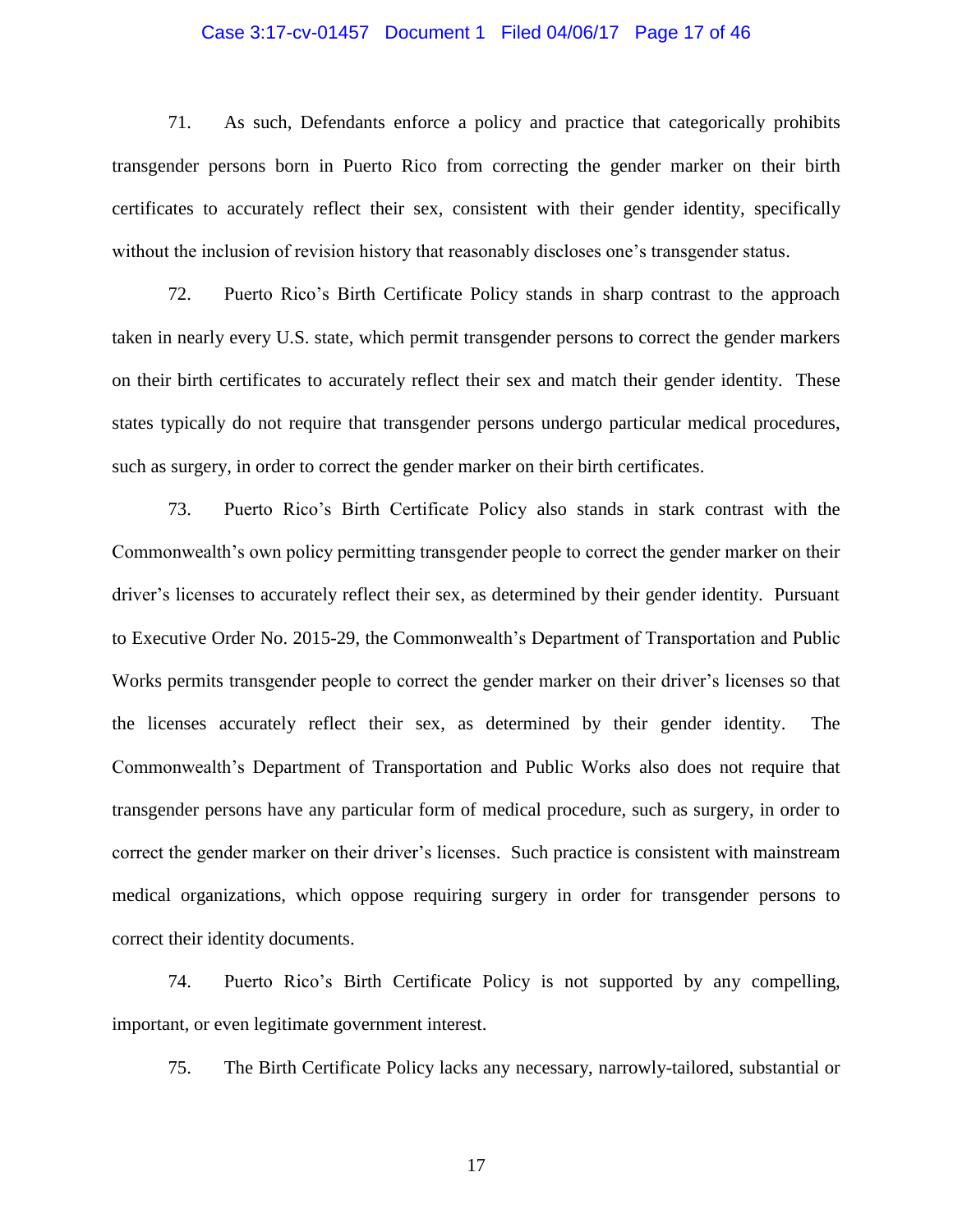#### Case 3:17-cv-01457 Document 1 Filed 04/06/17 Page 18 of 46

even rational relationship to any valid government interest, and it is not the least restrictive means of achieving any valid government interest.

76. The Birth Certificate Policy is maintained and motivated by animus toward transgender persons, including to the extent that it rests upon any actual or asserted statutory barriers to providing transgender persons with birth certificates that accurately reflect their sex and are consistent with their gender identity.

### **Plaintiffs' Lives and Experiences**

#### *Plaintiff Daniela Arroyo González*

77. Plaintiff Daniela Arroyo González is an 18-year-old woman who was born in Arecibo, Puerto Rico and who currently resides in Moca, Puerto Rico. Ms. Arroyo is a high school senior who wishes to correct her birth certificate, which currently indicates that her sex is male, to accurately reflect her sex as female, as determined by her gender identity. After graduating high school, Ms. Arroyo plans to attend college in Puerto Rico and study psychology.

78. Ms. Arroyo is transgender. She was designated "male" on her birth certificate. Throughout her childhood and early adolescence, she experienced profound discomfort with being assumed to be a boy by others.

79. As early as around the age of 3 years old, Ms. Arroyo knew and felt that she was a girl. Growing up, she was interested in toys and activities that were stereotypically associated with girls and she dressed and acted in typically feminine manners.

80. Ms. Arroyo was raised as a boy and pushed into dressing and acting "like a boy." Alhough she never questioned that she was a girl, she began asking herself questions like "why is my body different [from other girls]?" and "why do I have to act differently than who I am?"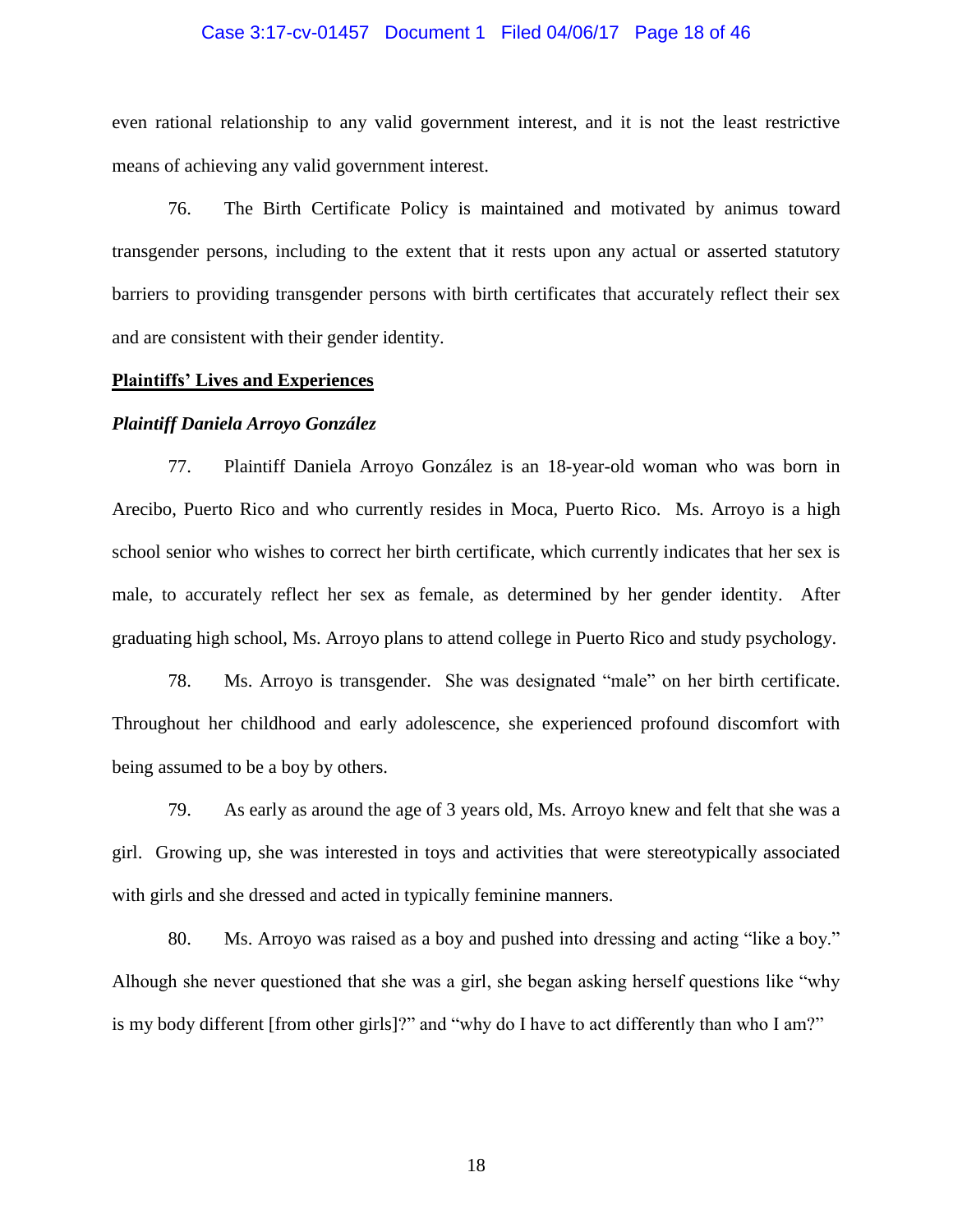### Case 3:17-cv-01457 Document 1 Filed 04/06/17 Page 19 of 46

81. Despite social pressures and the discomfort and distress she felt by being assumed to be a boy, Ms. Arroyo knew that she was a girl. And as a young girl, Ms. Arroyo remembers telling her family that she was indeed a girl.

82. Ms. Arroyo remembers the shame and discomfort she felt when she graduated from the ninth grade and was called by the name she was given at birth, one which was typically associated with the male sex she was incorrectly assigned at birth.

83. Around the age of 14 years old, Ms. Arroyo told her mother that she was transgender.

84. After she and her mother educated themselves, and with the support of her family, at the age of 14 years old, Ms. Arroyo began to socially and medically transition in order to align her lived experience and body characteristics with her gender identity.

85. In 2013, Ms. Arroyo was diagnosed with gender dysphoria. In consultation with her medical and mental health professionals, in 2016, Ms. Arroyo began to undergo medically necessary hormone therapy to relieve her gender dysphoria and to bring her body into alignment with her gender identity. The steps she has taken in her transition have brought Ms. Arroyo's outside appearance into alignment with her female identity so that the general public sees her as the woman she is.

86. In addition to undergoing medically necessary treatment for her gender dysphoria, Ms. Arroyo has sought to align her whole lived experience with her gender identity.

87. As she started aligning her lived experience with her true self, Ms. Arroyo faced discrimination and harassment in school.

88. As she started her sophomore year, Ms. Arroyo began wearing a female uniform to her high school, Escuela Superior Catalina Morales de Flores.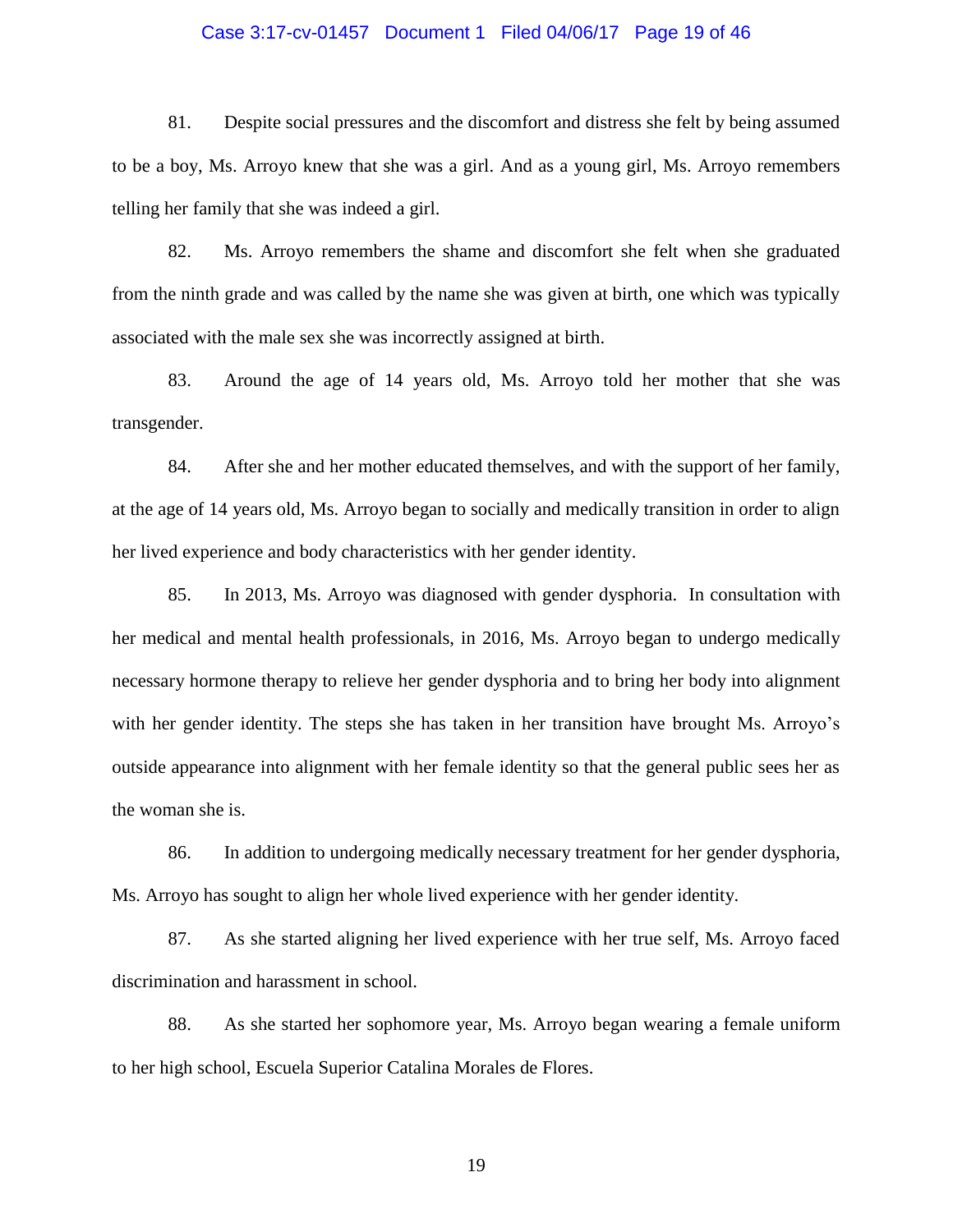### Case 3:17-cv-01457 Document 1 Filed 04/06/17 Page 20 of 46

89. However, her high school denied her the ability to use the restroom consistent with her female gender identity. As a result, fearing for her safety and well-being, Ms. Arroyo was forced to exit school every time she needed to use a bathroom, and used the bathrooms in a private establishment across the street.

90. In 2016, after three years of prolonged and dogged advocacy by Ms. Arroyo, her school finally stopped forcing her to use the boys' restroom. Nonetheless, the school still unlawfully denies Ms. Arroyo the ability to use the restroom consistent with her female gender identity, in part, because Puerto Rico's Birth Certificate Policy prohibits her from correcting the gender marker on her birth certificate.

91. In addition, cognizant of how transgender people, particularly transgender youth, regularly suffer discrimination, violence, and harassment in Puerto Rico, and based in part on her own experiences, in 2015 Ms. Arroyo co-founded, along with Raymond Rohena Pérez, the Puerto Rico Trans Youth Coalition, an organization dedicated to providing a safe haven and network for transgender youth in Puerto Rico. The Puerto Rico Trans Youth Coalition currently includes more than 200 participants.

92. In February 2017, Ms. Arroyo legally changed her name from the typically male name she was given at birth to her current typically female name.

93. In March 2017, Ms. Arroyo began the process to correct the name and gender marker on her identity documents, including her driver's license, Social Security records, and birth certificate, so that her identity documents would accurately reflect her identity and sex as female.

94. Ms. Arroyo has sought to correct both her name and the gender marker on her birth certificate. Though she has applied to correct her name on her birth certificate following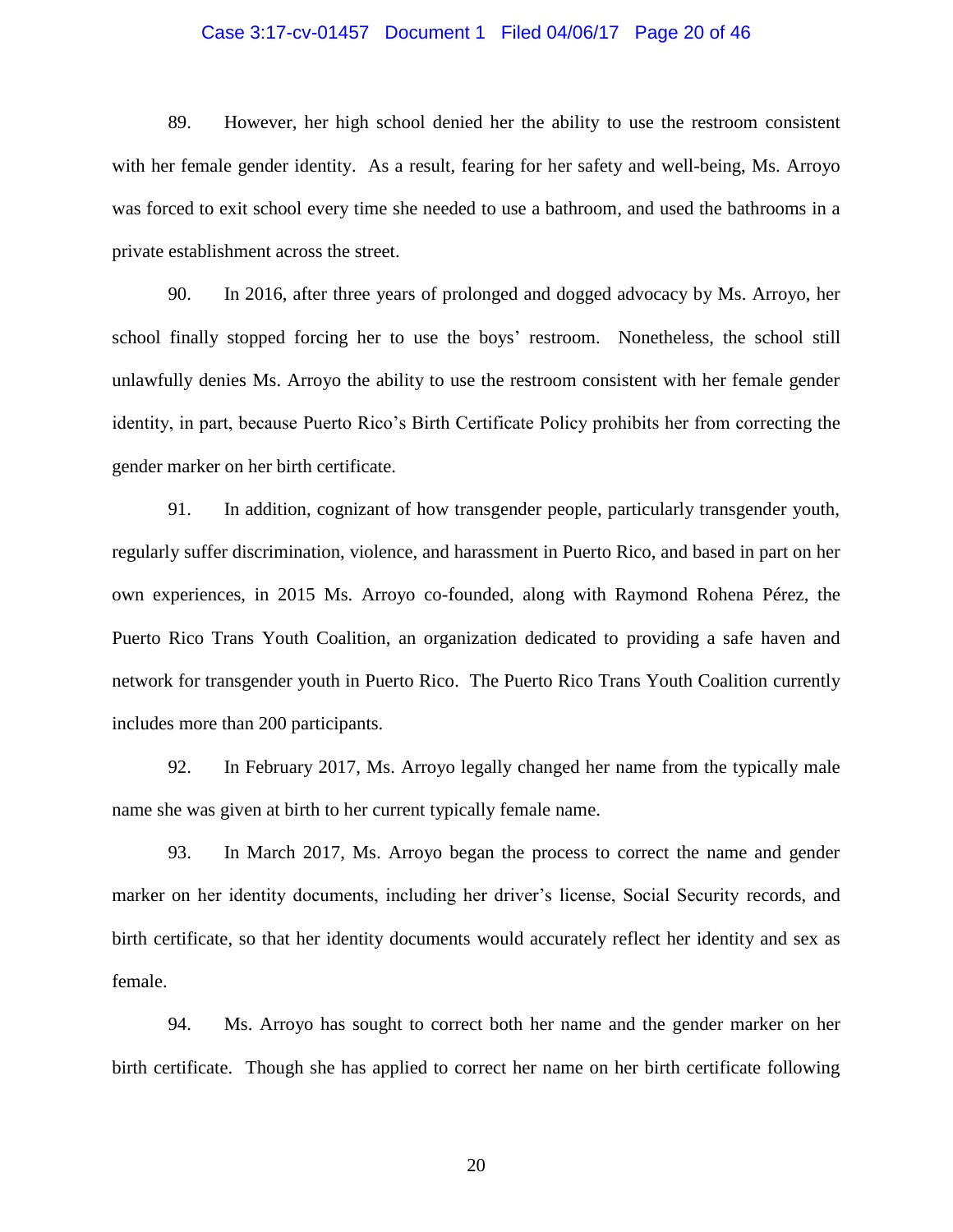#### Case 3:17-cv-01457 Document 1 Filed 04/06/17 Page 21 of 46

her legal name change, she has been advised she cannot correct the gender marker on her birth certificate as a result of Puerto Rico's Birth Certificate Policy.

95. As a result, Ms. Arroyo's birth certificate and her other identification documents are inconsistent.

96. Because she turned 18 years old after the November 2016 elections, Ms. Arroyo has not had an opportunity to vote.

97. Ms. Arroyo is aware of several instances in which transgender people have been denied voter identification cards that accurately reflect their identity because they were unable to correct the sex on their birth certificates. Upon information and belief, in order to vote in primary and general elections in Puerto Rico, voters must present their voter identification cards at the voting polls. Issuing a voter registration card that does not accurately reflect the holder's sex forces transgender persons to disclose their transgender status in order to vote.

98. As a result, Puerto Rico's Birth Certificate Policy substantially burdens the right to vote of transgender persons.

99. Ms. Arroyo is stigmatized and harmed by Puerto Rico's Birth Certificate Policy. Ms. Arroyo needs her identity documents to be congruent with the woman that she is, and Ms. Arroyo believes that her identity should be recognized and respected by the Commonwealth.

100. Ms. Arroyo reasonably fears that possessing a birth certificate that fails to accurately reflect her sex, as determined by her gender identity, increases the chances that she will be subjected to an invasion of privacy, prejudice, discrimination, harassment, humiliation, or violence.

101. As a result of Puerto Rico's Birth Certificate Policy, Ms. Arroyo's current Puerto Rico birth certificate reflects the sex she was incorrectly assigned at birth, erroneously stating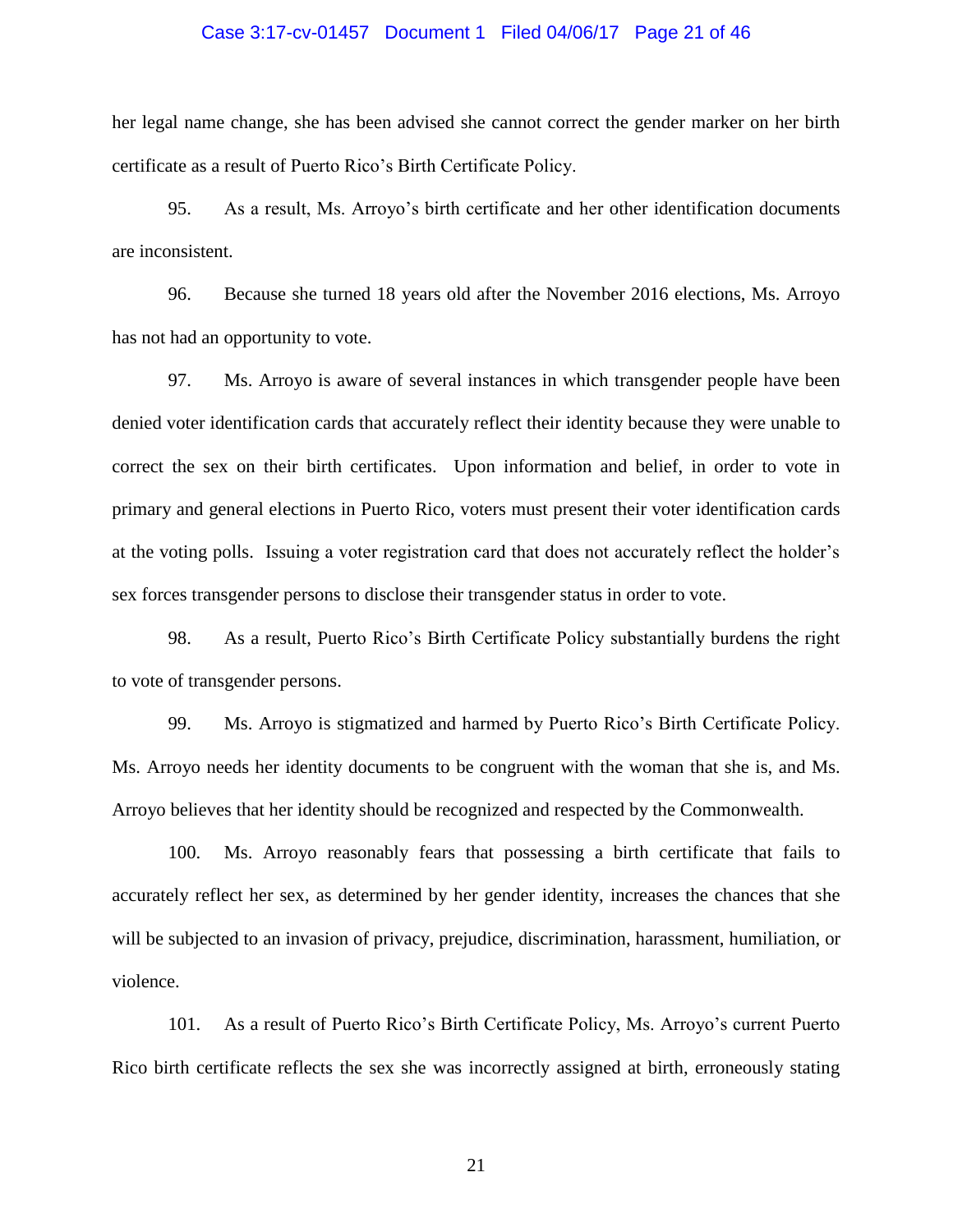#### Case 3:17-cv-01457 Document 1 Filed 04/06/17 Page 22 of 46

that she is male.

102. Being denied a birth certificate that accurately reflects her sex, as determined by her gender identity, is psychologically and emotionally harmful to Ms. Arroyo, who is faced with the persistent reminder that the Commonwealth of Puerto Rico does not respect her for who she is and does not recognize her personhood. Ms. Arroyo remains in reasonable fear of what may happen as a result of having to present her birth certificate. Puerto Rico's Birth Certificate Policy subjects Ms. Arroyo to potential physical harm, particularly as a young transgender woman residing in Puerto Rico.

#### *Plaintiff Joanna Cifredo*

103. Plaintiff Joanna Cifredo is a 30-year-old woman who was born in Bayamón, Puerto Rico and who currently lives in the District of Columbia. Ms. Cifredo wishes to correct her Puerto Rico birth certificate, which currently indicates that her sex is male, to accurately reflect her sex as female, as determined by her gender identity.

104. Ms. Cifredo is transgender. She was designated "male" on her birth certificate.

105. Although she was raised as a boy, Ms. Cifredo played with stereotypically feminine toys and engaged in stereotypically feminine activities as a child. At a very young age, Ms. Cifredo knew she was different from other children assigned male at birth, but did not yet have the language to vocalize her feelings about her gender identity. Throughout her childhood and adolescence, she experienced profound discomfort with being assumed to be a boy by others.

106. Because Ms. Cifredo was perceived as a boy, when she displayed feminine traits, her father and peers disapproved. She recalls an understanding that her feminine behavior was bad and something about which she was supposed to be ashamed.

107. For example, as a young child, Ms. Cifredo returned home from school with an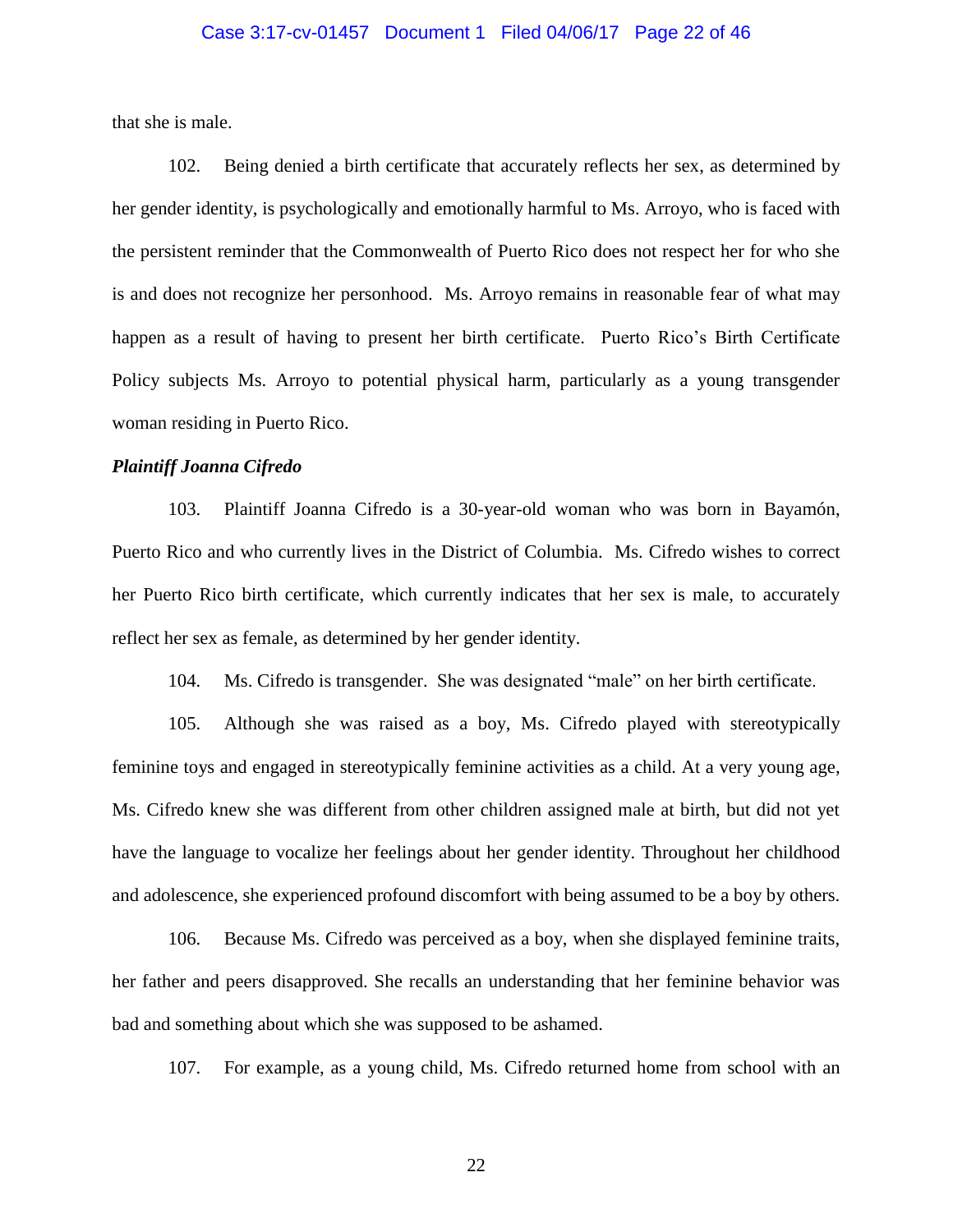#### Case 3:17-cv-01457 Document 1 Filed 04/06/17 Page 23 of 46

art project, in which students had been given the option to choose between a paper cutout of a stereotypically female form and a stereotypically male form to decorate with crafting supplies, and Ms. Cifredo had chosen the stereotypically female form. When her father learned of her choice for her project, he became upset and tore her project into pieces. On another occasion, Ms. Cifredo's grandmother took her shoe shopping and when Ms. Cifredo gravitated towards the "girls" shoe section, her grandmother expressed disapproval and redirected her to the "boys" section.

108. It was not until Ms. Cifredo was 13 years old that she encountered the term transgender and finally found language that explained her personal experience. At that time, she was able to understand the reason for her discomfort and distress growing up and to understand her identity as transgender.

109. Two years later, when Ms. Cifredo was 15 years old she came out as transgender to her close friends.

110. Ms. Cifredo began to take feminizing hormones at the age of 16 in order to bring her body into alignment with her gender identity in a similar way that the hormones produced by post-puberty cisgender girls' bodies brought about changes to their physical appearance.

111. When Ms. Cifredo was 24 years old, she was diagnosed with gender dysphoria. At that time, Ms. Cifredo began to undergo medically necessary treatment, including continued hormone therapy and gender-affirming surgeries, under the care and guidance of her medical and mental health professionals, to relieve her gender dysphoria and further bring her body into alignment with her gender identity.

112. The steps Ms. Cifredo has taken in her transition have brought her outside appearance into alignment with her female identity so that the general public sees her as the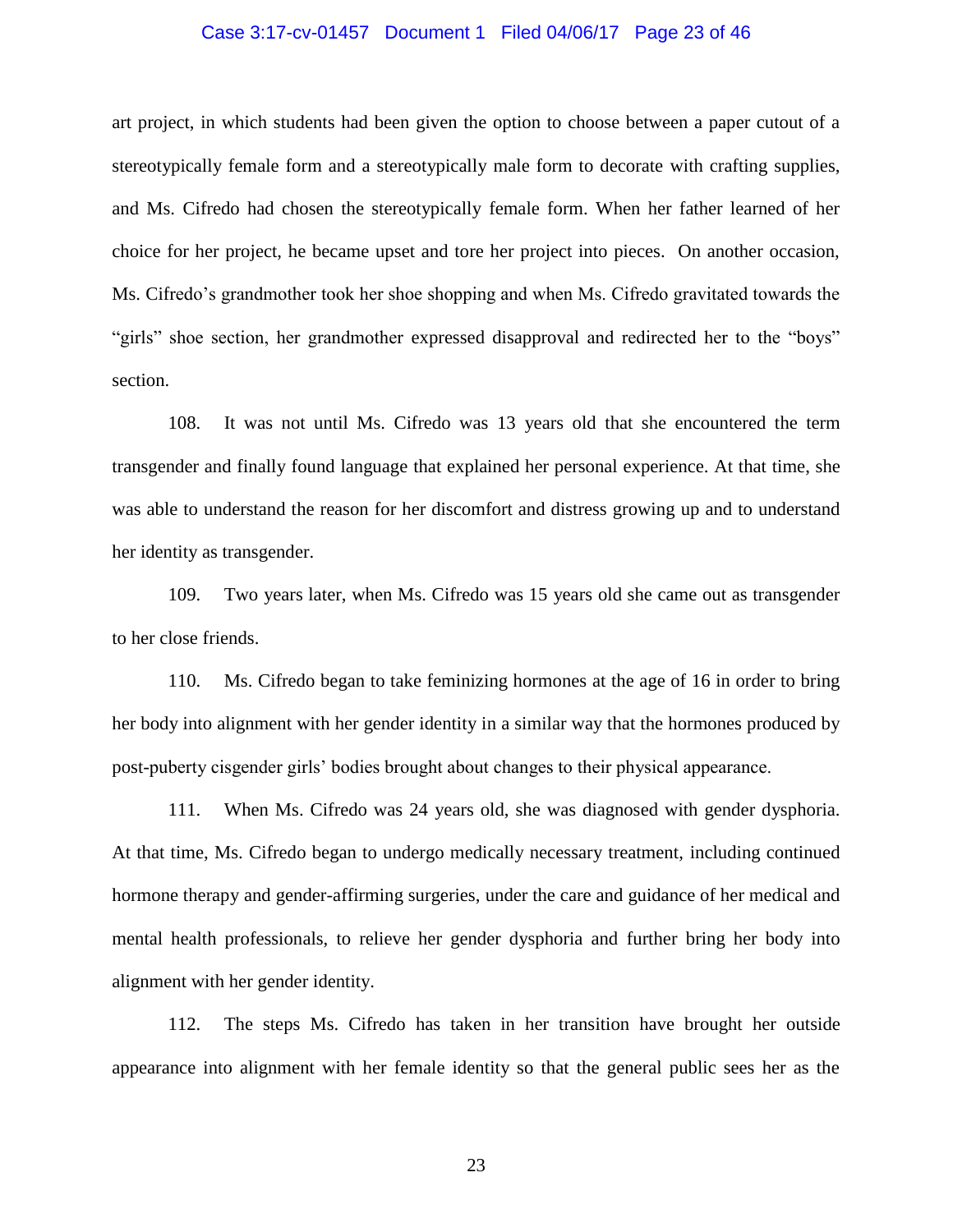#### Case 3:17-cv-01457 Document 1 Filed 04/06/17 Page 24 of 46

woman she is.

113. Ms. Cifredo has also sought to ensure that her whole lived experience reflects her gender identity.

114. Ms. Cifredo obtained a court order for a name change in the District of Columbia and acquired a driver's license with her legal name and corrected gender marker. Ms. Cifredo also changed her name and corrected her gender marker on her social security documents and on her U.S. passport.

115. Nevertheless, Ms. Cifredo's birth certificate still incorrectly identifies her sex as male, despite her being a woman and further despite the fact that her other government identification documents correctly identify her as female.

116. Ms. Cifredo has attempted to contact the staff at the Division of Demographic Registry and Vital Statistics to seek a corrected birth certificate, to no avail. Because of Puerto Rico's Birth Certificate Policy, Ms. Cifredo is prohibited from correcting the gender marker on her birth certificate and thus additional efforts to correct her birth certificate short of this lawsuit would be futile. As a result, Ms. Cifredo's birth certificate and her other identification documents are inconsistent.

117. Ms. Cifredo is personally aware of the high incidence of violence and harassment directed at transgender persons, particularly transgender women of color like herself, as well as the high rates of employment and housing discrimination faced by transgender persons. She fears that possessing a birth certificate that fails to match her gender identity and expression increases her chances that she will be subjected to invasion of privacy, prejudice, discrimination, distress, harassment, humiliation, or even violence, and she has taken steps to try to reduce those risks by aligning as many of her personal identification documents as she can with who she is.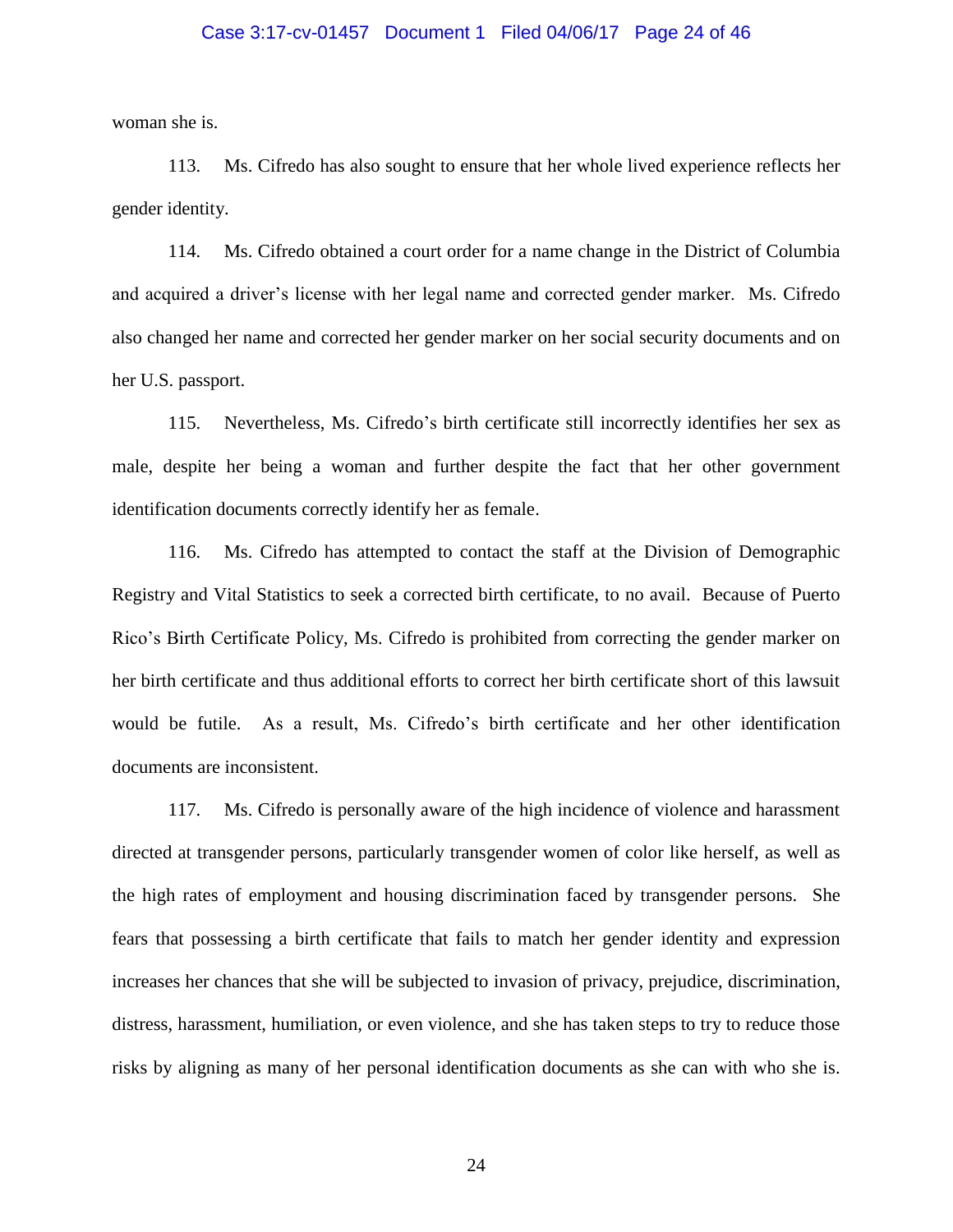#### Case 3:17-cv-01457 Document 1 Filed 04/06/17 Page 25 of 46

However, one document—Ms. Cifredo's birth certificate—still remains inaccurate and continues to put her at risk.

118. For example, in the past, when Ms. Cifredo has been required to present identification in order to travel or gain access to government and other settings, Ms. Cifredo has faced harassment and invasive questioning when her identification documents did not accurately reflect her true sex and female identity.

119. Ms. Cifredo is significantly harmed by Puerto Rico's Birth Certificate Policy. Ms. Cifredo needs her identity documents to be congruent with the woman that she is and believes that her identity should be recognized and respected by the Commonwealth.

120. Ms. Cifredo reasonably fears that possessing a birth certificate that fails to accurately reflect her sex, as determined by her gender identity, increases the chances that she will be subjected to discrimination, harassment, or violence.

121. Ms. Cifredo is engaged and plans to marry her soon-to-be husband later this year.

122. Ms. Cifredo and her partner wish to become parents and Ms. Cifredo has begun to study and plan how to adopt a child internationally. She has researched the process and understands that many of the adoption agencies in other countries, particularly in Latin America, where discrimination against transgender people is pervasive, require presentation of the wouldbe parents' birth certificates. Ms. Cifredo fears that if she goes through this process with a birth certificate that does not reflect her sex, then she will experience discrimination from these adoption agencies. In addition, Puerto Rico's practice of showing a strike-out line through a correction, as delineated in 24 L.P.R.A. § 1231, in the circumstances in which the Commonwealth does permit amendments to birth certificates, would subject Ms. Cifredo to significant discrimination in the adoption process because that type of amendment would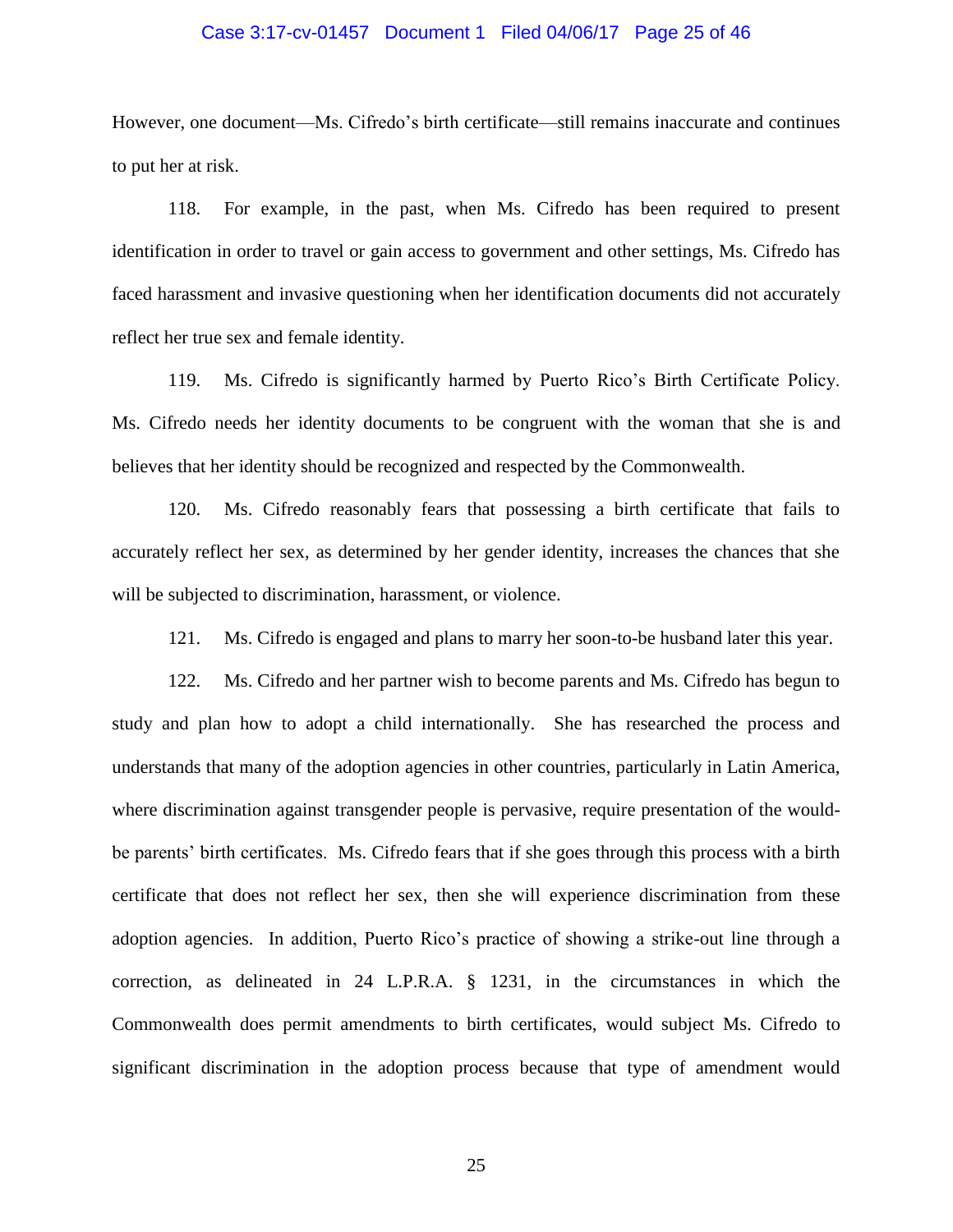#### Case 3:17-cv-01457 Document 1 Filed 04/06/17 Page 26 of 46

disclose Ms. Cifredo's transgender status on the face of her birth certificate.

123. As a result of Puerto Rico's Birth Certificate Policy, Ms. Cifredo's current Puerto Rico birth certificate reflects the sex she was incorrectly assigned at birth based solely on external reproductive organs, and erroneously states that she is male.

124. Being denied a birth certificate that accurately reflects her sex, as determined by her gender identity, is psychologically and emotionally harmful to Ms. Cifredo, who is faced with the persistent reminder that the Commonwealth of Puerto Rico does not respect her for who she is and does not recognize her personhood. Ms. Cifredo remains in reasonable fear of what may happen as a result of having to present her birth certificate in its current, inaccurate form. Puerto Rico's Birth Certificate Policy also subjects Ms. Cifredo to potential physical harm, particularly as a transgender woman of color living in the District of Columbia, which has high rates of violence against transgender women like herself.

#### *Plaintiff Victoria Rodríguez Roldán*

125. Plaintiff Victoria Rodríguez-Roldán is a 28-year-old woman who was born in Río Piedras, Puerto Rico and who currently resides in the District of Columbia. Ms. Rodríguez-Roldán wishes to correct her Puerto Rico birth certificate, which currently indicates that her sex is male, to accurately reflect her sex as female, as determined by her gender identity.

126. Ms. Rodríguez-Roldán is transgender. She was designated "male" on her birth certificate. Although she was raised as a boy, Ms. Rodríguez-Roldán played with stereotypically feminine toys and engaged in stereotypically feminine activities as a child.

127. Because Ms. Rodríguez-Roldán was perceived as a boy, when she displayed feminine traits, her peers harassed and violently assaulted her for behaving differently from other children who were assigned "male" at birth. She remembers learning that her feminine behavior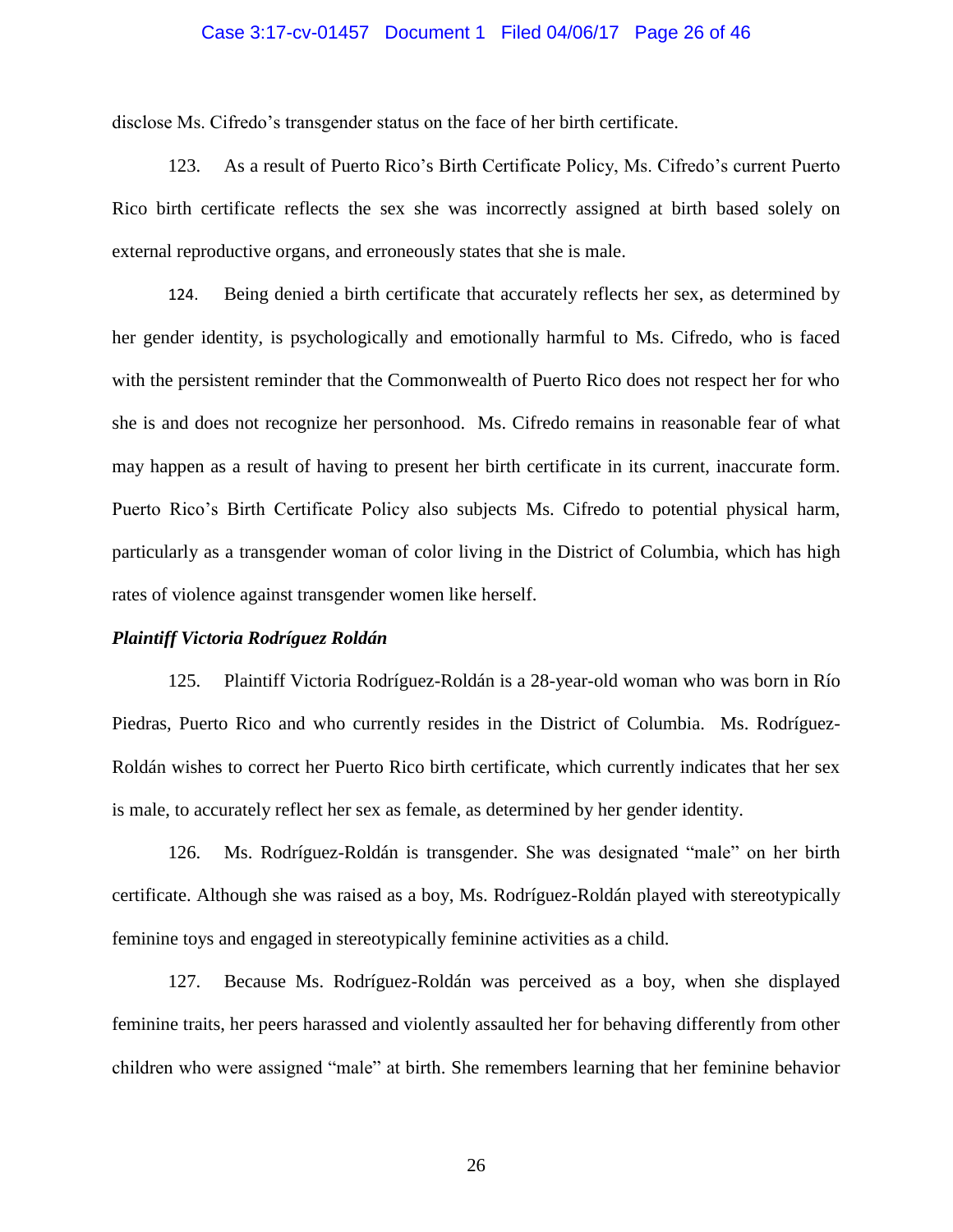#### Case 3:17-cv-01457 Document 1 Filed 04/06/17 Page 27 of 46

was bad and something about which we was supposed to be ashamed. Indeed, in response to the bullying she was experiencing, adults entrusted with her care would simply encourage her to be and act "normal," as if she was at fault for the harassment she was experiencing.

128. It was not until Ms. Rodríguez-Roldán was 14 years old that she encountered the term transgender. She was then able to understand the reason for her discomfort and distress growing up and to understand her identity as transgender. At that time, she confided in one of her cousins, but otherwise kept her gender identity a secret for fear that she would be rejected by her family, friends, and community.

129. On Ms. Rodríguez-Roldán's first day of college at the University of Puerto Rico – Río Piedras in 2007, when she was 18 years old, she began to slowly tell friends and others she trusted that she is transgender.

130. Around the same time, in 2007, Ms. Rodríguez-Roldán's medical provider diagnosed her with gender dysphoria. She then began to undergo medically-necessary hormone therapy to relieve her gender dysphoria and to bring her body into alignment with her gender identity. The steps she has taken in her transition have brought Ms. Rodríguez-Roldán's outside physical appearance into alignment with her female identity so that the general public sees her as the woman she is.

131. Ms. Rodríguez-Roldán has also taken steps to align her entire lived experience with her female gender identity.

132. Beginning in her sophomore year in college, Ms. Rodríguez-Roldán made ad hoc arrangements for herself to prevent herself from being "outed" or "misgendered" because she had not yet obtained a legal name change. For example, she informed her college professors of her chosen name, Victoria, prior to the start of a course so that her name would be correct for roll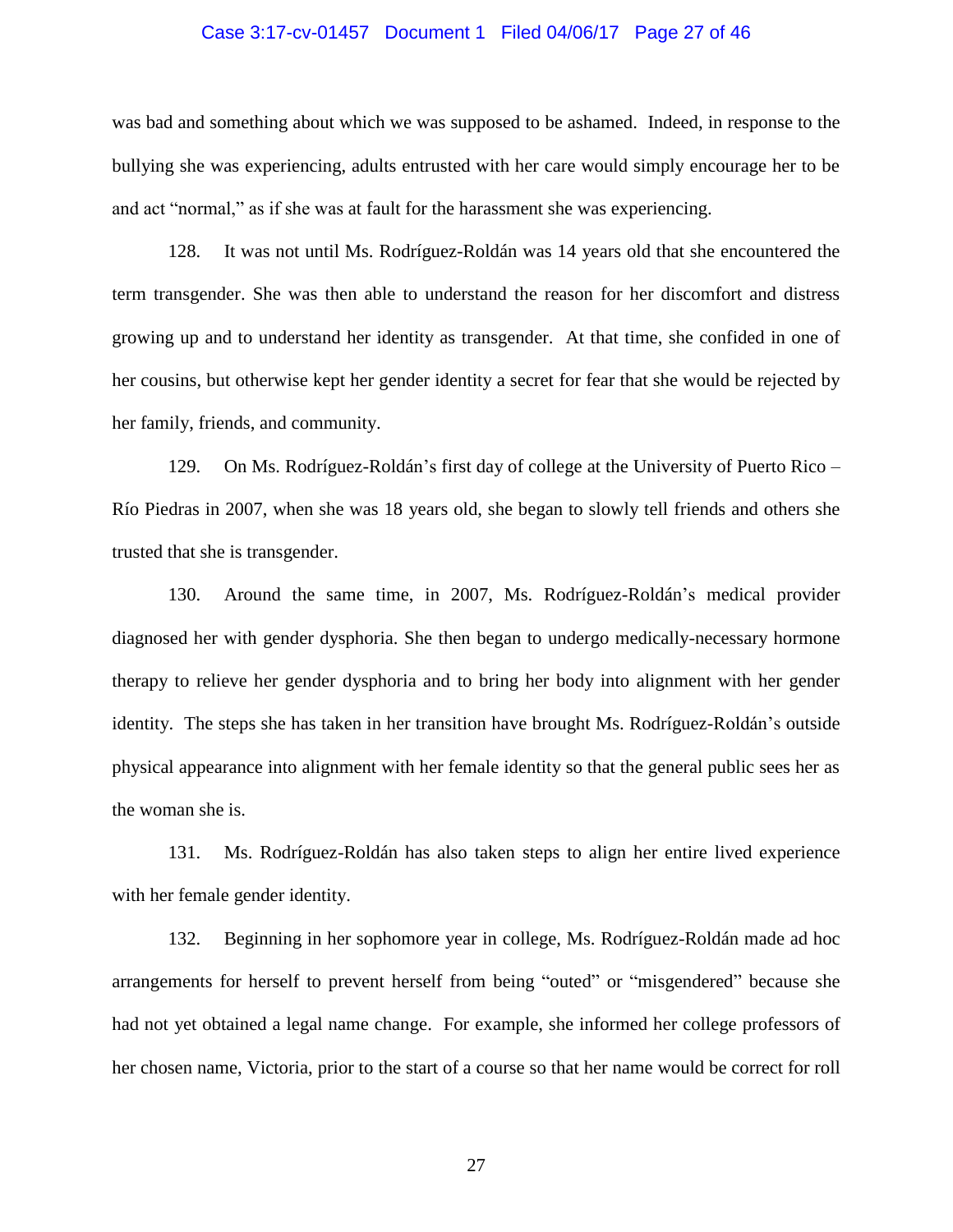#### Case 3:17-cv-01457 Document 1 Filed 04/06/17 Page 28 of 46

call and in order to prevent disclosure of her transgender status to students she might not know or confide in.

133. In 2011, while she was a student at the University of Maine School of Law, Ms. Rodríguez-Roldán legally changed her name to her typically female chosen name, and acquired a driver's license with her legal name and corrected gender marker. Thereafter, Ms. Rodríguez-Roldán also changed her name and gender marker on her social security records and on her U.S. passport.

134. However, Ms. Rodríguez-Roldán's birth certificate still incorrectly identifies her gender as male, despite her being a woman and despite the gender marker on her other government identification documents correctly identifying her as female.

135. Because of Puerto Rico's Birth Certificate Policy, Ms. Rodríguez-Roldán is prohibited from correcting the gender marker on her birth certificate, and she thus has considered it futile to attempt to correct her birth certificate. As a result, Ms. Rodríguez-Roldán's birth certificate and her other identification documents are inconsistent.

136. Ms. Rodríguez-Roldán has dedicated her professional life to eradicating discrimination and fighting for social justice in various capacities, including working for the United States Department of Labor's Civil Rights Center and currently as an advocate for transgender individuals in her job at a non-profit organization.

137. Ms. Rodríguez-Roldán is personally aware of the high incidence of violence and harassment directed at transgender persons as well as the high rates of employment and housing discrimination faced by transgender persons. She reasonably fears that possessing a birth certificate that fails to match her gender identity increases the chances that she will be subjected to invasions of privacy, prejudice, discrimination, distress, harassment, or violence, and she has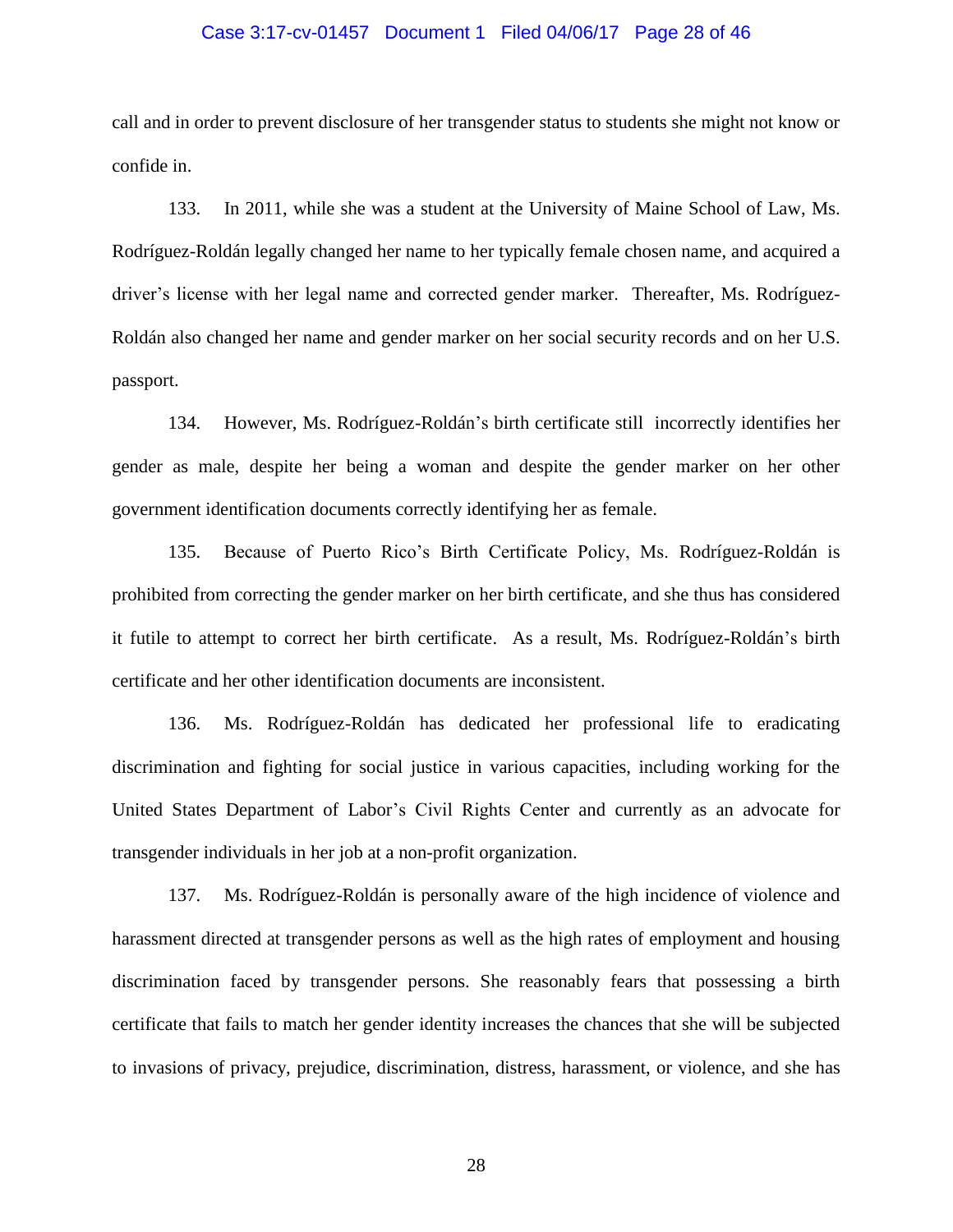#### Case 3:17-cv-01457 Document 1 Filed 04/06/17 Page 29 of 46

taken steps to try to reduce those risks.

138. Ms. Rodríguez-Roldán is harmed by Puerto Rico's Birth Certificate Policy. She needs her identity documents to be congruent with the woman that she is and believes that her gender identity should be recognized and respected by the Commonwealth.

139. Ms. Rodríguez-Roldán reasonably fears that possessing a birth certificate that fails to accurately reflect her sex, as determined by her gender identity, increases the chances that she will be subjected to discrimination, harassment, or violence.

140. For example, while she was attending law school in Maine, Ms. Rodríguez-Roldán regularly traveled between Maine and Puerto Rico. Because Puerto Rico at the time did not permit transgender people to have driver's licenses accurately reflecting their true sex—as it still refuses to permit with regard to birth certificates—and her identification documents were inconsistent with who she is, Ms. Rodríguez-Roldán was constantly misgendered by others as she traveled, causing her distress and humiliation.

141. As a result of Defendants' Birth Certificate Policy, Ms. Rodríguez-Roldán's current Puerto Rico birth certificate reflects the sex she was incorrectly assigned at birth solely based on external reproductive organs, erroneously stating that she is male.

142. Being denied a birth certificate that accurately reflects her sex, as determined by her gender identity, is psychologically and emotionally harmful to Ms. Rodríguez-Roldán, who is faced with the persistent reminder that the Commonwealth of Puerto Rico does not respect her for who she is and does not recognize her personhood. Ms. Rodríguez-Roldán remains in reasonable fear of what may happen as a result of having to present her birth certificate. Puerto Rico's Birth Certificate Policy subjects Ms. Rodríguez-Roldán to potential physical harm, particularly as a transgender woman of color living in the District of Columbia area, which has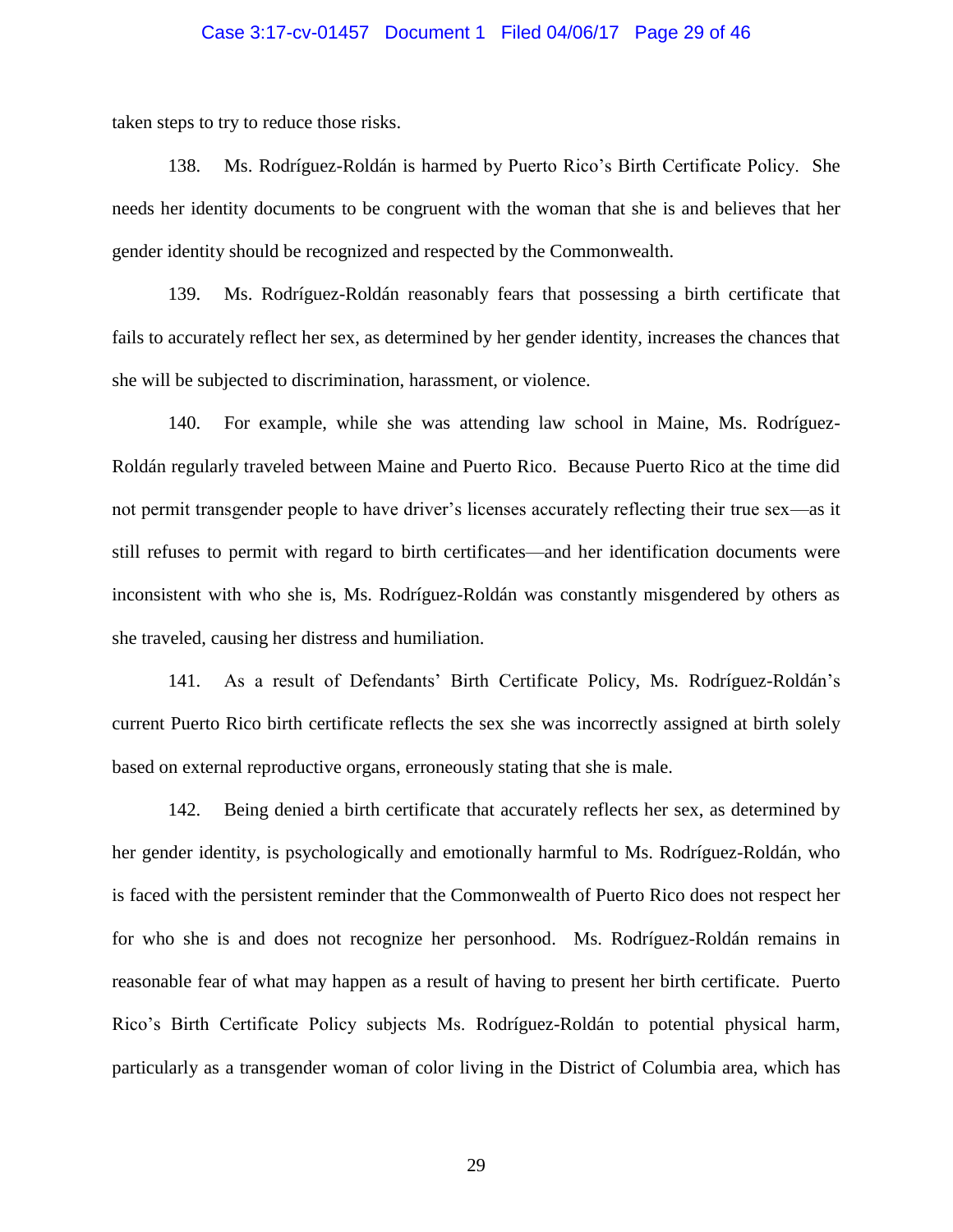### Case 3:17-cv-01457 Document 1 Filed 04/06/17 Page 30 of 46

high rates of violence against transgender women like herself.

# *Plaintiff J.G.*

143. J.G. is a 25-year-old man who was born and raised in the greater San Juan, Puerto Rico metropolitan area. Plaintiff J.G. wishes to correct his Puerto Rico birth certificate, which currently indicates that his sex is female, to accurately reflect his sex as male, as determined by his gender identity. J.G. completed his undergraduate studies and currently works in sales and marketing for a private company in Puerto Rico.

144. J.G. is transgender. He was designated "female" on his birth certificate. Throughout his childhood and adolescence, he experienced profound discomfort with being assumed to be a girl by others.

145. As early as the age of 4 years old, J.G. knew he was different from the other children assigned the sex of female at birth. Ever since he was a young child, J.G. was interested in toys and activities that are typically associated with boys, and J.G. would wear stereotypically masculine clothes.

146. Throughout his childhood and adolescence, J.G. experienced profound discomfort at being seen as a girl by others. Because J.G. did not identify with girls and was not considered one of the boys, J.G. had a solitary life as a child and had trouble socializing with children his own age.

147. As he grew up, J.G. identified more closely with the male sex and even more regularly wore stereotypically masculine clothes. Being seen and treated as a girl caused J.G. great distress.

148. By the time he was approximately 23 years old, J.G. had learned language to identify his experience as transgender and was able to understand the reason for his discomfort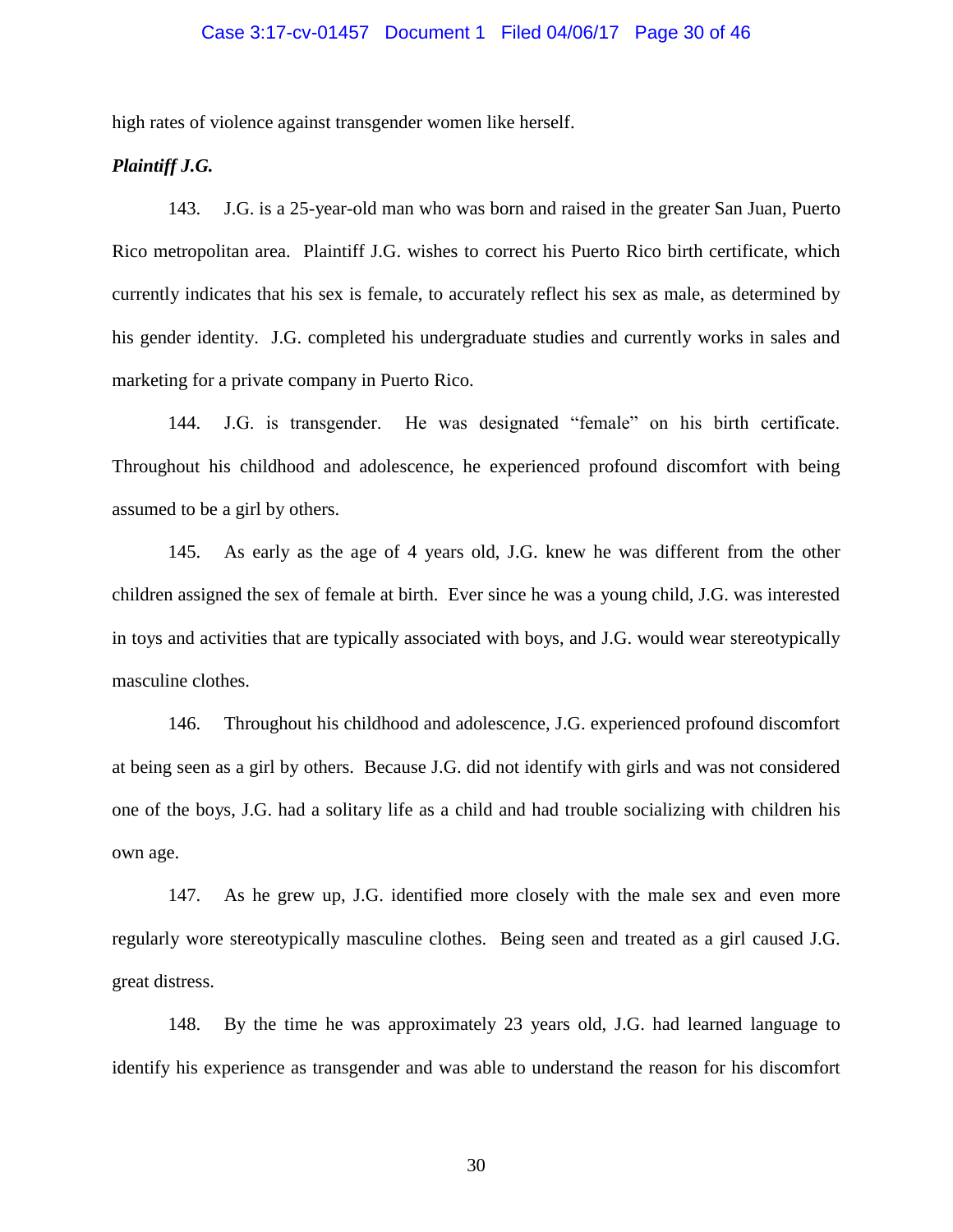#### Case 3:17-cv-01457 Document 1 Filed 04/06/17 Page 31 of 46

and distress growing up. J.G. was a man who had incorrectly been designated the sex of female at birth.

149. Thereafter, in 2015, J.G. began to socially and medically transition in order to align his lived experience and body characteristics with his gender identity. Since then, J.G. has lived as his true self—a man—in all aspects of his life.

150. That same year, J.G. told his family that he was transgender. His parents, siblings, and other relatives expressed their support at the time and continue to this day to support him and treat him as the man he is.

151. In 2015, J.G. was diagnosed with gender dysphoria. In consultation with his medical and mental health professionals, J.G. began to undergo medically necessary hormone therapy to relieve his gender dysphoria and bring his body into alignment with his gender identity. The steps he has taken in his transition have brought J.G.'s outside appearance into alignment with his male identity so that the general public and community see him as the man he is.

152. Indeed, J.G.'s transgender status is not publicly known, including not being known by his current employer or co-workers.

153. J.G. has sought to align his lived experience with his gender identity.

154. In early 2016, J.G. legally changed his name to a name stereotypically associated with men.

155. Following his legal name change, J.G. sought to update the name and correct the gender marker on his personal identity documents.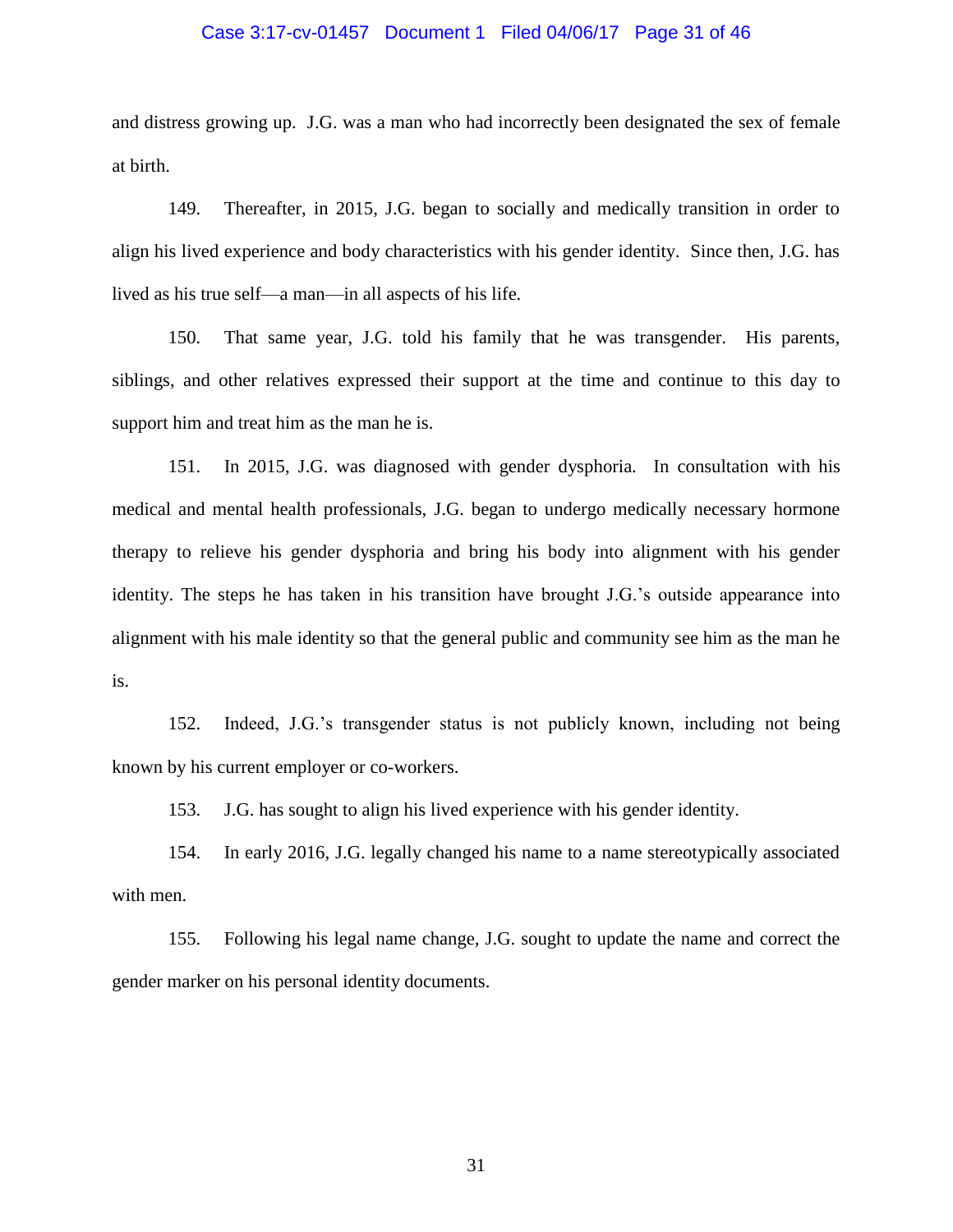#### Case 3:17-cv-01457 Document 1 Filed 04/06/17 Page 32 of 46

156. J.G. updated his name and corrected his gender marker on his Puerto Rico driver's license in accordance with the policy and practice of the Commonwealth's Department of Transportation and Public Works. He also corrected his Social Security records.

157. J.G. also attempted to correct his Puerto Rico birth certificate, which currently indicates that his sex is female, to accurately reflect his sex as male, as determined by his gender identity. Following his legal name change, J.G. sought to correct both his name and the gender marker on his birth certificate. However, as a result of Puerto Rico's Birth Certificate Policy, J.G. was only able to correct his name on his birth certificate and was not able to correct the gender marker on his birth certificate.

158. Accordingly, J.G.'s current birth certificate fails to accurately reflect who he is.

159. Having a birth certificate that incorrectly identifies J.G. as female is a significant barrier to his ability to function successfully as a man in seeking employment and gaining access to other private and public services, entitlements, and benefits.

160. For example, although this did not occur with his current employer, while J.G. was looking for employment, he was asked by employers to provide his birth certificate to human resources after he had applied for a job. Because his birth certificate inaccurately states that he is female, J.G. has been asked about the discrepancy between the gender marker on his birth certificate, his other identification documents, and his presentation as a man. Such occurrences have led to his being "outed" and disclosure of his status as a transgender man, as well as invasion of privacy, prejudice, discrimination, distress, embarrassment and humiliation.

161. In April 2016, J.G. sought to update the name and correct the gender marker on his Puerto Rico voter identification card. J.G. was able to update the name but was not allowed to correct the gender marker on his on voter identification card. The staff at the local board of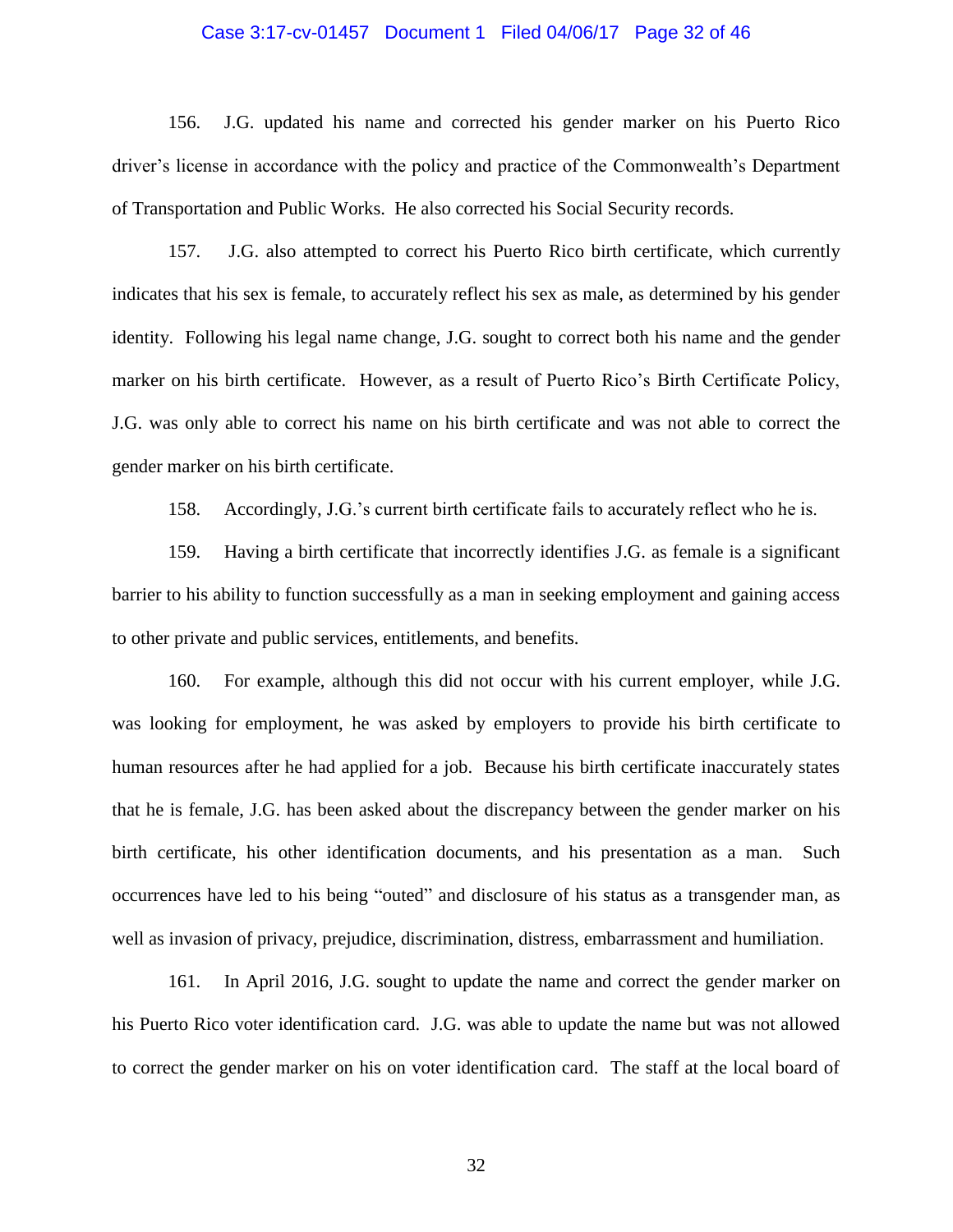#### Case 3:17-cv-01457 Document 1 Filed 04/06/17 Page 33 of 46

registration requested his birth certificate in order to make the corrections. The presentation of his inaccurate birth certificate led not only to distress, embarrassment and humiliation, but also resulted in J.G.'s voter identification card not accurately reflecting his sex, further exposing him to invasion of privacy, prejudice, discrimination, distress, embarrassment, and humiliation.

162. Upon information and belief, in order to vote in primary and general elections in Puerto Rico, voters must present their voter identification cards at the voting polls. Because J.G.'s voter identification card inaccurately states that he is female, the presentation of the voter identification card discloses J.G.'s transgender status. As a result, Puerto Rico's Birth Certificate Policy substantially burdens the right to vote of transgender persons. Indeed, in order to prevent such disclosure, J.G. did not vote in the 2016 elections.

163. Further, being forced to show an identity document that identifies him as female puts J.G. at significant risk of embarrassment and possible violence. It is psychologically and emotionally harmful for J.G. to have a government-issued birth certificate that states incorrectly that he is female.

164. J.G. is aware of the high incidence of violence and harassment directed at transgender persons in Puerto Rico as well as the high rates of unemployment and housing discrimination faced by transgender persons in Puerto Rico.

165. J.G. reasonably fears that possessing a birth certificate that fails to accurately reflect his sex, as determined by his gender identity, increases the chances that he will be subjected to invasion of privacy, prejudice, discrimination, distress, harassment, or violence, and he has taken steps to try to reduce those risks, including refraining from exercising his right to vote.

166. As a result of Puerto Rico's Birth Certificate Policy, J.G.'s current Puerto Rico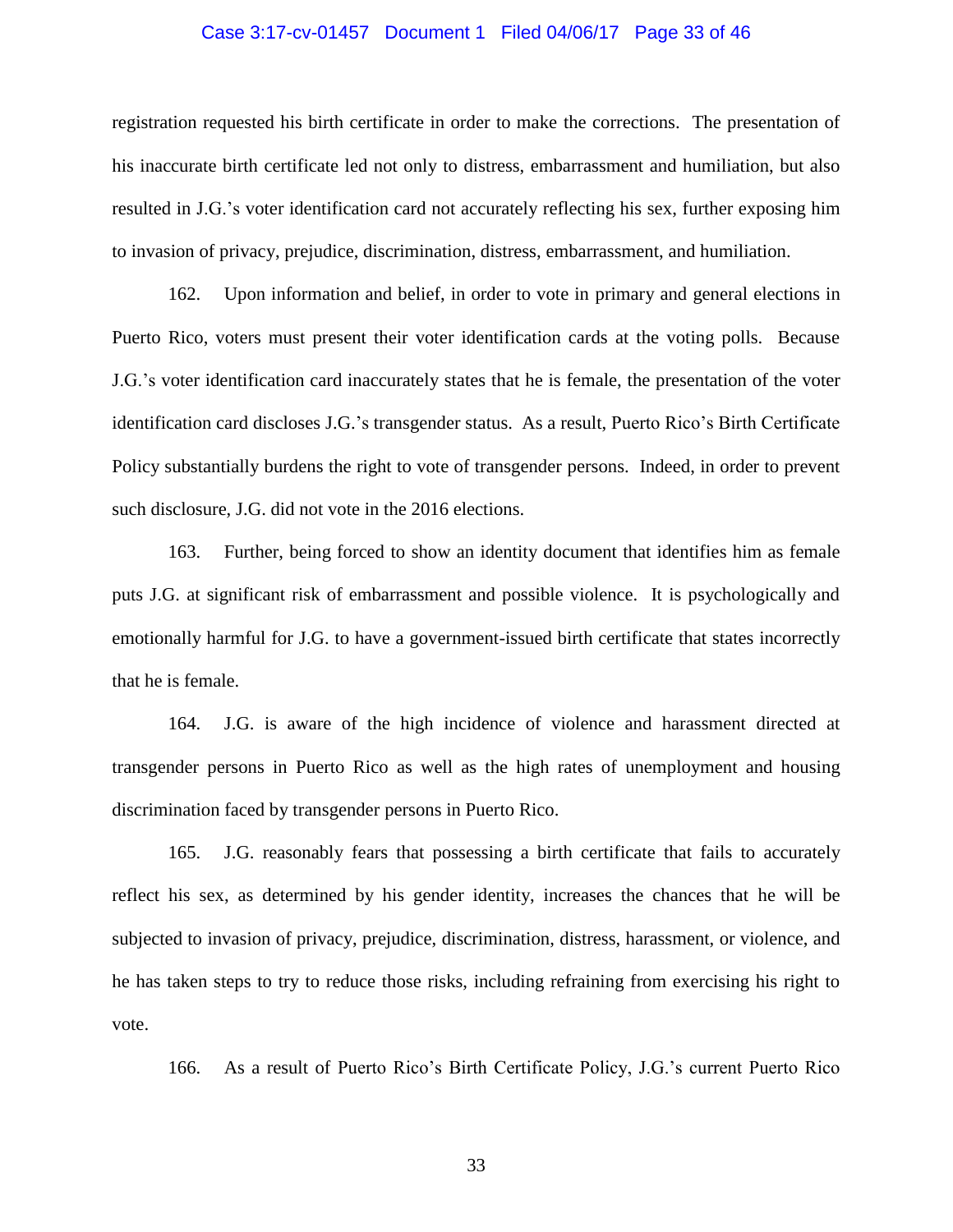#### Case 3:17-cv-01457 Document 1 Filed 04/06/17 Page 34 of 46

birth certificate reflects the sex he was incorrectly assigned at birth, solely based on external reproductive organs, erroneously stating that he is female.

167. Being denied a birth certificate that accurately reflects his sex, as determined by his gender identity, is psychologically and emotionally harmful to J.G., who is faced with the persistent reminder that the Commonwealth of Puerto Rico does not respect him for who he is and does not recognize his personhood. J.G. remains in reasonable fear of what may happen as a result of having to present his birth certificate. Puerto Rico's Birth Certificate Policy also subjects J.G. to potential physical harm, particularly as a transgender man residing in Puerto Rico.

### *Puerto Rico Para Tod@s*

168. Plaintiff Puerto Rico Para Tod@s is a non-profit organization incorporated in the Commonwealth of Puerto Rico. It is one of the leading organizations advocating for the equality and dignity of LGBT people and their families in Puerto Rico. It has members throughout the Commonwealth and works collaboratively to secure, protect, and defend the equal civil rights and welfare of LGBT people in the Commonwealth.

169. Puerto Rico Para Tod@s is governed by a board of directors, of which Plaintiff Daniela Arroyo González is a member. Puerto Rico Para Tod@s's board and membership includes transgender persons who were born or reside within the Commonwealth of Puerto Rico.

170. As part of its advocacy efforts, Puerto Rico Para Tod@s issues communications, engages in public education, advocates, and plans events in support of the rights, equality, and dignity of LGBT people in Puerto Rico. The promotion, achievement, and protection of the civil rights of transgender people in Puerto Rico is a priority for Puerto Rico Para Tod@s. As such, Puerto Rico Para Tod@s has called for the ability of transgender persons born in Puerto Rico to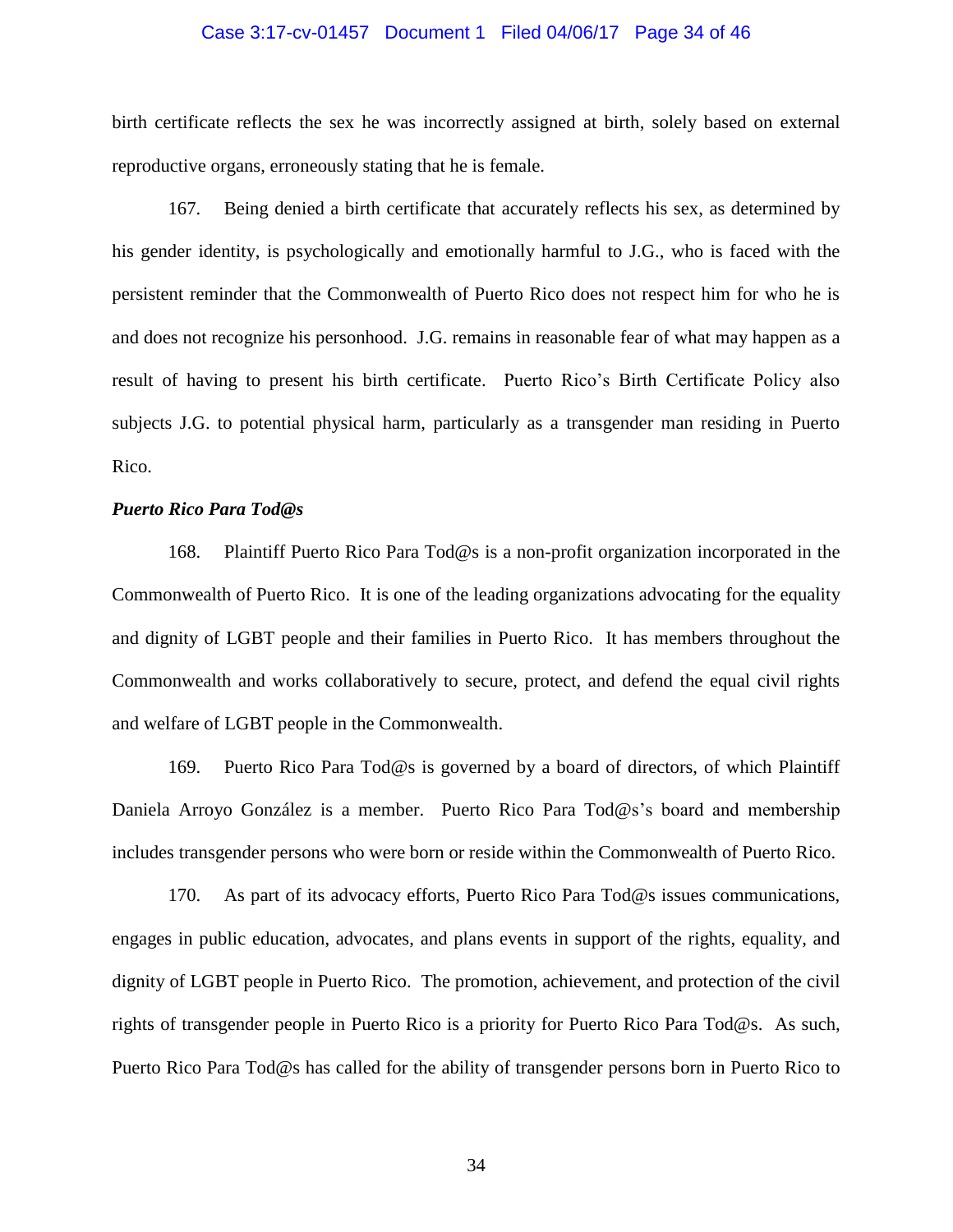#### Case 3:17-cv-01457 Document 1 Filed 04/06/17 Page 35 of 46

correct the gender marker on their birth certificates and has successfully advocated for the ability of transgender persons to correct the gender marker on their Puerto Rico driver's licenses.

171. As a result of Puerto Rico's Birth Certificate Policy, transgender members of Puerto Rico Para Tod@s born in Puerto Rico have birth certificates that reflect the sex they were incorrectly assigned at birth.

172. Transgender members of Puerto Rico Para Tod@s, including Ms. Arroyo, wish to correct their Puerto Rico birth certificates to accurately reflect their gender identity.

173. Being denied birth certificates that accurately reflects their sex, as determined by their gender identity, is psychologically and emotionally harmful to transgender members of Puerto Rico Para Tod@s, who are faced with the persistent reminder that the Commonwealth of Puerto Rico does not respect them for who they are and does not recognize their personhoods, and who remain in reasonable fear of what may happen as a result of having to present their birth certificates. Puerto Rico's Birth Certificate Policy also subjects transgender members of Puerto Rico Para Tod@s to potential physical harm, particularly in Puerto Rico, where there is a high incidence of violence and hate crimes against transgender people.

### **Puerto Rico's Birth Certificate Policy Harms Plaintiffs.**

174. The Birth Certificate Policy violates the fundamental right to privacy of the Individual Plaintiffs and the transgender members of Puerto Rico Para Tod@s by forcing the disclosure of highly personal and sensitive information, such as their transgender status and medical condition, to others whom the Individual Plaintiffs and the transgender members of Puerto Rico Para Tod@s might not trust or wish to know such information.

175. The forced disclosure of the transgender status of the Individual Plaintiffs and the transgender members of Puerto Rico Para Tod@s impermissibly exposes them to prejudice,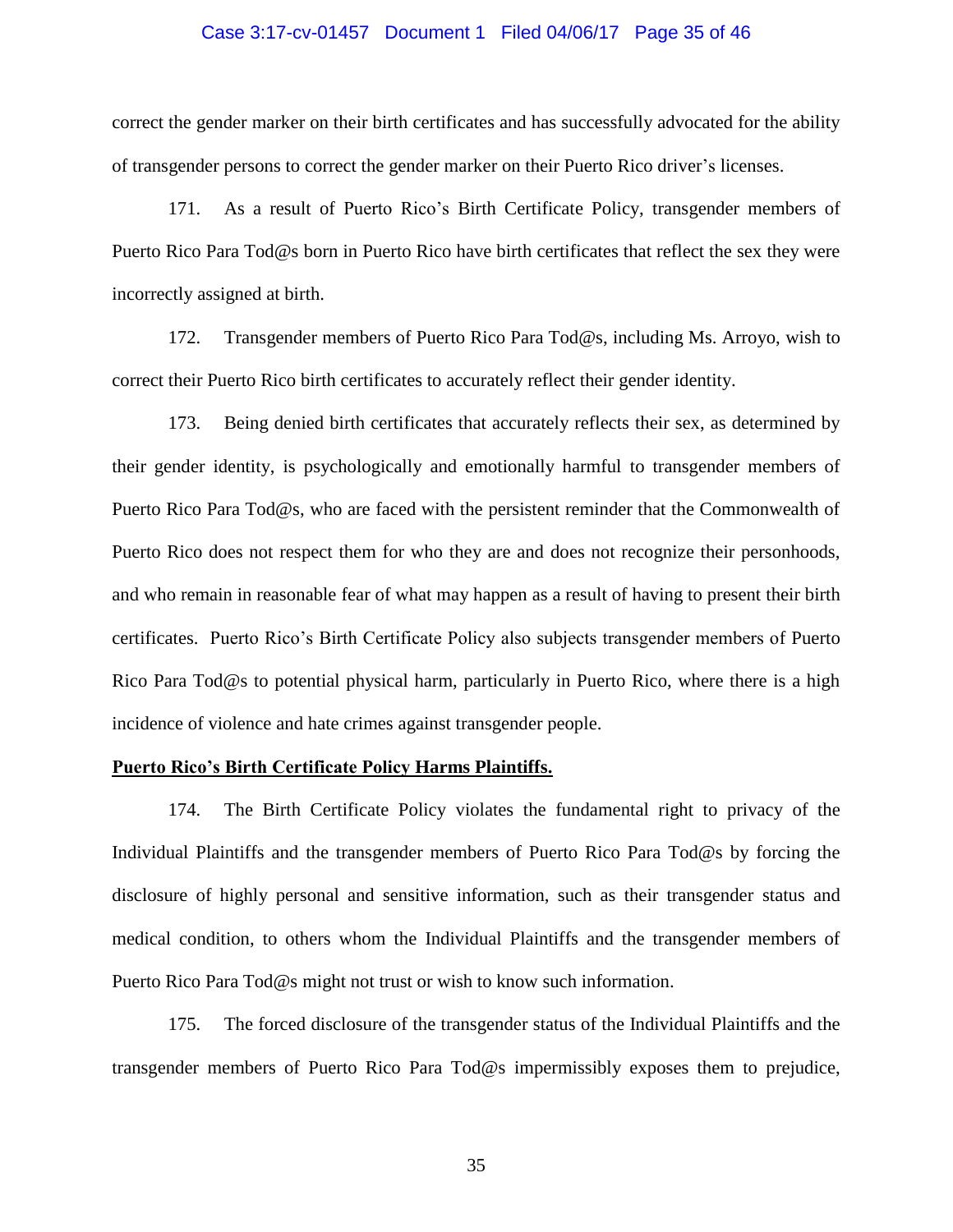#### Case 3:17-cv-01457 Document 1 Filed 04/06/17 Page 36 of 46

discrimination, distress, harassment, and violence. Concerns that are even more acute for transgender people, like J.G. and transgender members of Puerto Rico Para Tod@s, who live in Puerto Rico, where transgender people face large amounts of violence and stigma.

176. Moreover, transgender people, whether or not they suffer from gender dysphoria, are harmed when they are prevented from taking steps to align their lived experience with their true sex, as determined by their gender identity. The bar to having identification documents, such as a birth certificate, that reflect a transgender person's true sex not only stigmatizes them, but also inhibits their ability to self-define and express their identity.

177. By enforcing the Birth Certificate Policy, Defendants deny transgender people born in Puerto Rico, including the Individual Plaintiffs and the transgender members of Puerto Rico Para Tod@s, their equality and dignity because, unlike cisgender people born in Puerto Rico, transgender persons born in Puerto Rico are deprived of a birth certificate that accurately reflects who they are.

178. In addition, as a result of the Birth Certificate Policy, the Individual Plaintiffs and the transgender members of Puerto Rico Para Tod@s are also deprived of a quintessential identity document that accurately reflects who they are, thereby infringing on their fundamental liberty interest in self-definition and autonomy in their person and identity.

179. By enforcing the Birth Certificate Policy, Defendants compel the Individual Plaintiffs and the transgender members of Puerto Rico Para Tod@s to possess, and, because of its ubiquitous nature, use a form of identification that inaccurately reflects who they are. As such, Defendants actions compel the Individual Plaintiffs and the transgender members of Puerto Rico Para Tod@s to express an identity contrary to who they are.

180. At all times relevant hereto, Defendants' administration and enforcement of the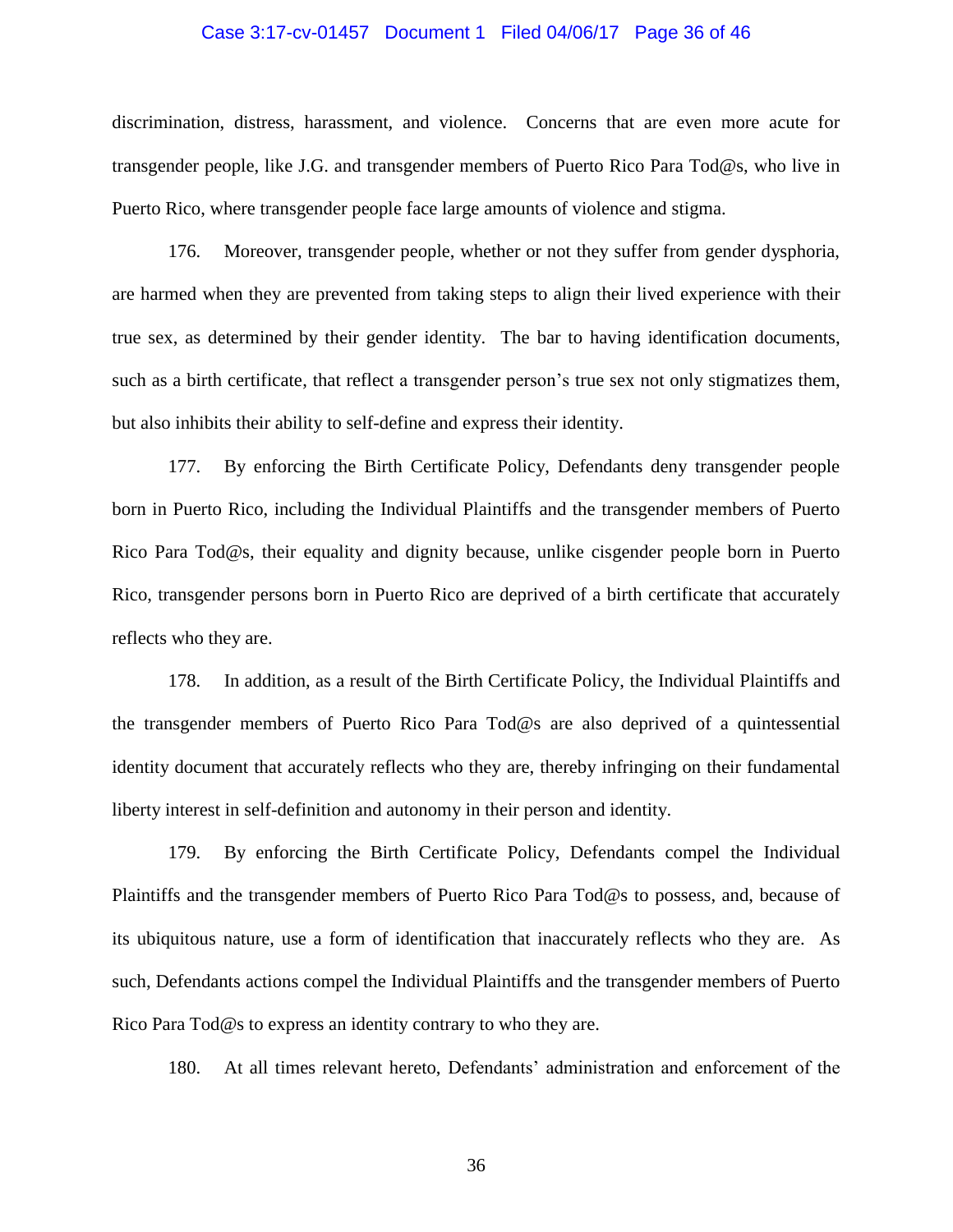### Case 3:17-cv-01457 Document 1 Filed 04/06/17 Page 37 of 46

Birth Certificate Policy are actions under color of state or territorial law.

181. Plaintiffs have been, and continue to be, injured by Defendants' conduct.

182. Plaintiffs state all of the causes of action herein against all Defendants in their official capacities for purposes of seeking declaratory and injunctive relief, and challenge Puerto Rico's Birth Certificate Policy both facially and as applied to them, in order to remedy the violation of their constitutional rights.

### **CAUSES OF ACTION**

# **COUNT I – DEPRIVATION OF EQUAL PROTECTION IN VIOLATION OF THE FOURTEENTH AMENDMENT OF THE UNITED STATES CONSTITUTION 42 U.S.C. § 1983**

183. Plaintiffs hereby incorporate by reference and reallege all of the preceding paragraphs of this Complaint as though fully set forth herein.

184. The Fourteenth Amendment to the United States Constitution, enforceable pursuant to 42 U.S.C. § 1983, provides that no state shall "deny to any person within its jurisdiction the equal protection of the laws." U.S. Const. Amend. XIV, § 1. Puerto Rico is subject to the equal protection guarantee.

185. Under the Equal Protection Clause of the Fourteenth Amendment, discrimination based on sex—including gender, gender identity, transgender status and nonconformity with sexbased or gender-based stereotypes—as well as discrimination based on transgender status, is presumptively unconstitutional and subject to heightened scrutiny.

186. Puerto Rico's Birth Certificate Policy facially and intentionally discriminates against the Individual Plaintiffs, the transgender members of Puerto Rico Para Tod@s, and other transgender persons based on sex-related considerations. The sex that the government lists on a person's birth certificate is a government classification of a person's sex. In the case of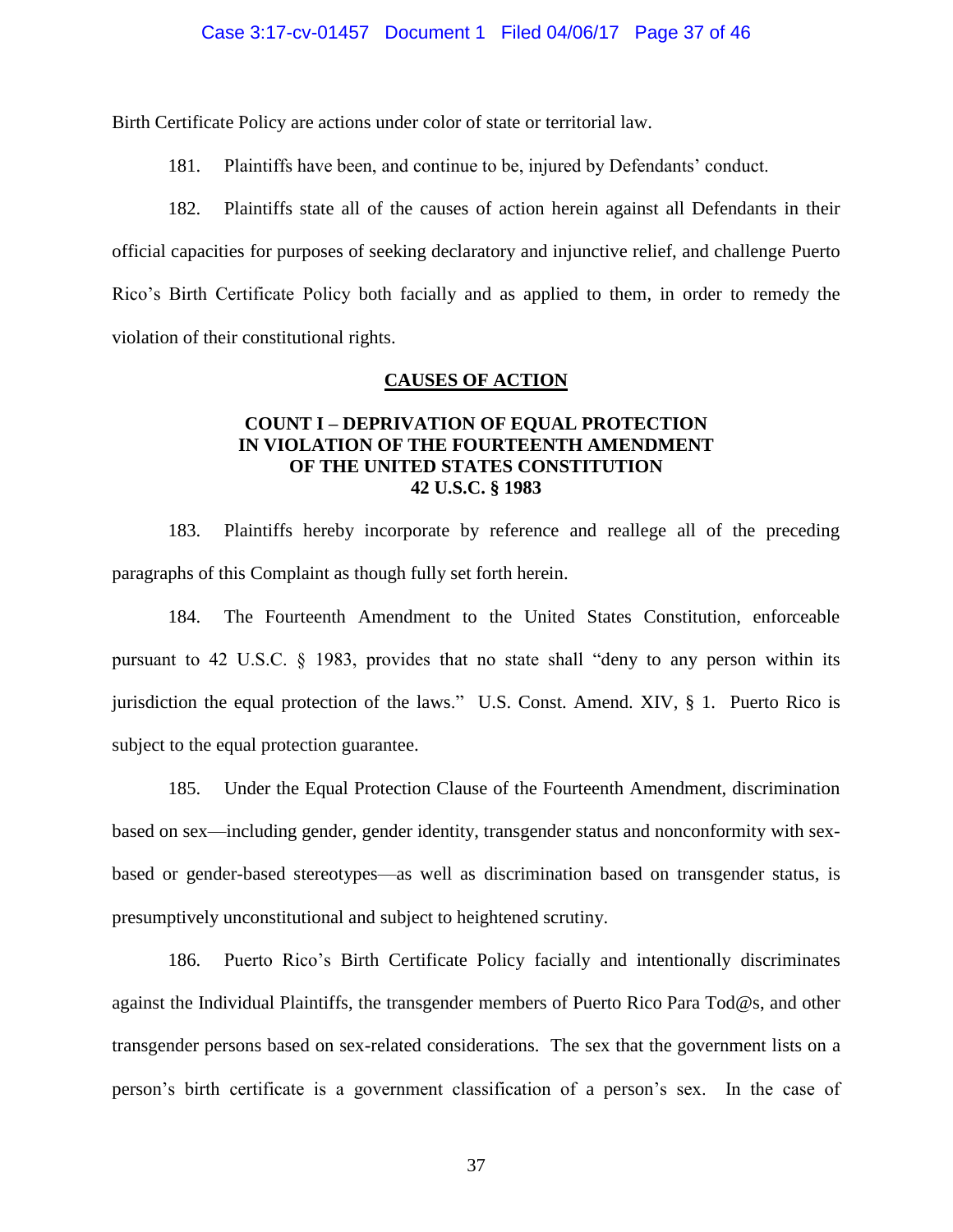#### Case 3:17-cv-01457 Document 1 Filed 04/06/17 Page 38 of 46

transgender individuals, like the Individual Plaintiffs and the transgender members of Puerto Rico Para Tod@s, however, this classification reflects a sex contrary to their true sex, as determined by their gender identity, causing harm as a result.

187. Puerto Rico's Birth Certificate Policy treats transgender persons, including the Individual Plaintiffs and the transgender members of Puerto Rico Para Tod@s, differently than cisgender persons who are similarly situated.

188. Under Puerto Rico's Birth Certificate Policy, cisgender persons can have birth certificates that accurately reflect their sex and that are consistent with their gender identity, but transgender persons, like the Individual Plaintiffs and the transgender members of Puerto Rico Para Tod@s, are deprived of birth certificates that accurately reflect their sex and that are consistent with their gender identity.

189. Puerto Rico's Birth Certificate Policy facially and intentionally discriminates on the basis of transgender status by depriving the Individual Plaintiffs, the transgender members of Puerto Rico Para Tod@s, and other transgender people who were born in Puerto Rico—and them alone—of a birth certificate that accurately reflects their sex and that is consistent with their gender identity. Moreover, Puerto Rico's practice of showing a strike-out line through a correction for the corrections it allows, as delineated in 24 L.P.R.A. § 1231, is similarly violative of the Fourteenth Amendment, because, to the extent it applies to transgender individuals, this practice would disclose a person's transgender status on the face of the birth certificate.

190. Because Puerto Rico's Birth Certificate Policy deprives transgender persons born in Puerto Rico, including the Individual Plaintiffs and the transgender members of Puerto Rico Para Tod@s, of their right to equal dignity, liberty, and autonomy by stigmatizing them and branding them as second-class citizens, it denies transgender persons born in Puerto Rico of the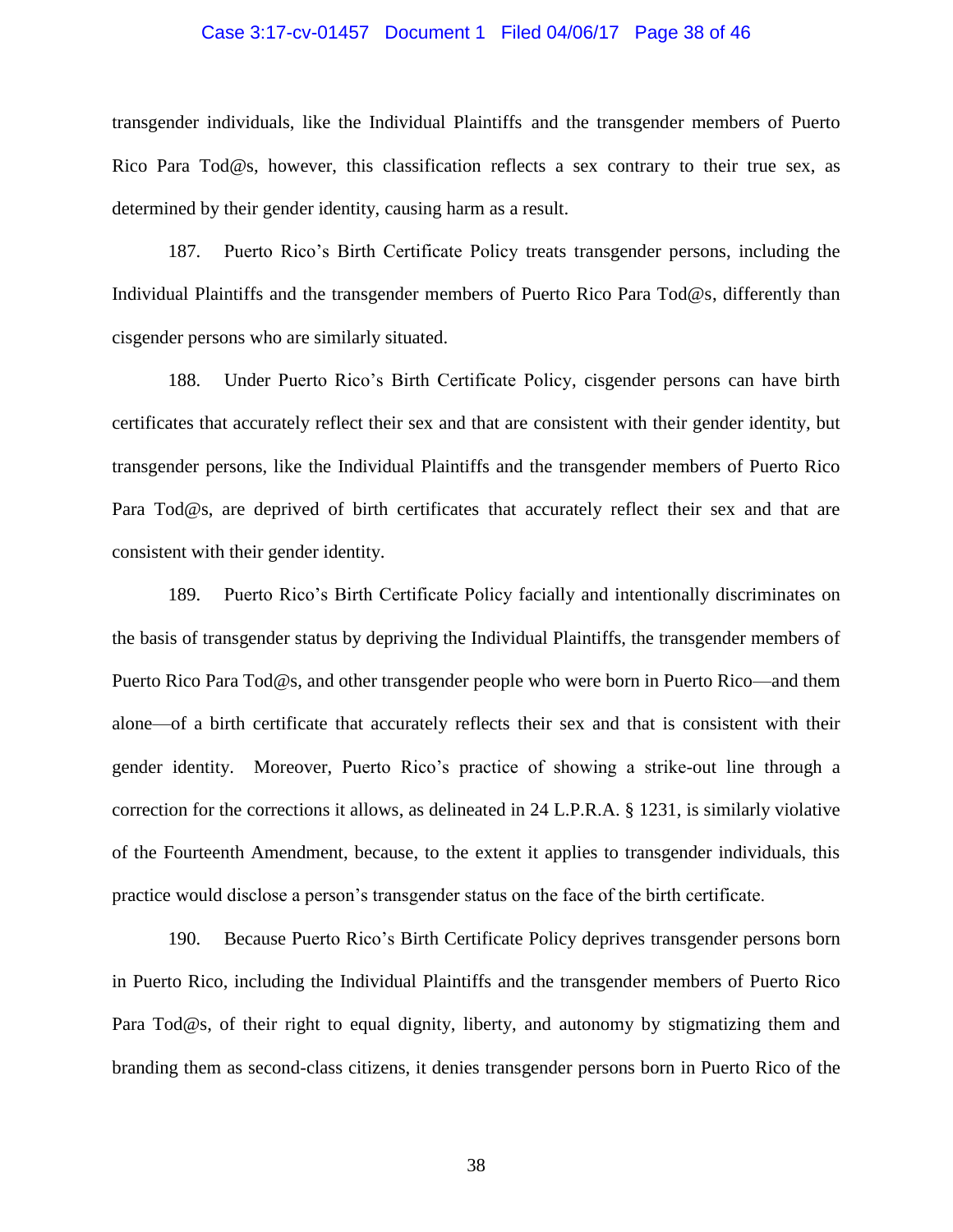#### Case 3:17-cv-01457 Document 1 Filed 04/06/17 Page 39 of 46

equal protection of the laws, in violation of the Equal Protection Clause of the Fourteenth Amendment.

191. Accordingly, Defendants are liable for their violation of the Fourteenth Amendment rights of the Individual Plaintiffs and of the transgender members of Puerto Rico Para Tod@s under 42 U.S.C. § 1983, and Plaintiffs are entitled to declaratory and injunctive relief against Defendants declaring Puerto Rico's Birth Certificate Policy unconstitutional and enjoining its enforcement.

#### **Discrimination Based on Transgender Status Warrants Heightened Scrutiny.**

192. Transgender persons have suffered a long history of extreme discrimination in Puerto Rico and across the country, and continue to suffer such discrimination at present.

193. Transgender persons are a discrete and insular group and lack the political power to protect their rights through the legislative process. Transgender persons have largely been unable to secure explicit local, state, and federal protections to safeguard them against, and provide remedies for, discrimination.

194. A person's transgender status bears no relation to a person's ability to contribute to society.

195. Gender identity is a core, defining trait and is so fundamental to one's identity and conscience that a person cannot be required to abandon it as a condition of equal treatment.

196. Gender identity generally is fixed at an early age and is highly resistant to change through intervention.

197. For the foregoing reasons, discrimination based on gender identity and transgender status is entitled to heightened scrutiny under the equal protection clause of the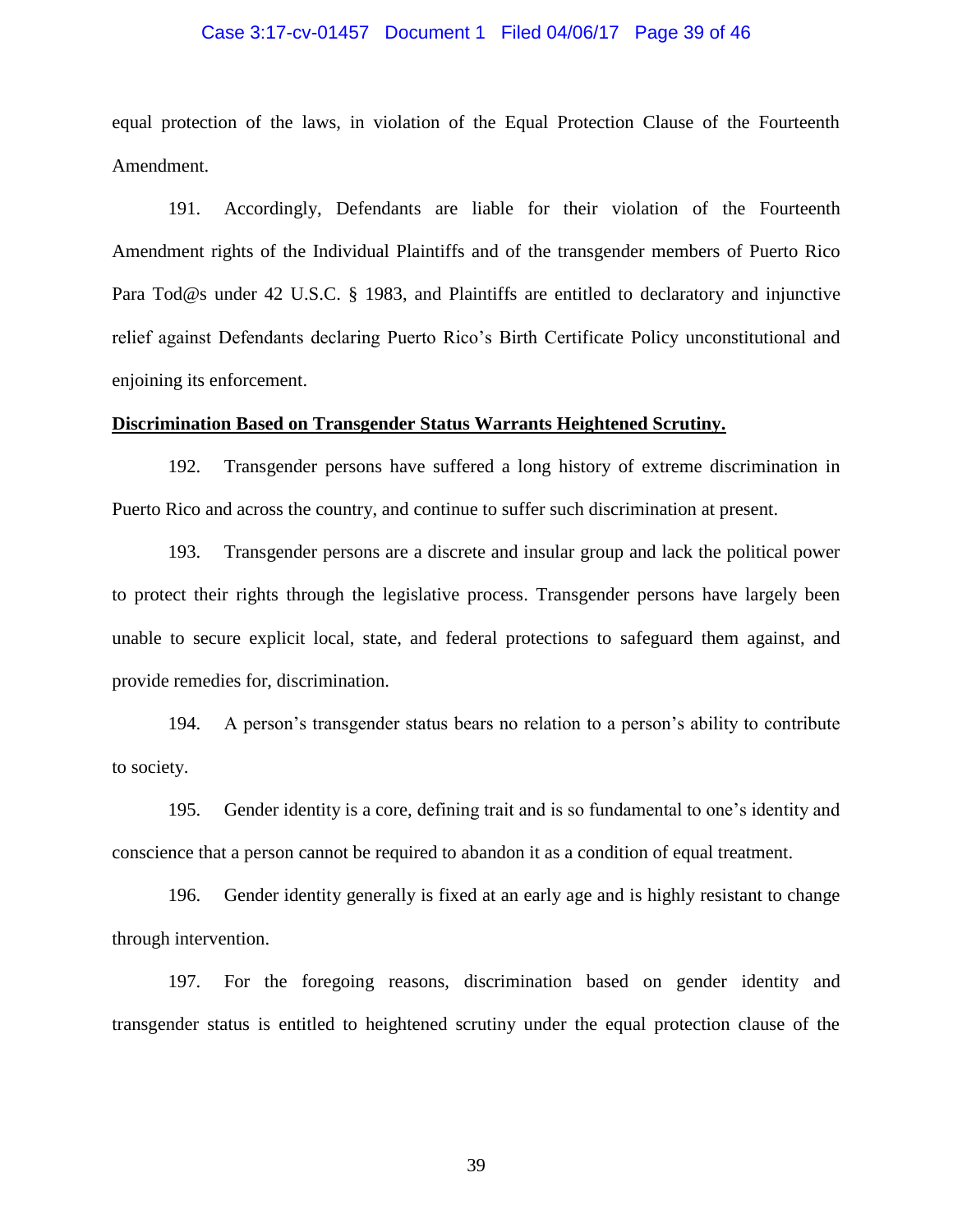Fourteenth Amendment, and Plaintiffs are entitled to relief against Defendants on that basis as well.

# **COUNT II – DEPRIVATION OF DUE PROCESS IN VIOLATION OF THE FOURTEENTH AMENDMENT OF THE UNITED STATES CONSTITUTION 42 U.S.C. § 1983**

198. Plaintiffs hereby incorporate by reference and reallege paragraphs 1-182 of this Complaint as though fully set forth herein.

199. The Fourteenth Amendment to the United States Constitution, enforceable pursuant to 42 U.S.C. § 1983, provides that no state shall "deprive any person of life, liberty, or property, without due process of law." U.S. Const. Amend. XIV, § 1. Puerto Rico is subject to the Due Process Clause.

200. The Due Process Clause of the Fourteenth Amendment places limitations on state action that deprives individuals of life, liberty, or property.

201. The substantive protections of the Due Process Clause, as well as other constitutional provisions, give rise to a right to privacy, protecting information that is highly personal and intimate, which includes information that could lead to bodily harm upon disclosure.

202. Forced disclosure of transgender status violates the fundamental right to privacy of the Individual Plaintiffs and of the transgender members of Puerto Rico Para Tod@s. The fact that a person is transgender constitutes highly personal and intimate information. A reasonable person would find the involuntary disclosure of one's transgender status to be deeply intrusive.

203. The involuntary disclosure of one's transgender status can also cause significant harm, including placing one's personal safety and bodily integrity in jeopardy. This harm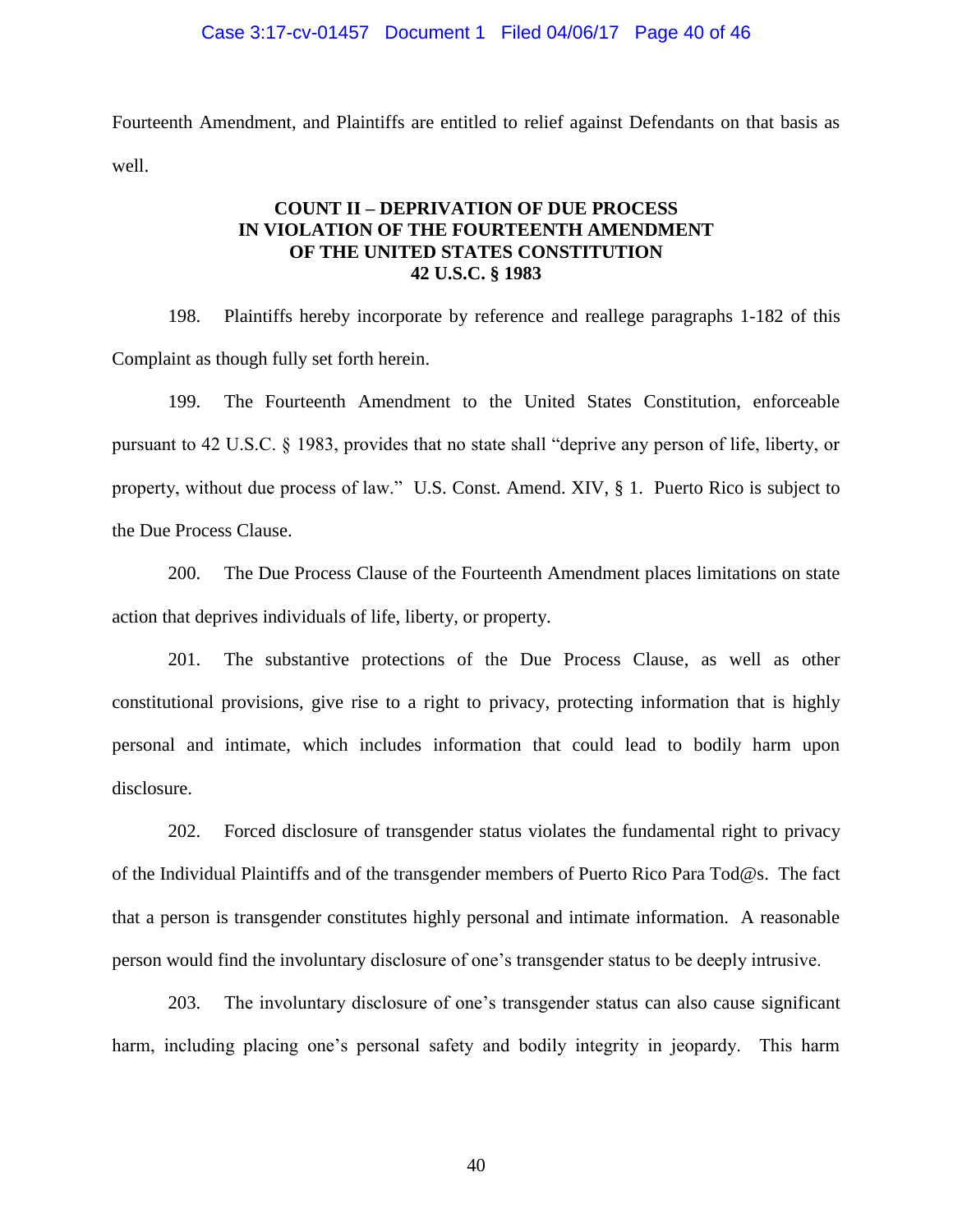#### Case 3:17-cv-01457 Document 1 Filed 04/06/17 Page 41 of 46

burdens and interferes with the ability of transgender persons to live in a manner consistent with their gender identity in all aspects of life, including where doing so is medically necessary.

204. Puerto Rico's Birth Certificate Policy violates transgender persons' rights to privacy by causing disclosure of their transgender status and by depriving them of significant control over the circumstances around such disclosure. Moreover, Puerto Rico's practice of showing a strike-out line for the corrections it allows, as delineated in 24 L.P.R.A. § 1231, is similarly violative of the Fourteenth Amendment, because to the extent it applies to transgender individuals, this practice would disclose a person's transgender status on the face of the birth certificate.

205. There are no adequate safeguards to prevent the harm caused by the involuntary disclosure of one's transgender status. For example, a person may need to disclose his or her birth certificate directly to third parties, without any of the privacy safeguards that may exist where the government discloses information to third parties.

206. The substantive protections of the Due Process Clause also protect the right of every person to the possession and control of their own person, and to define and express their identity. These protections extend to personal decisions central to individual dignity and personal autonomy, including intimate decisions that define personal identity, including a person's sex.

207. The fundamental protections of an individual's autonomy forbid the state from interfering with the right of a transgender person to self-determination with regard to his or her gender identity and to live in accordance with that identity. Such a decision is among the most intimate imaginable, relating to matters that all people are uniquely positioned to understand and define for themselves.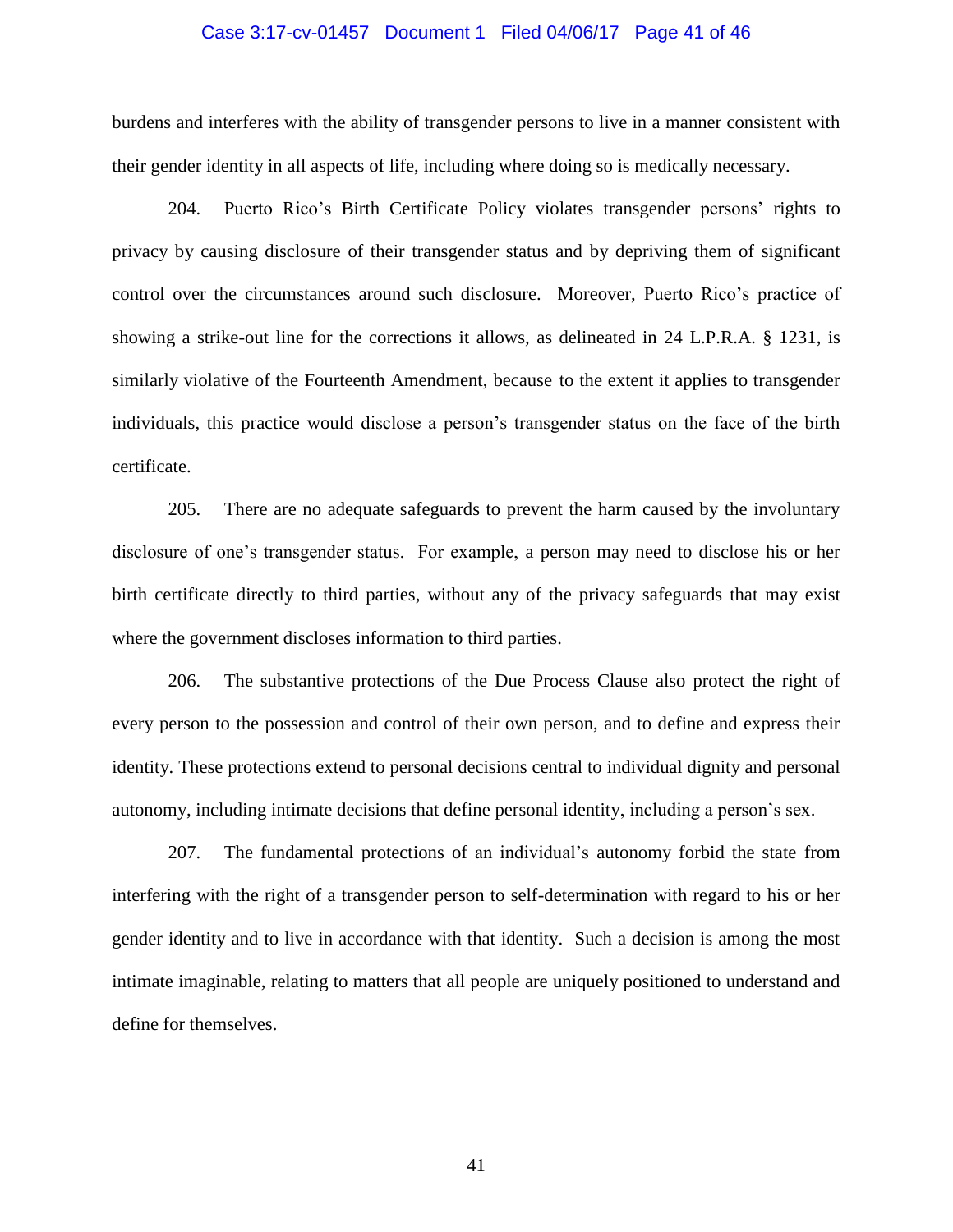### Case 3:17-cv-01457 Document 1 Filed 04/06/17 Page 42 of 46

208. When the government denies recognition of a transgender person's true sex, it is necessarily imposing significant harms on that person. The government's refusal to recognize a person's sex not only denies a transgender person equal dignity and respect by undermining, indeed denying, their very identity and existence, but it also authorizes and invites other public and private entities to similarly discriminate and deny recognition.

209. By enforcing Puerto Rico's Birth Certificate Policy, Defendants unduly burden and unconstitutionally interfere with the fundamental right to autonomy in one's person and identity that all transgender persons born in Puerto Rico have, including the Individual Plaintiffs and the transgender members of Puerto Rico Para Tod@s.

210. There is no compelling, or even important or legitimate, interest in the government causing transgender persons to involuntarily disclose their transgender status to third parties every time they present their birth certificate to such persons, and there is no compelling interest in the government interfering with the rights of transgender persons to self-definition and autonomy in one's person and identity.

211. Accordingly, Defendants are liable for their violation of Plaintiffs' Fourteenth Amendment rights under 42 U.S.C. § 1983, and Plaintiffs are entitled to declaratory and injunctive relief against Defendants declaring Puerto Rico's Birth Certificate Policy unconstitutional and enjoining its enforcement.

# **COUNT III – ABRIDGEMENT OF FREE SPEECH IN VIOLATION OF THE FIRST AMENDMENT OF THE UNITED STATES CONSTITUTION 42 U.S.C. § 1983**

212. Plaintiffs hereby incorporate by reference and reallege paragraphs 1-182 of this Complaint as though fully set forth herein.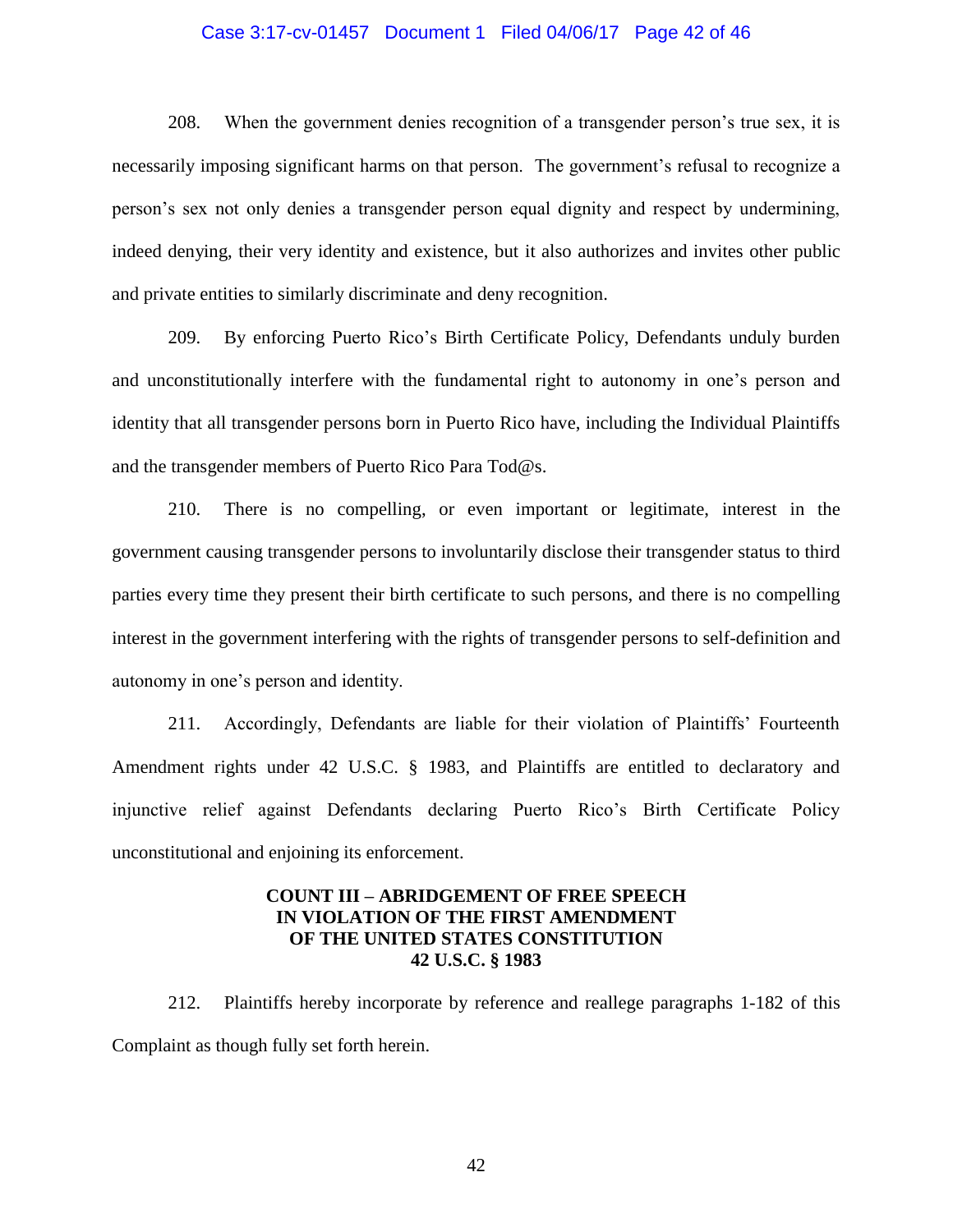#### Case 3:17-cv-01457 Document 1 Filed 04/06/17 Page 43 of 46

213. The First Amendment to the United States Constitution, enforceable pursuant to 42 U.S.C. § 1983 and applicable to the states through the Fourteenth Amendment, provides that a state "shall make no law . . . abridging the freedom of speech." Puerto Rico is subject to the First Amendment.

214. The freedom of speech protected by the First Amendment is multifaceted. The First Amendment prevents the government from prohibiting speech, as well as from telling individuals what they must say. Compelled statements are equally proscribed by the First Amendment. A claim of compelled speech requires speech to which the speaker objects that is compelled by some governmental action.

215. By forcing transgender persons to identify themselves through their birth certificate with a sex that was incorrectly assigned to them at birth, Puerto Rico's Birth Certificate Policy violates the First Amendment by compelling transgender individuals, like the Individual Plaintiffs and the transgender members of Puerto Rico Para Tod@s, to identify with a sex and identity inconsistent with who they are. The Birth Certificate Policy also prevents transgender persons, like the Individual Plaintiffs and the transgender members of Puerto Rico Para Tod@s, from accurately expressing their identity.

216. Similarly, by forcing transgender people to disclose through their birth certificate private, sensitive, and personal information about their transgender status, gender identity, or medical condition, Puerto Rico' Birth Certificate Policy violates the First Amendment by compelling transgender persons, like the Individual Plaintiffs and the transgender members of Puerto Rico Para Tod@s, to disclose private, sensitive, and personal information that they may not want to be publicly known or that may expose them to an invasion of privacy, prejudice, discrimination, harassment, distress, humiliation, and violence.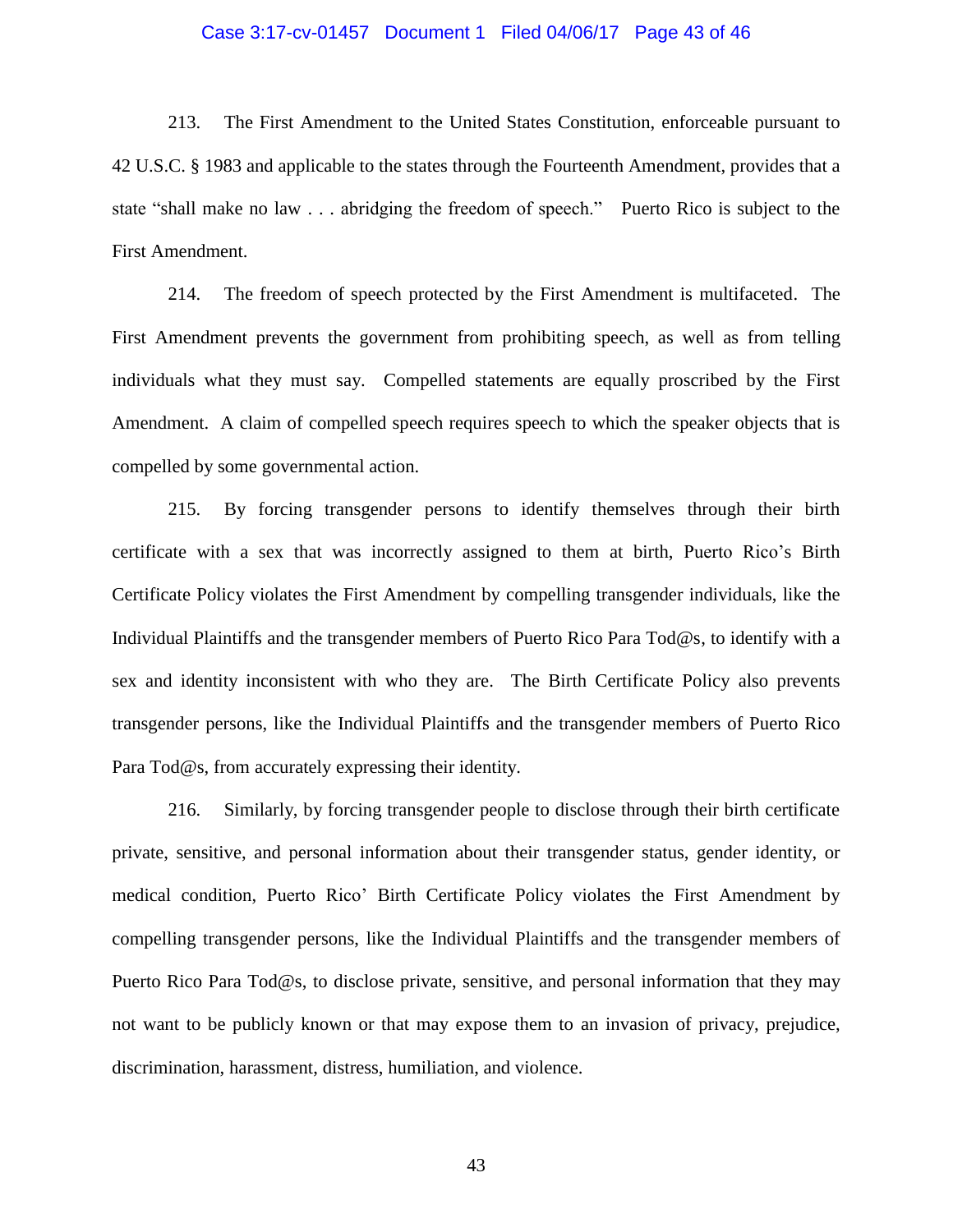#### Case 3:17-cv-01457 Document 1 Filed 04/06/17 Page 44 of 46

217. There is no compelling, important, or even legitimate interest in the government compelling transgender persons to identify with a sex and identity that was incorrectly assigned to them at birth, nor is there a compelling, important, or even legitimate interest in the government forcing transgender persons to involuntarily disclose their transgender status to third parties whenever they present third parties with their inaccurate birth certificates.

218. Moreover, Puerto Rico's Birth Certificate Policy of showing a strike-out line for the corrections it allows, pursuant to 24 L.P.R.A. § 1231, is similarly violative of the First Amendment, because, to the extent it applies to transgender individuals, this practice would disclose a person's transgender status on the face of the birth certificate.

219. Accordingly, Defendants are liable for their violation of the First Amendment rights of the Individual Plaintiffs and of the transgender members of Puerto Rico Para Tod@s under 42 U.S.C. § 1983, and Plaintiffs are entitled to declaratory and injunctive relief against Defendants declaring Puerto Rico's Birth Certificate Policy unconstitutional and enjoining its enforcement.

#### **PRAYER FOR RELIEF**

*WHEREFORE*, Plaintiffs respectfully request that the Court enter Judgment in their favor and against Defendants on all claims as follows:

a. Enter a declaratory judgment that the actions of Defendants complained of herein, including the enforcement of Puerto Rico's Birth Certificate Policy, are in violation of the Equal Protection Clause of the Fourteenth Amendment to the United States Constitution; the Due Process Clause of the Fourteenth Amendment to the United States Constitution; and the Free Speech Clause of the First Amendment to the United States Constitution;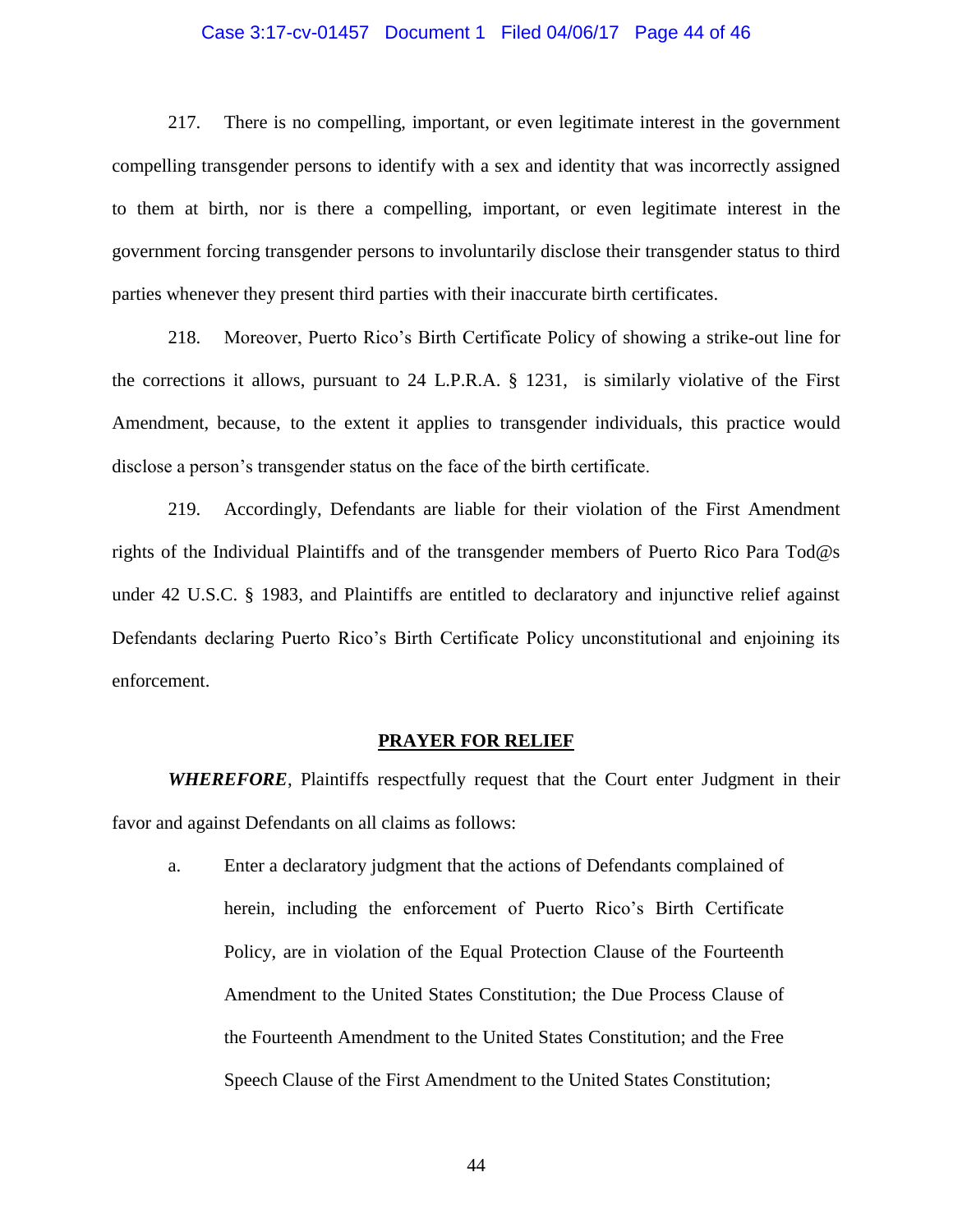- b. Permanently enjoin Defendants, their agents, employees, representatives, and successors, and any other person acting directly or indirectly in concert with them, from enforcing Puerto Rico's Birth Certificate Policy, including from refusing to provide birth certificates to transgender persons that accurately reflect their sex, consistent with their gender identity;
- c. Order Defendants, their agents, employees, representatives, and successors, and any other person acting directly or indirectly in concert with them, to permit transgender persons born in Puerto Rico to correct their birth certificates to accurately reflect their true sex, consistent with their gender identity, in accordance with the practice delineated in 24 L.P.R.A. § 1136, and without adhering to the practice delineated in 24 L.P.R.A. § 1231 of using a strike-out line to change one's name, or otherwise including any information that would disclose a person's transgender status on the face of the birth certificate;
- d. Order Defendants to immediately issue corrected birth certificates to Plaintiffs Daniela Arroyo González, Joanna Cifredo, Victoria Rodríguez-Roldán, and J.G. accurately reflecting their true sex, consistent with their gender identity, in accordance with the practice delineated in 24 L.P.R.A. § 1136, and without adhering to the practice delineated in 24 L.P.R.A. § 1231 of using a strike-out line to change one's name, or otherwise including any information that would disclose a person's transgender status on the face of the birth certificate;